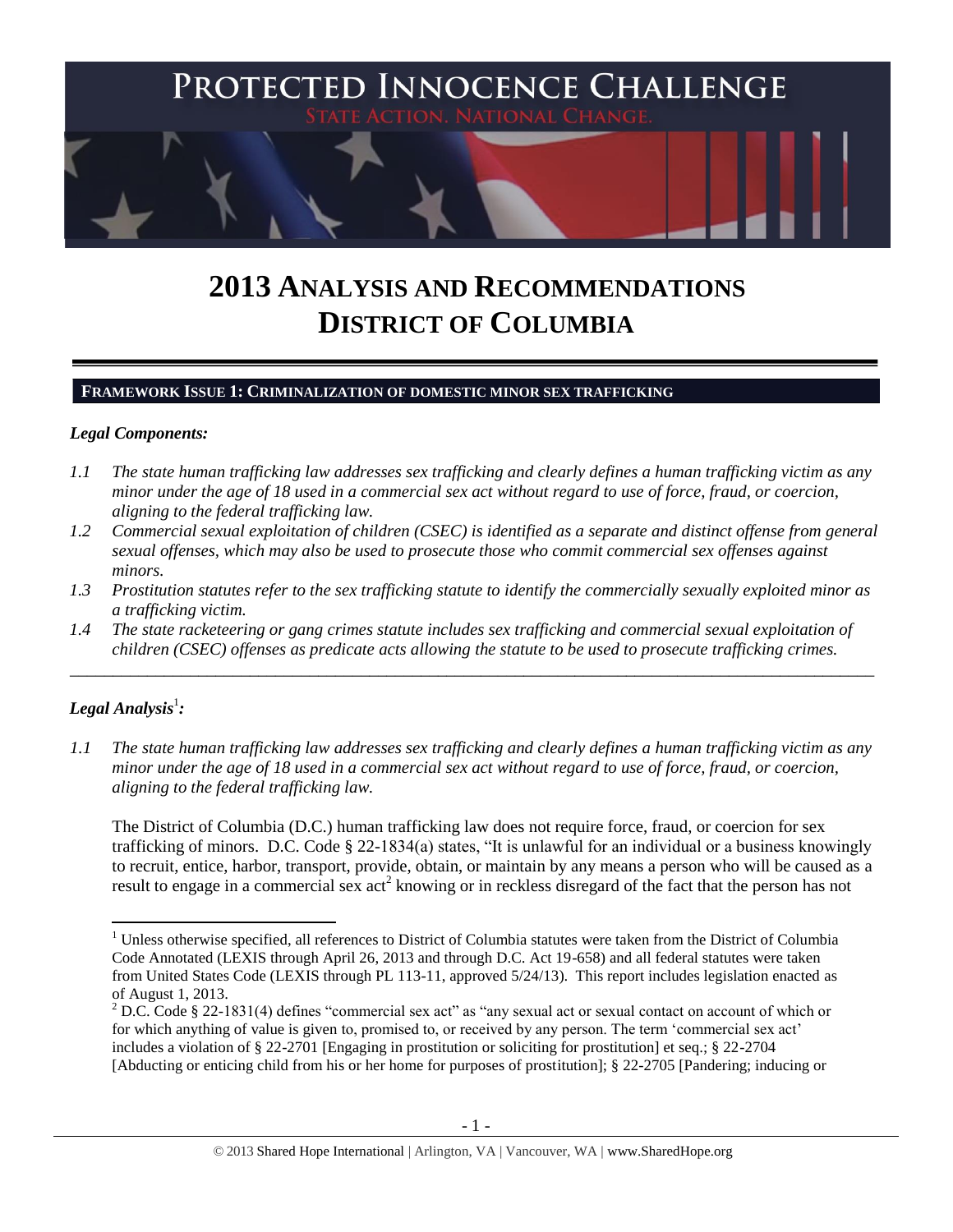<span id="page-1-0"></span>attained the age of 18 years." If a court finds a person guilty of this crime, the person can be imprisoned up to 20 years, fined up to \$50,000, or both. D.C. Code §§ 22-1837(a)(1),<sup>3</sup> 22-3571.01(b)(9).

*1.2 Commercial sexual exploitation of children (CSEC) is identified as a separate and distinct offense from general sexual offenses, which may also be used to prosecute those who commit commercial sex offenses against minors.*

The following laws criminalize CSEC in D.C.:

- <span id="page-1-2"></span>1. D.C. Code § 22-2704(a)<sup>4</sup> (Abducting or enticing child from his or her home for purposes of prostitution; harboring such child) makes it a crime "for any person, for purposes of prostitution, to: (1) Persuade, entice, or forcibly abduct a child under 18 years of age from his or her home or usual abode, or from the custody and control of the child's parents or guardian; or (2) Secrete or harbor any child so persuaded, enticed, or abducted from his or her home or usual abode, or from the custody and control of the child's parents or guardian." This is a felony<sup>5</sup> punishable by imprisonment up to 20 years, a fine not to exceed \$50,000, or both. D.C. Code §§ 22-2704(b), 22-3571.01(b)(9).
- 2. D.C. Code § 22-2705(a)<sup>6</sup> (Pandering; inducing or compelling an individual to engage in prostitution) makes it illegal to do the following:

<span id="page-1-1"></span>(1) Place or cause, induce, entice, procure, or compel the placing of any individual in the charge or custody of any other person, or in a house of prostitution, with intent that such individual shall engage in prostitution;

(2) Cause, compel, induce, entice, or procure or attempt to cause, compel, induce, entice, or procure any individual:

- (A) To reside with any other person for the purpose of prostitution;
- (B) To reside or continue to reside in a house of prostitution; or
- (C) To engage in prostitution; or

 $\overline{\phantom{a}}$ 

(3) Take or detain an individual against the individual's will, with intent to compel such individual by force, threats, menace, or duress to marry the abductor or to marry any other person.

<span id="page-1-3"></span>When the victim of this crime is under 18, the offender is guilty of a felony punishable by imprisonment up to 20 years, a fine not to exceed \$50,000, or both. D.C. Code §§ 22-2705(c)(2), 22-3571.01(b)(9).

3. D.C. Code § 22-2707(a)<sup>7</sup> (Procuring; receiving money or other valuable thing for arranging assignation) makes it illegal for a person "to receive any money or other valuable thing for or on account of arranging for or causing any individual to engage in prostitution or a sexual act or contact." If the victim is under 18, this felony is punishable by imprisonment up to 20 years, a fine not to exceed \$50,000, or both. D.C. Code §§ 22-2707(b)(2), 22-3571.01(b)(9).

compelling an individual to engage in prostitution] et seq.; § 22-2713 [Premises occupied for lewdness, assignation, or prostitution declared nuisance] et seq.; and § 22-2722 [Keeping bawdy or disorderly houses]."

 $3$  The text of D.C. Stat. Code § 22-1837 included here and elsewhere in this report includes amendments made by the passage of Act 19-641,  $19<sup>th</sup>$  Leg. Sess. (D.C. 2013) (effective June 11, 2013).

<sup>&</sup>lt;sup>4</sup> The text of D.C. Stat. Code § 22-2704 included here and elsewhere in this report includes amendments made by the passage of Act 19-641,  $19^{th}$  Leg. Sess. (D.C. 2013) (effective June 11, 2013).

 $<sup>5</sup>$  The District of Columbia only classifies Class A felonies and distinguishes felonies from misdemeanors; therefore,</sup> there are no felony crime classifications for most crimes.

<sup>&</sup>lt;sup>6</sup> The text of D.C. Stat. Code § 22-2705 included here and elsewhere in this report includes amendments made by the passage of Act 19-641,  $19<sup>th</sup>$  Leg. Sess. (D.C. 2013) (effective June 11, 2013).

 $\frac{7}{7}$  The text of D.C. Stat. Code § 22-2707 included here and elsewhere in this report includes amendments made by the passage of Act 19-641,  $19<sup>th</sup>$  Leg. Sess. (D.C. 2013) (effective June 11, 2013).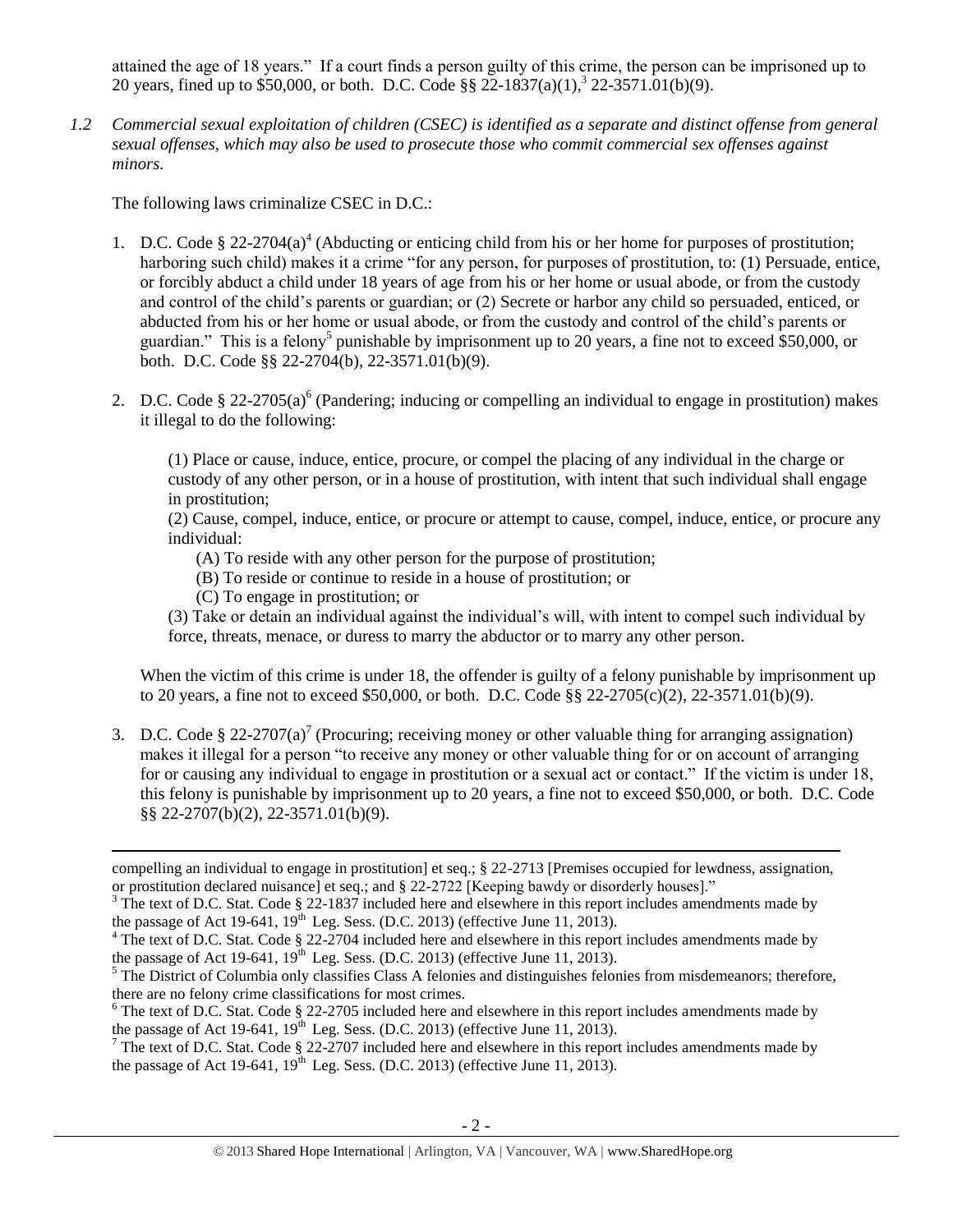Although the following statutes are not specifically for commercial sexual exploitation cases, the following offenses may also be used to prosecute CSEC cases:

- <span id="page-2-1"></span>1. D.C. Code § 22-811(a)(5)<sup>8</sup> (Contributing to the delinquency of a minor) makes it illegal for "an adult, being 4 or more years older than a minor, to invite, solicit, recruit, assist, support, cause, encourage, enable, induce, advise, incite, facilitate, permit, or allow the minor to: . . . (5) Violate any criminal law of the District of Columbia for which the penalty constitutes a misdemeanor, except for acts of civil disobedience," which would include D.C. Code § 22-2701<sup>9</sup> (Engaging in prostitution or soliciting for prostitution). $^{10}$
- <span id="page-2-2"></span><span id="page-2-0"></span>2. D.C. Code § 22-3008<sup>11</sup> (First degree child sexual abuse) makes it a crime when a person "being at least 4 years older than a child, engages in a sexual act<sup>12</sup> with that child or causes that child to engage in a sexual act." For purposes of the chapter on "sexual abuse," "child" is defined as "a person who has not yet attained the age of 16 years" for those offenses classified as sex offenses and general sexual abuse. D.C. Code § 22-3001(3). This is a Class A felony punishable by up to life imprisonment and a possible fine up to \$250,000. D.C. Code § 22-3008. "However, the court may impose a prison sentence in excess of 30 years only in accordance with § 22-3020 [Aggravating circumstances] or § 24-403.01<sup>13</sup>(b-2) [Aggravating circumstances, one or more of which must exist for a sentence to exceed 30 years]." D.C. Code § 22-3008.
- 3. D.C. Code § 22-3009<sup>14</sup> (Second degree child sexual abuse) establishes a crime when a person "being at least 4 years older than a child, engages in sexual contact<sup>15</sup> with that child or causes that child to engage in sexual contact." A convicted offender may be sentenced to imprisonment up to 10 years and a possible fine not to exceed \$25,000. D.C. Code §§ 22-3009, 22-3571.01(b)(7).
- 4. D.C. Code § 22-3009.01<sup>16</sup> (First degree sexual abuse of a minor) establishes a crime when a person "being 18 years of age or older, is in a significant relationship<sup>17</sup> with a minor,<sup>18</sup> and engages in a sexual act with

 $\overline{a}$  $8$  The text of D.C. Stat. Code  $\S$  22-811 included here and elsewhere in this report includes amendments made by the passage of Act 19-641, 19<sup>th</sup> Leg. Sess. (D.C. 2013) (effective June 11, 2013).<br><sup>9</sup> The text of D.C. Stat. Code § 22-2701 included here and elsewhere in this report includes amendments made by

the passage of Act 19-641,  $19<sup>th</sup>$  Leg. Sess. (D.C. 2013) (effective June 11, 2013).

<sup>&</sup>lt;sup>10</sup> D.C. Code § 22-811(a)(7) could also apply in the event that the solicited minor has been convicted of more than two prostitution offenses, as a third prostitution conviction appears to be punished as a felony.

 $11$  The text of D.C. Stat. Code § 22-3008 included here and elsewhere in this report includes amendments made by the passage of Act 19-641,  $19^{th}$  Leg. Sess. (D.C. 2013) (effective June 11, 2013).

 $12$ "Sexual act" is defined as "(A) The penetration, however slight, of the anus or vulva of another by a

penis; (B) Contact between the mouth and the penis, the mouth and the vulva, or the mouth and the anus; or (C) The penetration, however slight, of the anus or vulva by a hand or finger or by any object, with an intent to abuse,

humiliate, harass, degrade, or arouse or gratify the sexual desire of any person. (D) The emission of semen is not required for the purposes of subparagraphs (A)-(C) of this paragraph." D.C. Code  $\S$  22-3001(8).

<sup>&</sup>lt;sup>13</sup> The text of D.C. Stat. Code § 24-403.01 included here and elsewhere in this report includes amendments made by the passage of Act 19-641,  $19<sup>th</sup>$  Leg. Sess. (D.C. 2013) (effective June 11, 2013).

<sup>&</sup>lt;sup>14</sup> The text of D.C. Stat. Code  $\S$  22-3009 included here and elsewhere in this report includes amendments made by the passage of Act 19-641,  $19^{th}$  Leg. Sess. (D.C. 2013) (effective June 11, 2013).

<sup>&</sup>lt;sup>15</sup> "Sexual contact" is defined as "the touching with any clothed or unclothed body part or any object, either directly or through the clothing, of the genitalia, anus, groin, breast, inner thigh, or buttocks of any person with an intent to abuse, humiliate, harass, degrade, or arouse or gratify the sexual desire of any person." D.C. Code § 22-3001(9).

<sup>&</sup>lt;sup>16</sup> The text of D.C. Stat. Code § 22-3009.01 included here and elsewhere in this report includes amendments made by the passage of Act 19-641,  $19<sup>th</sup>$  Leg. Sess. (D.C. 2013) (effective June 11, 2013).

<sup>&</sup>lt;sup>17</sup> "Significant relationship" is defined as including "[a] legal or de facto guardian or any person, more than 4 years older than the victim, who resides intermittently or permanently in the same dwelling as the victim." D.C. Code  $\S$ 22-3001(10)(B).

<sup>&</sup>lt;sup>18</sup> "Minor" is defined as "a person who has not yet attained the age of 18 years." D.C. Code  $\S$  22-3001(5A).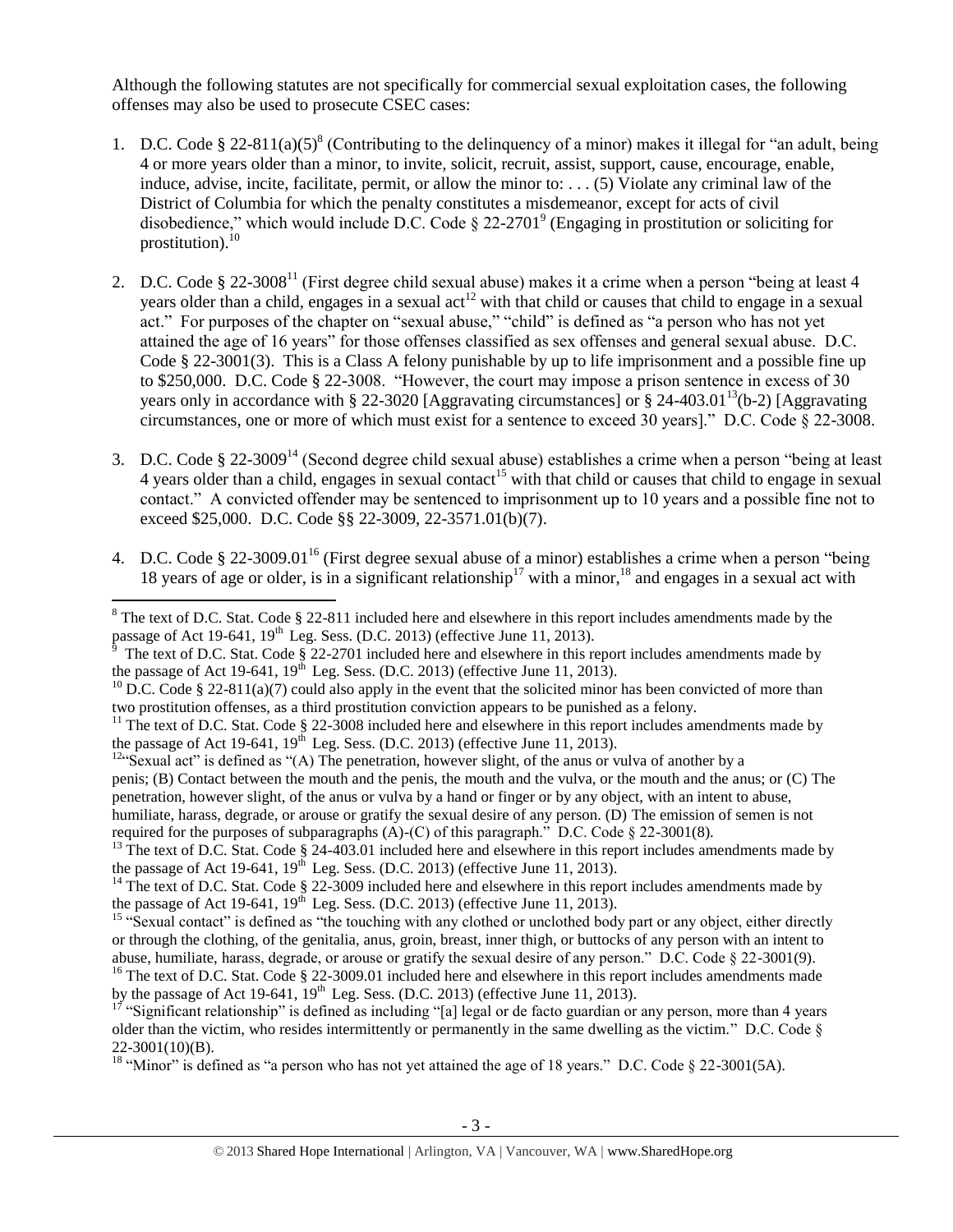that minor or causes that minor to engage in a sexual act." If guilty, the individual may be imprisoned up to 15 years, fined up to \$37,500, or both. D.C. Code §§ 22-3009.01, 22-3571.01(b)(8).

- 5. D.C. Code § 22-3009.02<sup>19</sup> (Second degree sexual abuse of a minor) occurs when a person "being 18 years of age or older, is in a significant relationship with a minor and engages in a sexual contact with that minor or causes that minor to engage in a sexual contact." If guilty, the individual may be sentenced to imprisonment up to 7.5 years, a fine not to exceed \$25,000, or both. D.C. Code § 22-3009.02, 22- 3571.01(b)(7).
- <span id="page-3-1"></span><span id="page-3-0"></span>6. D.C. Code  $\S 22-3010^{20}$  (Enticing a child or minor) states in part,
	- (a) Whoever, being at least 4 years older than a child or being in a significant relationship with a minor, (1) takes that child or minor to any place for the purpose of committing any offense set forth in §§ 22-3002 to 22-3006 [Sexual abuse in the first through fourth degrees and Misdemeanor sexual abuse] and 22-3008 to 22-3009.02 [First degree child sexual abuse, Second degree child sexual abuse, First degree sexual abuse of a minor, Second degree sexual abuse of a minor], or (2) seduces, entices, allures, convinces, or persuades or attempts to seduce, entice, allure, convince, or persuade a child or minor to engage in a sexual act or contact shall be imprisoned for not more than 5 years or may be fined not more than the amount set forth in [section 101 of the Criminal Fine Proportionality Amendment Act of 2012], or both.

(b) Whoever, being at least 4 years older than the purported age of a person who represents himself or herself to be a child, attempts

(1) to seduce, entice, allure, convince, or persuade any person who represents himself or herself to be a child to engage in a sexual act or contact, or

(2) to entice, allure, convince, or persuade any person who represents himself or herself to be a child to go to any place for the purpose of engaging in a sexual act or contact shall be imprisoned for not more than 5 years or may be fined not more than the amount set forth in [section 101 of the Criminal Fine Proportionality Amendment Act of 2012], or both.

<span id="page-3-2"></span>7. Using the Internet to purchase commercial sex acts could potentially be charged under D.C. Code § 22- 3010.02<sup>21</sup>(Arranging for a sexual contact with a real or fictitious child).<sup>22</sup> D.C. Code § 22-3010.02(a) states, "It is unlawful for a person to arrange to engage in a sexual act or sexual contact with an individual (whether real or fictitious) who is or who is represented to be a child at least 4 years younger than the person, or to arrange for another person to engage in a sexual act or sexual contact with an individual (whether real or fictitious) who is or who is represented to be a child of at least 4 years younger than the person. For the purposes of this section, arranging to engage in a sexual act or sexual contact with an individual who is fictitious shall be unlawful only if the arrangement is done by or with a law enforcement officer."

l <sup>19</sup> The text of D.C. Stat. Code § 22-3009.02 included here and elsewhere in this report includes amendments made by the passage of Act 19-641,  $19<sup>th</sup>$  Leg. Sess. (D.C. 2013) (effective June 11, 2013).

<sup>&</sup>lt;sup>20</sup> The text of D.C. Stat. Code § 22-3010 included here and elsewhere in this report includes amendments made by the passage of Act 19-641,  $19<sup>th</sup>$  Leg. Sess. (D.C. 2013) (effective June 11, 2013).

<sup>&</sup>lt;sup>21</sup> The text of D.C. Stat. Code  $\S 22-3010.02$  included here and elsewhere in this report includes amendments made by the passage of Act 19-641,  $19<sup>th</sup>$  Leg. Sess. (D.C. 2013) (effective June 11, 2013).

 $^{22}$  According to the editor's note below this statute on Lexis, "Section 209b of D.C. Law 10-257, as added by D.C. Law 18- (Act 18-722), § 11(a), was codified as this section by LexisNexis. If the act section is codified by the Codification Counsel, it may be placed elsewhere in the D.C. Code."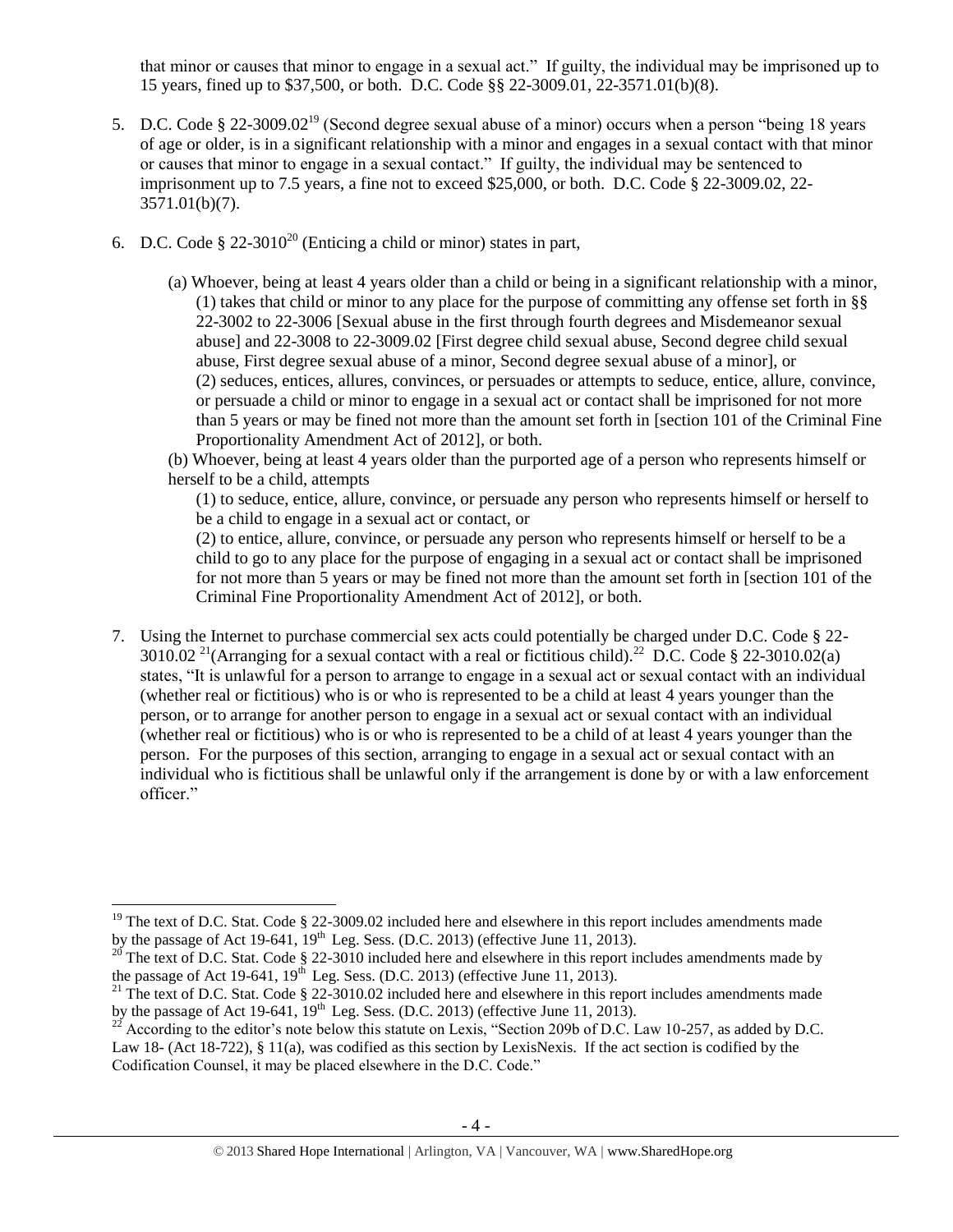*1.3 Prostitution statutes refer to the sex trafficking statute to identify the commercially sexually exploited minor as a trafficking victim.* 

The District of Columbia's prostitution law, D.C. Code  $\S$  22-2701<sup>23</sup> (Engaging in prostitution or soliciting for prostitution), does not refer to the human trafficking law when the person engaged in prostitution is a minor.

- 1.3.1 Recommendation: Amend D.C. Code § 22-2701 (Engaging in prostitution or soliciting for prostitution) to refer to D.C. Code § 22-1834 (Sex trafficking of children) to ensure CSEC victims are identified as sex trafficking victims.
- *1.4 The state racketeering or gang crimes statute includes sex trafficking and commercial sexual exploitation of children (CSEC) offenses as predicate acts allowing the statute to be used to prosecute trafficking crimes.*

District of Columbia has not enacted a racketeering statute. District of Columbia has enacted gang laws, but human trafficking and CSEC offenses are not predicate criminal activity under these laws. Pursuant to D.C. Code § 22-951<sup>24</sup> (Criminal street gangs),

(a) (1) It is unlawful for a person to solicit, invite, recruit, encourage, or otherwise cause, or attempt to cause, another individual to become a member of, remain in, or actively participate in what the person knows to be a criminal street gang.

(2) A person convicted of a violation of this subsection shall be fined not more than the amount set forth in [section 101 of the Criminal Fine Proportionality Amendment Act of 2012], or imprisoned for not more than 6 months, or both.

(b) (1) It is unlawful for any person who is a member of or actively participates in a criminal street gang to knowingly and willfully participate in any felony or violent misdemeanor committed for the benefit of, at the direction of, or in association with any other member or participant of that criminal street gang.

(2) A person convicted of a violation of this subsection shall be fined not more than the amount set forth in [section 101 of the Criminal Fine Proportionality Amendment Act of 2012] or imprisoned for not more than 5 years, or both.

(c) (1) It is unlawful for a person to use or threaten to use force, coercion, or intimidation against any person or property, in order to:

(A) Cause or attempt to cause an individual to:

- (i) Join a criminal street gang;
- (ii) Participate in activities of a criminal street gang;
- (iii) Remain as a member of a criminal street gang; or
- (iv) Submit to a demand made by a criminal street gang to commit a felony in violation of
- the laws of the District of Columbia, the United States, or any other state; or
- (B) Retaliate against an individual for a refusal to:
	- (i) Join a criminal street gang;
	- (ii) Participate in activities of a criminal street gang;
	- (iii) Remain as a member of a criminal street gang; or
	- (iv) Submit to a demand made by a criminal street gang to commit a felony in violation of the laws of the District of Columbia, the United States, or any other state.

(2) A person convicted of a violation of this subsection shall be fined not more than the amount set forth in [section 101 of the Criminal Fine Proportionality Amendment Act of 2012], or imprisoned for not more than 10 years, or both.

l

<sup>23</sup> *See supra* note [9.](#page-2-0)

<sup>&</sup>lt;sup>24</sup> The text of D.C. Stat. Code § 22-951 included here and elsewhere in this report includes amendments made by the passage of Act 19-641,  $19<sup>th</sup>$  Leg. Sess. (D.C. 2013) (effective June 11, 2013).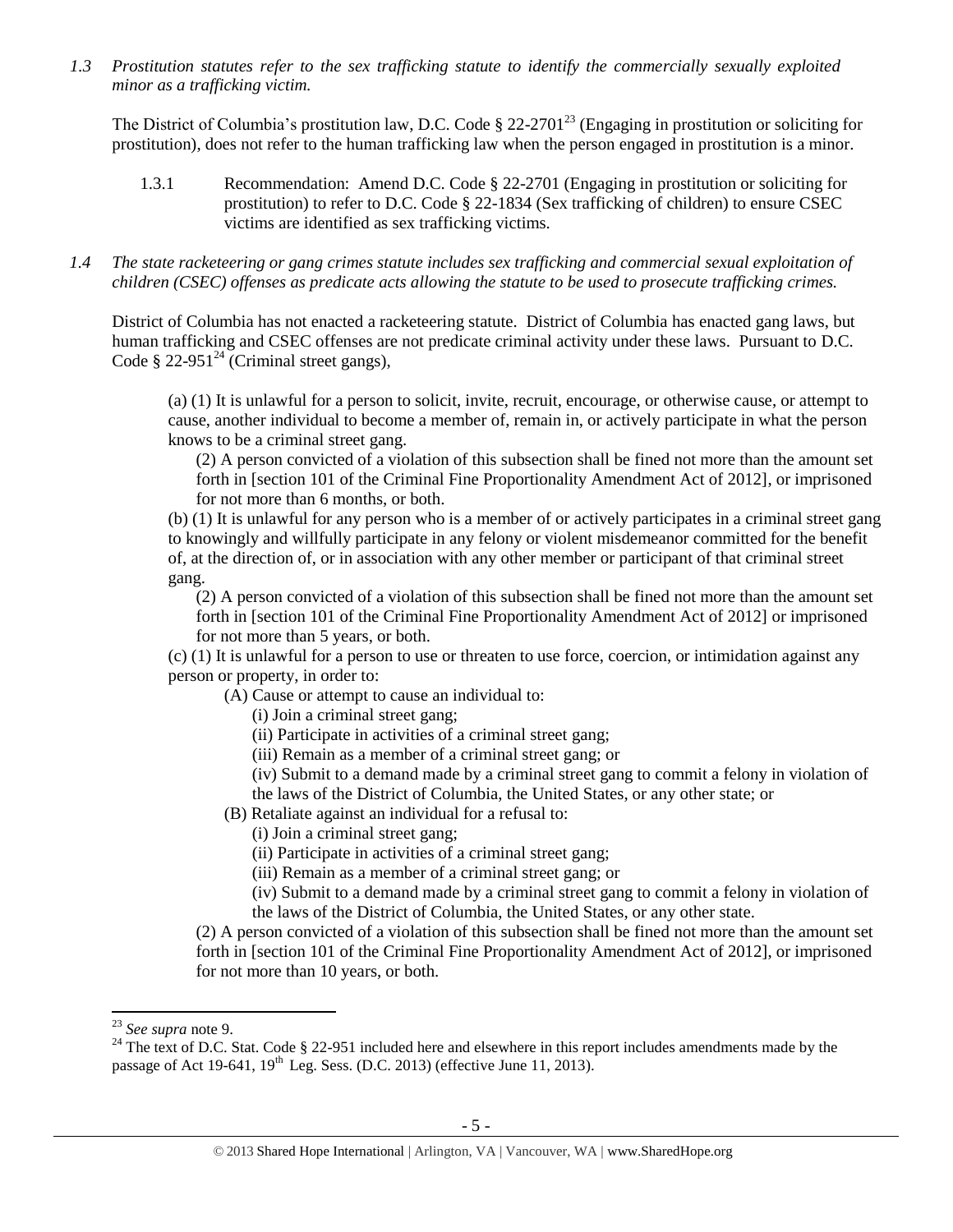- (d) The penalties under this section are in addition to any other penalties permitted by law.
- (e) For the purposes of this section, the term:

. . . .

- (1) "Criminal street gang" means an association or group of 6 or more persons that: (A) Has as a condition of membership or continued membership, the committing of or actively participating in committing a crime of violence, as defined by  $\S$  23-1331(4)<sup>25</sup>; or (B) Has as one of its purposes or frequent activities, the violation of the criminal laws of the District, or the United States, except for acts of civil disobedience.
- 1.4.1 Recommendation: Enact at racketeering statute that includes human trafficking and CSEC offenses as predicate acts.
- 1.4.2 Recommendation: Amend the definition of "crime of violence" under D.C. Code § 23-1331(4) (Definitions) to include CSEC offenses under D.C. Code § 22-2704(a) (Abducting or enticing child from his or her home for purposes of prostitution; harboring such child), § 22-2705(a) (Pandering; inducing or compelling an individual to engage in prostitution), § 22-2707(a) (Procuring; receiving money or other valuable thing for arranging assignation) and sex trafficking of children under  $\S$  22-1834(a)(Human trafficking) as predicate crimes so this offense may be used to prosecute trafficking enterprises.

 $\overline{a}$ 

The text of D.C. Stat. Code § 23-1331 included here and elsewhere in this report includes amendments made by the passage of Act 19-641,  $19<sup>th</sup>$  Leg. Sess. (D.C. 2013) (effective June 11, 2013).

<sup>&</sup>lt;sup>25</sup> Pursuant to D.C. Code  $\S$  23-1331(4) (Definitions),

The term "crime of violence" means aggravated assault; act of terrorism; arson; assault on a police officer (felony); assault with a dangerous weapon; assault with intent to kill, commit first degree sexual abuse, commit second degree sexual abuse, or commit child sexual abuse; assault with intent to commit any other offense; burglary; carjacking; armed carjacking; child sexual abuse; cruelty to children in the first degree; extortion or blackmail accompanied by threats of violence; gang recruitment, participation, or retention by the use or threatened use of force, coercion, or intimidation; kidnapping; malicious disfigurement; manslaughter; manufacture or possession of a weapon of mass destruction; mayhem; murder; robbery; sexual abuse in the first, second, or third degrees; use, dissemination, or detonation of a weapon of mass destruction; or an attempt or conspiracy to commit any of the foregoing offenses.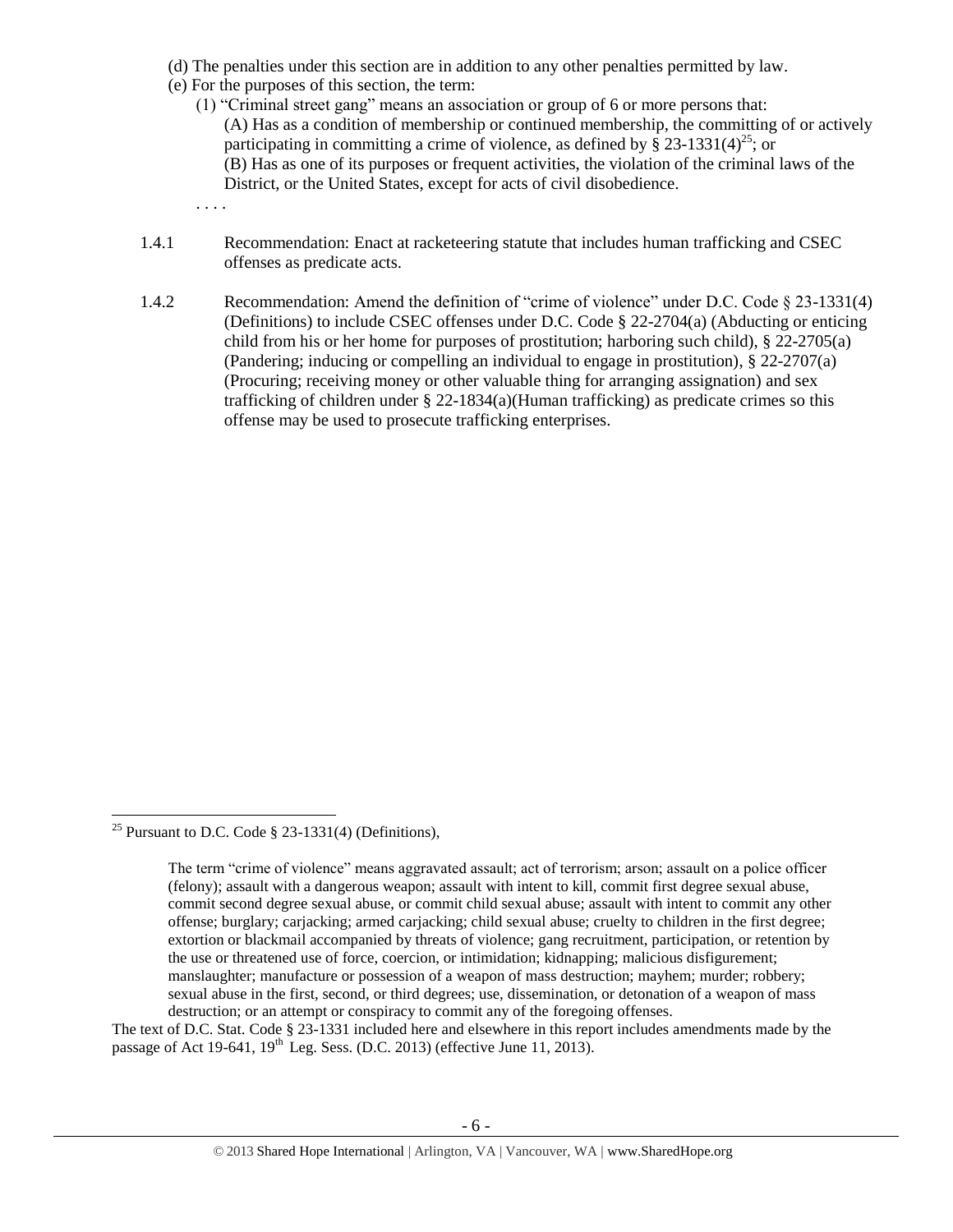#### FRAMEWORK ISSUE 2: CRIMINAL PROVISIONS ADDRESSING DEMAND

### *Legal Components:*

- *2.1 The state sex trafficking law can be applied to buyers of commercial sex acts with a victim of domestic minor sex trafficking.*
- *2.2 Buyers of commercial sex acts with a minor can be prosecuted under commercial sexual exploitation of children (CSEC) laws.*
- *2.3 Solicitation of prostitution laws differentiate between buying sex acts with an adult and buying sex acts with a minor under 18.*
- *2.4 Penalties for buyers of commercial sex acts with minors are as high as federal penalties.*
- *2.5 Using the Internet to lure, entice, or purchase, or attempt to lure, entice, or purchase commercial sex acts with a minor is a separate crime or results in an enhanced penalty for buyers.*
- *2.6 No age mistake defense is permitted for a buyer of commercial sex acts with any minor under 18.*
- *2.7 Base penalties for buying sex acts with a minor under 18 are sufficiently high and not reduced for older minors.*
- *2.8 Financial penalties for buyers of commercial sex acts with minors are sufficiently high to make it difficult for buyers to hide the crime.*
- *2.9 Buying and possessing child pornography carries penalties as high as similar federal offenses.*
- *2.10 Convicted buyers of commercial sex acts with minors and child pornography are required to register as sex offenders.*

\_\_\_\_\_\_\_\_\_\_\_\_\_\_\_\_\_\_\_\_\_\_\_\_\_\_\_\_\_\_\_\_\_\_\_\_\_\_\_\_\_\_\_\_\_\_\_\_\_\_\_\_\_\_\_\_\_\_\_\_\_\_\_\_\_\_\_\_\_\_\_\_\_\_\_\_\_\_\_\_\_\_\_\_\_\_\_\_\_\_\_\_\_\_

### *Legal Analysis:*

*2.1 The state sex trafficking law can be applied to buyers of commercial sex acts with a victim of domestic minor sex trafficking.* 

D.C. Code § 22-1834 (Sex trafficking of children) can apply to buyers of sex with domestic minor sex trafficking victims following federal precedent through the term "obtain."<sup>26</sup> D.C. Code § 22-1834(a) states that "[i]t is unlawful for an individual or a business knowingly to recruit, entice, harbor, transport, provide, obtain, or maintain by any means a person who will be caused as a result to engage in a commercial sex act knowing or in reckless disregard of the fact that the person has not attained the age of 18 years."

Further support for the applicability of D.C. Code § 22-1834 (Sex trafficking of children) to buyers of commercial sex acts with minors is found in the definitions contained in D.C. Code § 22-1841 (Data collection and dissemination), which mandates the collection of certain data related to human trafficking and "human trafficking-related crimes."<sup>27</sup> This statute defines for the purposes of this section, "persons engaged in human

 $\overline{a}$ <sup>26</sup> See United States v. Jungers, 702 F.3d 1066 (8<sup>th</sup> Cir. 2013). In this case, the Eighth Circuit specifically addressed whether the federal sex trafficking law, 18 U.S.C. § 1591 (Sex trafficking of children or by force, fraud, or coercion) applies to buyers when it reversed a District of South Dakota ruling that Congress did not intend the string of verbs constituting criminal conduct under 18 U.S.C. § 1591(a)(1) ("recruits, entices, harbors, transports, provides, obtains, or maintains") to reach the conduct of buyers. United States v. Jungers, 834 F. Supp. 2d 930, 931 (D.S.D. 2011). Holding that the conduct of buyers who obtain a child for commercial sex can violate 18 U.S.C. § 1591(a)(1), the Eighth Circuit illustrated through hypothetical buyer scenarios that, under certain circumstances, most of the terms in the string of verbs constituting criminal conduct under 18 U.S.C. § 1591(a)(1) could apply to buyers. While other terms may apply to buyers' conduct under state law as well, the analysis here focuses on the term "obtains" which is most likely to apply in the majority of buyer cases.

 $27$  D.C. Code § 22-1841(2) defines "human trafficking-related crimes" as "pimping, pandering, procuring, operating a house of prostitution, keeping a bawdy or disorderly house, possessing a sexual performance by a minor, visa fraud, document fraud, and assisting in unlawful entry into the United States, as well as violations of §§ 22-1832 [Forced labor], 22-1833 [Trafficking in labor or commercial sex acts], 22-1834 [Sex trafficking of children], 22-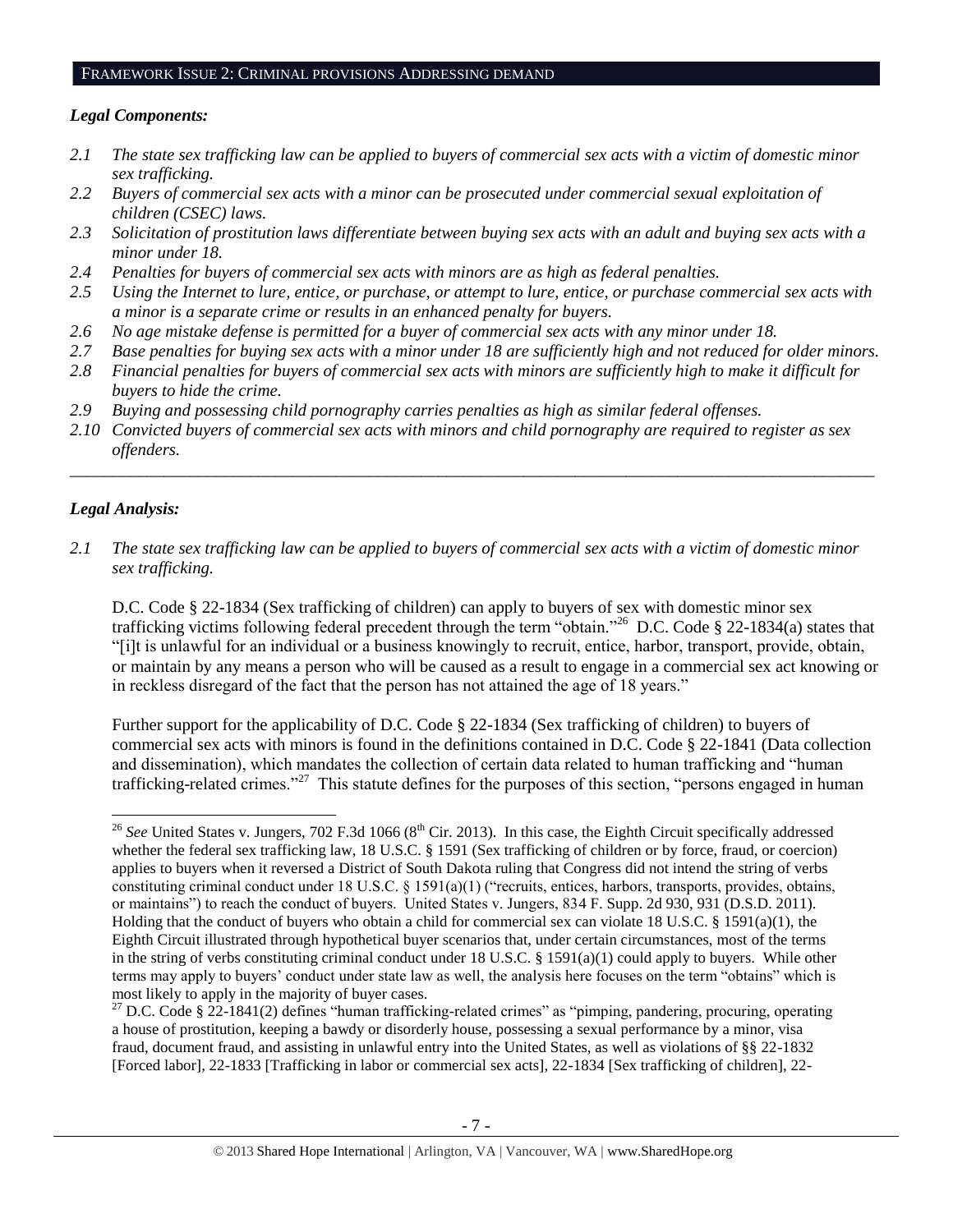trafficking or human trafficking-related crimes" as including "(A) Any person who attempts to recruit, entice, harbor, transport, provide, or obtain, or successfully recruits, entices, harbors, transports, provides, or obtains, by any means, another person, intending or knowing that the person will be subjected to forced labor or services; and (B) Any person who purchases or receives the benefits of commercial sex acts, sexual performance, labor, or services by victims of human trafficking or human trafficking-related crimes." D.C. Code § 22-1841(a)(1). The reference to "[a]ny person who purchases or receives the benefits of commercial sex acts . . . by victims of human trafficking or human trafficking-related crimes" may indicate that D.C. Code § 22-1834 (Sex trafficking of children) was intended to prosecute the buyers of commercial sex acts with minors.

### *2.2 Buyers of commercial sex acts with a minor can be prosecuted under commercial sexual exploitation of children (CSEC) laws.*

A buyer can be charged under D.C. Code  $\S 22{\text -}2705^{28}$  (Pandering; inducing or compelling an individual to engage in prostitution). This statute includes the crime of "[c]aus[ing], compel[ling], induc[ing], entic[ing], or procurling] or attempt [ing] to cause, compel, induce, entice, or procure any individual: . . . (C) To engage in prostitution." D.C. Code  $\S 22-2705(a)(2)$ . Although it appears that no cases have applied this statute to buyers, the language is potentially broad enough that it could apply.

Additionally, a buyer of sex with a minor could be charged under D.C. Code § 22-811(a)(5)<sup>29</sup> (Contributing to the delinquency of a minor), which makes it illegal for "an adult, being 4 or more years older than a minor, to invite, solicit, recruit, assist, support, cause, encourage, enable, induce, advise, incite, facilitate, permit, or allow the minor to: . . . (5) Violate any criminal law of the District of Columbia for which the penalty constitutes a misdemeanor, except for acts of civil disobedience," which would include D.C. Code § 22-2701<sup>30</sup> (Engaging in prostitution or soliciting for prostitution).<sup>31</sup> If convicted of this crime, a person could be sentenced to imprisonment up to 6 months, a fine not to exceed \$1,000, or both. D.C. Code  $\S$ § 22-811(b)(1), 22-3571.01(b)(4). For second and subsequent violations of this statute, a person could be sentenced to imprisonment up to 3 years, a fine not to exceed \$12,500, or both. D.C. Code §§ 22-811(b)(2), 22-3571.01(b).

A buyer of sex with a minor could also be charged with soliciting under D.C. Code § 22-2701<sup>32</sup> (Engaging in prostitution or soliciting for prostitution), which states, "It is unlawful for any person to engage in prostitution or to solicit for prostitution." D.C. Code § 22-2701(a). A first offense under this statute is punishable by imprisonment up to 90 days, a fine not to exceed \$500, or both. D.C. Code  $\S$ § 22-2701(b)(1)(A),  $22-3571.01(b)(3)$ . A second offense is punishable by imprisonment up to 180 days, a fine not to exceed \$1,000, or both. D.C. Code §§ 22-3571.01(b)(4), 22-2701(b)(1)(B). Subsequent offenses are punishable by imprisonment up to 2 years, a fine not to exceed \$12,500, or both. D.C. Code  $\S$ § 22-2701(b)(2), 22-3571.01(b)(6).

*2.3 Solicitation of prostitution laws differentiate between buying sex acts with an adult and buying sex acts with a minor under 18.*

Solicitation laws in D.C. do not differentiate between buying sex with an adult and buying sex with a minor. D.C. Code § 22-2701<sup>33</sup> (Engaging in prostitution or soliciting for prostitution) is applicable to both those who

 $\overline{a}$ 

<sup>31</sup> *See supra* note [10.](#page-2-2)

<sup>33</sup> *See supra* note [9.](#page-2-0)

<sup>1835 [</sup>Unlawful conduct with respect to documents in furtherance of human trafficking], and 22-1836 [Benefitting financially from human trafficking]."

<sup>28</sup> *See supra* note [6.](#page-3-0)

<sup>29</sup> *See supra* note [8.](#page-2-1)

<sup>30</sup> *See supra* note [9.](#page-2-0)

<sup>32</sup> *See supra* note [9.](#page-2-0)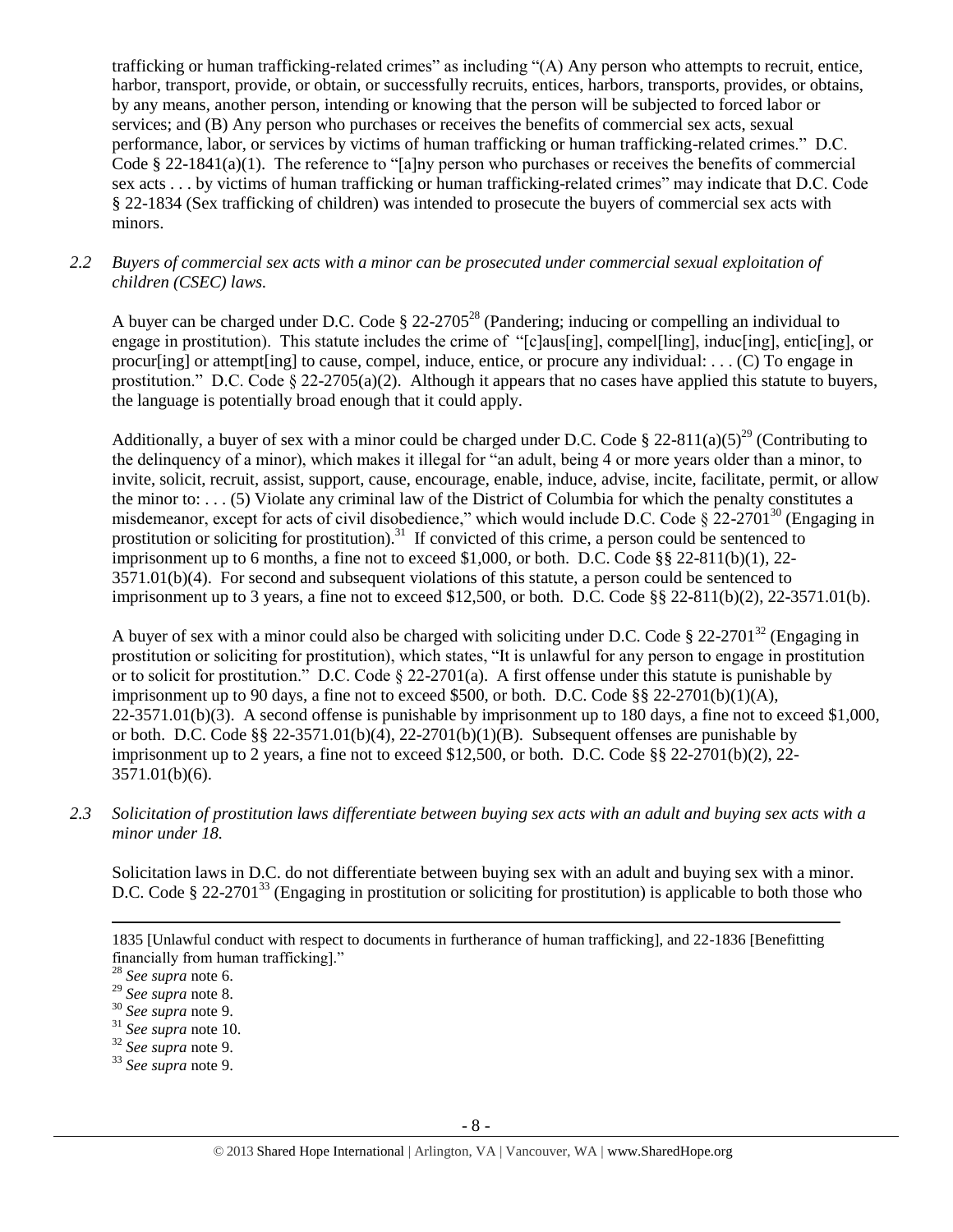buy sex with adults and those who buy sex with minors and merely states that "[i]t is unlawful for any person to engage in prostitution or to solicit for prostitution." D.C. Code § 22-2701(a).

2.3.1 Recommendation: Amend D.C. Code § 22-2701 (Engaging in prostitution or soliciting for prostitution) to provide heightened penalties when the offense involves buying or attempting to buy sex with a minor under 18.

### *2.4 Penalties for buyers of commercial sex acts with minors are as high as federal penalties.*

A buyer convicted under D.C. Code § 22-1834(a) (Sex trafficking of children) can receive a sentence of imprisonment up to 20 years, a fine up to \$50,000, or both. D.C. Code §§ 22-1837(a)(1),<sup>34</sup> 22-3571.01(b)(9). Additionally, the buyer could face asset forfeiture and lose "(1) Any interest in any property, real or personal, that was used or intended to be used to commit or to facilitate the commission of the violation; and (2) Any property, real or personal, constituting or derived from any proceeds that the individual or business obtained, directly or indirectly, as a result of the violation." D.C. Code  $\S$ § 22-1838(a)(1)–(2).

A buyer convicted under D.C. Code § 22-2705(a)(2)(C)<sup>35</sup> (Pandering; inducing or compelling an individual to engage in prostitution), when the victim is a minor under 18, is a felony punishable by imprisonment up to 20 years, a fine not to exceed \$50,000, or both. D.C. Code §§ 22-2705(c)(2), 22-3571.01(b)(9).

Buyers convicted for prostitution in spite of the victim being a minor, face up to 90 days, a fine up to \$500, or both for a first time conviction under D.C. Code  $\S 22-2701^{36}$  (Engaging in prostitution or soliciting for prostitution). D.C. Code  $\S 22-2701(b)(1)(A)$ . For a second offense, a buyer can be imprisoned up to 180 days, fined up to \$1,000, or both. D.C. Code §§ 22-2701(b)(1)(B), 22-3571.01(b)(3). If a buyer has 2 or more prior convictions, then the buyer can be sentenced to imprisonment for up to 2 years, fined up to \$12,500, or both. D.C. Code §§ 22-2701(b)(2), 22-3571.01(b)(4). Additionally, a buyer's vehicle could be impounded under D.C. Code § 22-2724, which allows for impoundment of "[a]ny vehicle used in furtherance of a violation of a prostitution-related offense." D.C. Code § 22-2724(a).

Additionally, for a conviction under D.C. Code  $\S 22-811^{37}$  (Contributing to the delinquency of a minor), a buyer could be imprisoned up to 6 months, fined up to \$1,000, or both. D.C. Code  $\S$ § 22-811(b)(1), 22-3571.01(b)(4). For subsequent offenses of this statute, the buyer can be imprisoned up to 3 years, fined up to \$12,500, or both. D.C. Code §§ 22-811(b)(2), 22-3571.01(b)(5).

<span id="page-8-0"></span>In comparison, if the victim is under the age of 14, a conviction under the  $TVPA^{38}$  for child sex trafficking is punishable by 15 years to life imprisonment and a fine not to exceed \$250,000. 18 U.S.C. §§ 1591(b)(1), 3559(a)(1), 3571(b)(3). If the victim is between the ages of 14–17, a conviction is punishable by 10 years to life imprisonment and a fine not to exceed \$250,000. 18 U.S.C. §§ 1591(b)(2), 3559(a)(1), 3571(b)(3). A conviction is punishable by mandatory life imprisonment, however, if the buyer has a prior conviction for a federal sex offense<sup>39</sup> against a minor. To the extent buyers can be prosecuted under other

<span id="page-8-1"></span> $\overline{a}$ 

<sup>34</sup> *See supra* note [3.](#page-1-0)

<sup>35</sup> *See supra* note [6.](#page-1-1)

<sup>36</sup> *See supra* note [9.](#page-2-0)

<sup>37</sup> *See supra* note [8.](#page-2-1)

<sup>&</sup>lt;sup>38</sup> Trafficking Victims Protection Act (TVPA) of 2000, Pub. L. No. 106-386, 114 Stat. 1464, 1466 (codified in scattered sections of 18 and 22 U.S.C.).

<sup>&</sup>lt;sup>39</sup> Pursuant to 18 U.S.C. § 3559(e)(2), "federal sex offense" is defined as an offense under section 1591 [18 USCS § 1591] (relating to sex trafficking of children), 2241 [18 USCS § 2241] (relating to aggravated sexual abuse), 2242 [18 USCS § 2242] (relating to sexual abuse),  $2244(a)(1)$  [18 USCS § 2244(a)(1)] (relating to abusive sexual contact), 2245 [18 USCS § 2245] (relating to sexual abuse resulting in death), 2251 [18 USCS § 2251] (relating to sexual exploitation of children), 2251A [18 USCS § 2251A] (relating to selling or buying of children), 2422(b) [18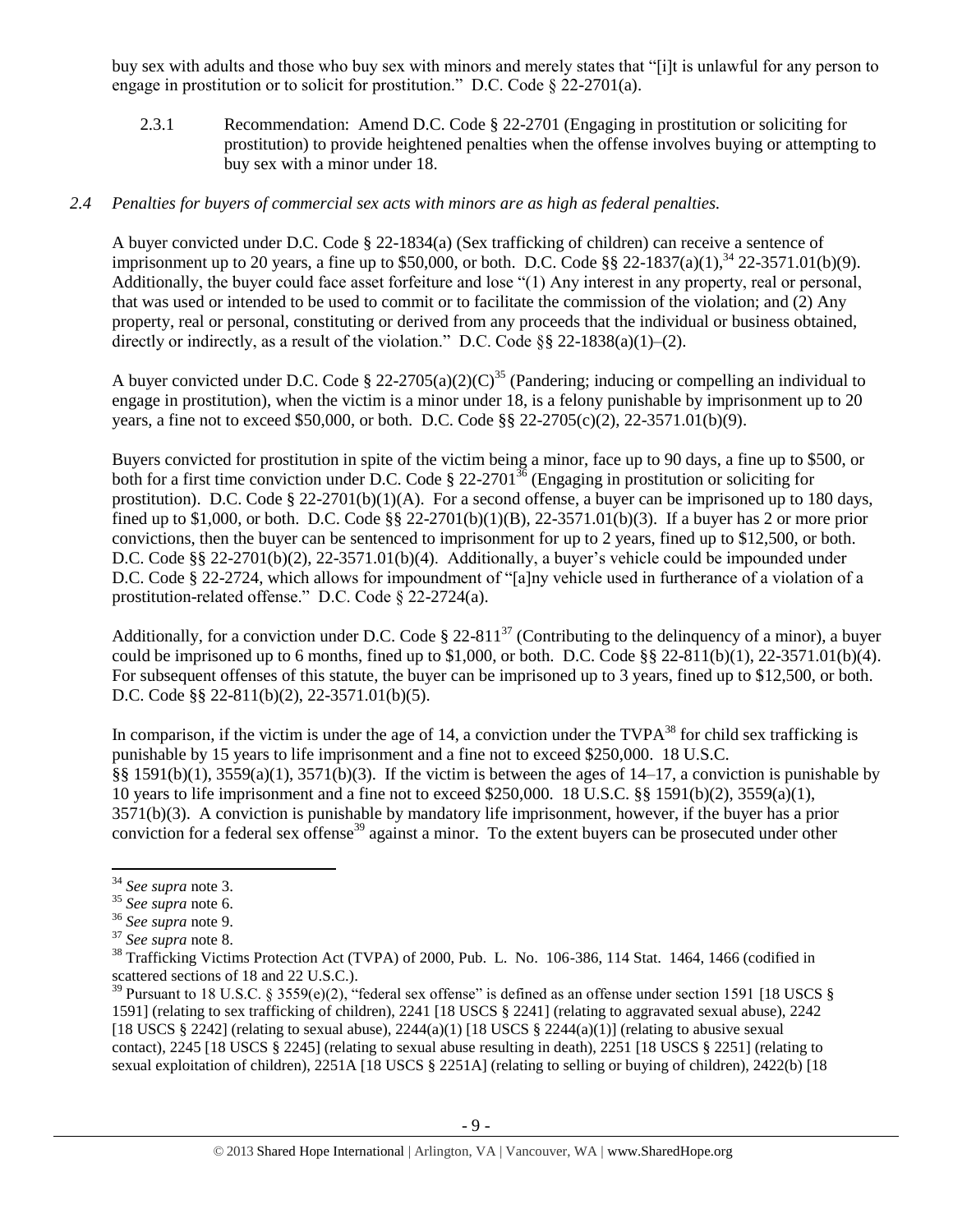federal CSEC laws,<sup>40</sup> a conviction is punishable by penalties ranging from a fine not to exceed \$250,000 to life imprisonment and a fine not to exceed  $$250,000.<sup>4</sup>$ 

*2.5 Using the Internet to lure, entice, or purchase, or attempt to lure, entice, or purchase commercial sex acts with a minor is a separate crime or results in an enhanced penalty for buyers.*

No statute specifically criminalizes using the Internet for purchasing commercial sex acts. However, D.C. Code  $\S 22-3010^{42}$  (Enticing a child or minor) could potentially apply to these crimes. That section states in part,

- (a) Whoever, being at least 4 years older than a child or being in a significant relationship with a minor, (1) takes that child or minor to any place for the purpose of committing any offense set forth in §§ 22-3002 to 22-3006 [Sexual abuse in the first through fourth degrees and Misdemeanor sexual abuse] and 22-3008 to 22-3009.02 [First degree child sexual abuse, Second degree child sexual abuse, First degree sexual abuse of a minor, Second degree sexual abuse of a minor], or (2) seduces, entices, allures, convinces, or persuades or attempts to seduce, entice, allure, convince, or persuade a child or minor to engage in a sexual act or contact shall be imprisoned for not more than 5 years or may be fined not more than the amount set forth in [section 101 of the Criminal Fine Proportionality Amendment Act of 2012], or both.
- (b) Whoever, being at least 4 years older than the purported age of a person who represents himself or herself to be a child, attempts

(1) to seduce, entice, allure, convince, or persuade any person who represents himself or herself to be a child to engage in a sexual act or contact, or

(2) to entice, allure, convince, or persuade any person who represents himself or herself to be a child to go to any place for the purpose of engaging in a sexual act or contact shall be imprisoned for not more than 5 years or may be fined not more than the amount set forth in [section 101 of the Criminal Fine Proportionality Amendment Act of 2012], or both.

. . . .

Additionally, using the Internet to purchase commercial sex acts could potentially be charged under D.C. Code § 22-3010.02<sup>43</sup> (Arranging for a sexual contact with a real or fictitious child). D.C. Code § 22-3010.02(a) states,

It is unlawful for a person to arrange to engage in a sexual act or sexual contact with an individual (whether real or fictitious) who is or who is represented to be a child at least 4 years younger than the person, or to arrange for another person to engage in a sexual act or sexual contact with an individual (whether real or fictitious) who is or who is represented to be a child of at least 4 years younger than the person. For the purposes of this section, arranging to engage in a sexual act or sexual contact with an

<sup>42</sup> *See supra* note [20.](#page-3-1)

 $\overline{a}$ 

<sup>43</sup> *See supra* note [21.](#page-3-2)

USCS § 2422(b)] (relating to coercion and enticement of a minor into prostitution), or 2423(a) [18 USCS § 2423(a)] (relating to transportation of minors).

<sup>&</sup>lt;sup>40</sup> 18 U.S.C. §§ 2251A(b) (Selling or buying of children), 2251(a) (Sexual exploitation of children), 2423(a) (Transportation of a minor with intent for minor to engage in criminal sexual activity), 2422(a) (Coercion and enticement), 2252(a)(2), (a)(4) (Certain activities relating to material involving the sexual exploitation of minors).

<sup>&</sup>lt;sup>41</sup> 18 U.S.C. §§ 2251A(b) (conviction punishable by imprisonment for 30 years to life and a fine), 2251(e) (conviction punishable by imprisonment for 15–30 years and a fine), 2423(a) (conviction punishable by imprisonment for 10 years to life and a fine), 2422(a) (conviction punishable by a fine, imprisonment up to 20 years, or both),  $2252(a)(2)$ , (4) (stating that a conviction under subsection (a)(2) is punishable by imprisonment for  $5-20$ years and a fine, while a conviction under subsection (a)(4) is punishable by imprisonment up to 10 years, a fine, or both.); *see also* 18 U.S.C §§ 3559(a)(1) (classifying all of the above listed offenses as felonies), 3571(b)(3) (providing a fine up to \$250,000 for any felony conviction).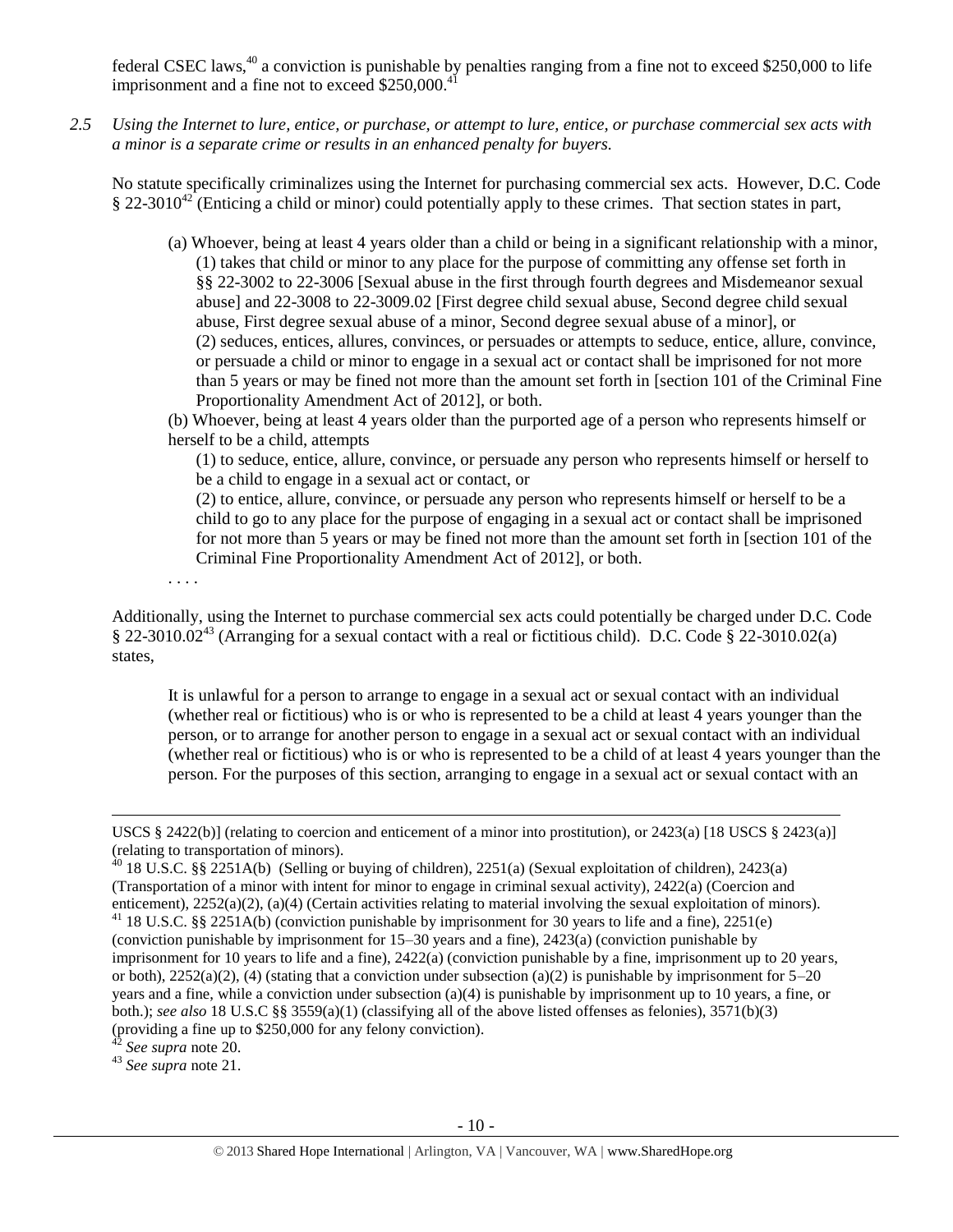individual who is fictitious shall be unlawful only if the arrangement is done by or with a law enforcement officer.

If guilty of violating this statute, a person faces imprisonment up to 5 years, a fine not to exceed \$12,500, or both. D.C. Code §§ 22-3010.02(b), 22-3571.01(b)(6).

2.5.1 Recommendation: Amend D.C. Code § 22-3010 (Enticing a child or minor) and § 22-3010.02 (Arranging for a sexual contact with a real or fictitious child) to specifically criminalize using the Internet to lure, entice, recruit, or purchase commercial sex acts with a minor under 18 and include enhanced penalties for the same.

### *2.6 No age mistake defense is permitted for a buyer of commercial sex acts with any minor under 18.*

D.C. Code § 22-1834 (Sex trafficking of children) requires that the defendant committed the crime "knowing or in reckless disregard of the fact that the person has not attained the age of 18 years," and "[i]n a prosecution under subsection (a) of this section in which the defendant had a reasonable opportunity to observe the person recruited, enticed, harbored, transported, provided, obtained, or maintained, the government need not prove that the defendant knew that the person had not attained the age of 18 years." D.C. Code  $\S$  22-1834(a). This leaves open an argument by the defendant that he was merely negligent regarding the victim's age.

Neither D.C. Code § 22-811<sup>44</sup> (Contributing to the delinquency of a minor) nor § 22-2705(a)(2)<sup>45</sup> (Pandering; inducing or compelling an individual to engage in prostitution) mentions a mistake of age defense.

D.C. Code § 22-3011(a) (Defenses to child sexual abuse and sexual abuse of a minor) prohibits a mistake of age defense (and consent defense) in a prosecution under "§§ 22-3008 to 22-3010.01 [First and second degree child sexual abuse, first and second degree sexual abuse of a minor, first and second degree sexual abuse of a secondary education student, enticing a child or minor, and misdemeanor sexual abuse of a child or minor], prosecuted alone or in conjunction with charges under § 22-3018 [Attempts to commit sexual offenses] or § 22- 403 [Assault with intent to commit any other offense]."

- 2.6.1 Recommendation: Amend D.C. Code § 22-3011(a) (Defenses to child sexual abuse and sexual abuse of a minor) to prohibit a mistake of age defense in prosecutions of sex trafficking of children and CSEC offenses.
- *2.7 Base penalties for buying sex acts with a minor under 18 are sufficiently high and not reduced for older minors.*

D.C. Code § 22-1834(a) (Sex trafficking of children) and § 22-2705(a)(2) (Pandering; inducing or compelling an individual to engage in prostitution) apply to all minors under 18. If convicted of violating D.C. Code § 22- 811<sup>46</sup> (Contributing to the delinquency of a minor), the convicted buyer of sex with a minor of any age under 18 can be sentenced to imprisonment up to 6 months, a fine not to exceed \$1,000, or both. D.C. Code §§ 22-  $811(b)(1)$ ,  $22-3571.01(b)(4)$ . A second conviction could result in imprisonment up to 3 years, a fine not to exceed \$12,500, or both. D.C. Code  $\S$  22-811(b)(2), 22-3571.01(b)(5). In neither case are the penalties staggered for a lesser penalty when the victim is an older minor, although the penalties provided for the more clearly applicable crime of contributing to the delinquency of a minor are not sufficiently high in cases of commercial sexual exploitation of a minor. D.C. Code § 22-811(b)(1).

l

<sup>44</sup> *See supra* note [8.](#page-2-1)

<sup>45</sup> *See supra* note [6.](#page-1-1)

<sup>46</sup> *See supra* note [8.](#page-2-1)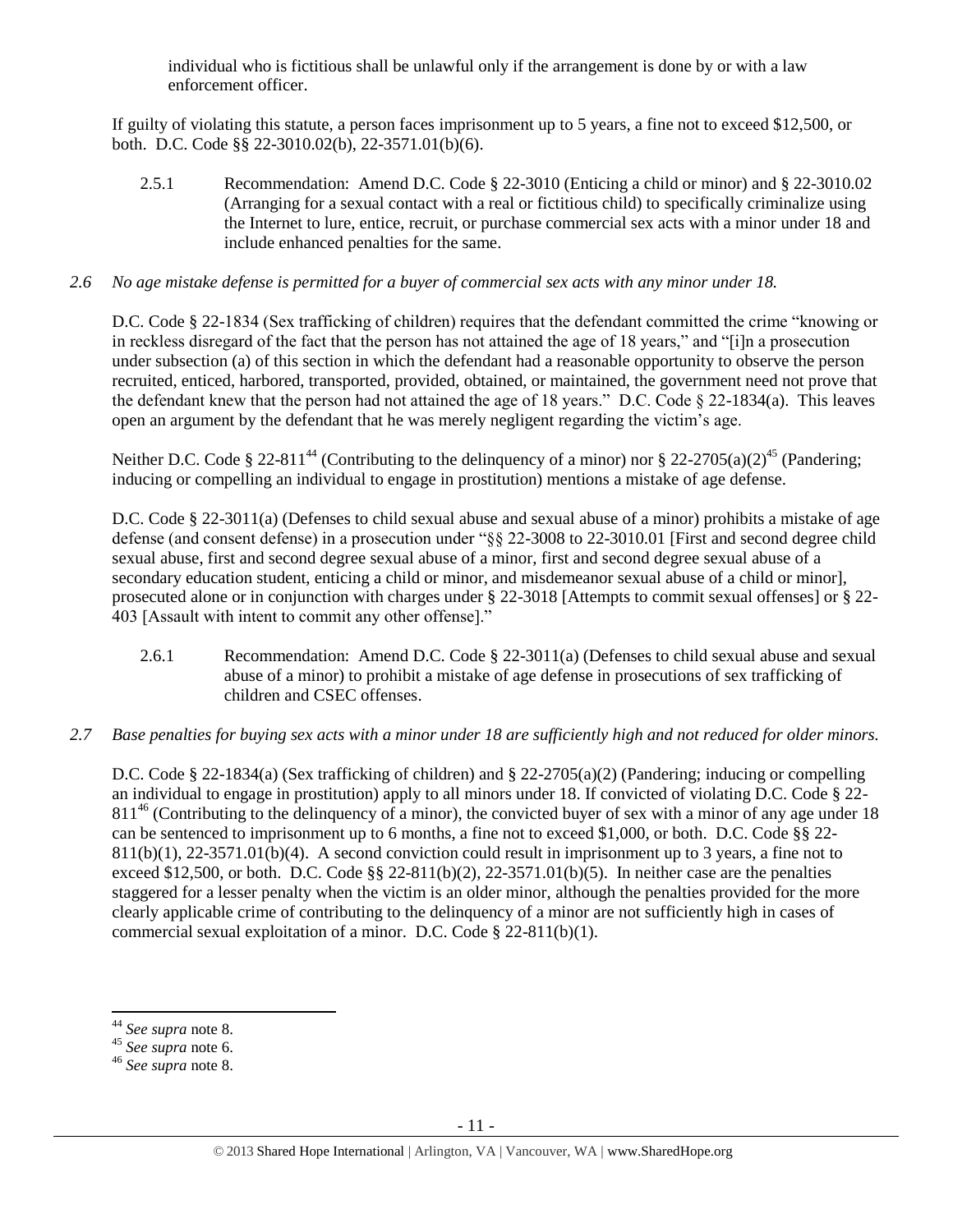*2.8 Financial penalties for buyers of commercial sex acts with minors are sufficiently high to make it difficult for buyers to hide the crime.*

A buyer convicted under D.C. Code § 22-1834(a) (Sex trafficking of children) could receive a fine up to \$50,000. D.C. Code §§ 22-1837(a)(1),<sup>47</sup> 22-3571.01(b)(9). A buyer convicted of sex trafficking of children would also face mandatory criminal asset forfeiture and lose "(1) Any interest in any property, real or personal, that was used or intended to be used to commit or to facilitate the commission of the violation; and (2) Any property, real or personal, constituting or derived from any proceeds that the individual or business obtained, directly or indirectly, as a result of the violation." D.C. Code § 22-1838(a). This statute does not provide specific seizure or distribution provisions.

D.C. Code § 22-2705(a)(2)<sup>48</sup> (Pandering; inducing or compelling an individual to engage in prostitution) carries a possible fine not to exceed \$50,000. D.C. Code §§ 22-2705(c)(2), 22-3571.01(b)(9).

For a first time conviction for soliciting a prostitute, a buyer could face a fine up to \$500. D.C. Code § 22-  $2701(b)(1)(A).^{49}$  For a second offense, the buyer could receive a fine up to \$1,000. D.C. Code § 22-2701(b)(1)(B). Subsequent offenses lead to a possible fine up to \$12,500. D.C. Code § 22-2701(b)(2). Additionally, a buyer's vehicle could be impounded under D.C. Code § 22-2724, which allows for impoundment of "[a]ny vehicle used in furtherance of a violation of a prostitution-related offense." D.C. Code § 22-2724(a).

A first conviction for violating D.C. Code  $\S 22-811^{50}$  (Contributing to the delinquency of a minor) can result in a fine not to exceed \$1,000, while a second conviction could result in a fine not to exceed \$12,500. D.C. Code §§ 22-811(b)(1)–(2), 22-3571.01(b)(4)-(5).

A buyer's vehicle could be impounded under D.C. Code § 22-2724, which allows for impoundment of "[a]ny vehicle used in furtherance of a violation of a prostitution-related offense." D.C. Code § 22-2724(a). Buyers of commercial sex charged with prostitution offenses may also be subject to discretionary, civil asset forfeiture pursuant to D.C. Code § 22-2723 (Property subject to seizure and forfeiture). Subsection (a) makes the following property subject to forfeiture:

(1) All conveyances, including aircraft, vehicles or vessels, which are used, or intended for use, to transport, or in any manner to facilitate a violation of a prostitution-related offense, provided that:

(A) No conveyance used by any person as a common carrier in the course of transacting business as a common carrier is subject to forfeiture under this section unless it appears that the owner or other person in charge of the conveyance is a consenting party or privy to a violation of a prostitutionrelated offense;

(B) No conveyance is subject to forfeiture under this section by reason of any act or omission that the owner establishes was committed or omitted without the owner's knowledge or consent; (C) A forfeiture of a conveyance encumbered by a bona fide security interest is subject to the interest of the secured party if the secured party neither had knowledge of nor consented to the act or omission; or

(D) Where the conveyance is not being driven by the owner of the conveyance, there is a presumption that the owner is without knowledge of the illegal act, and therefore the conveyance should not be forfeited.

(2) All money, coins, and currency which has been used, or was intended for use, in violation of a prostitution-related offense.

 $\overline{a}$ 

<sup>47</sup> *See supra* note [3.](#page-1-0)

<sup>48</sup> *See supra* note [6.](#page-1-1)

<sup>49</sup> *See supra* note [9.](#page-2-0)

<sup>50</sup> *See supra* note [8.](#page-2-1)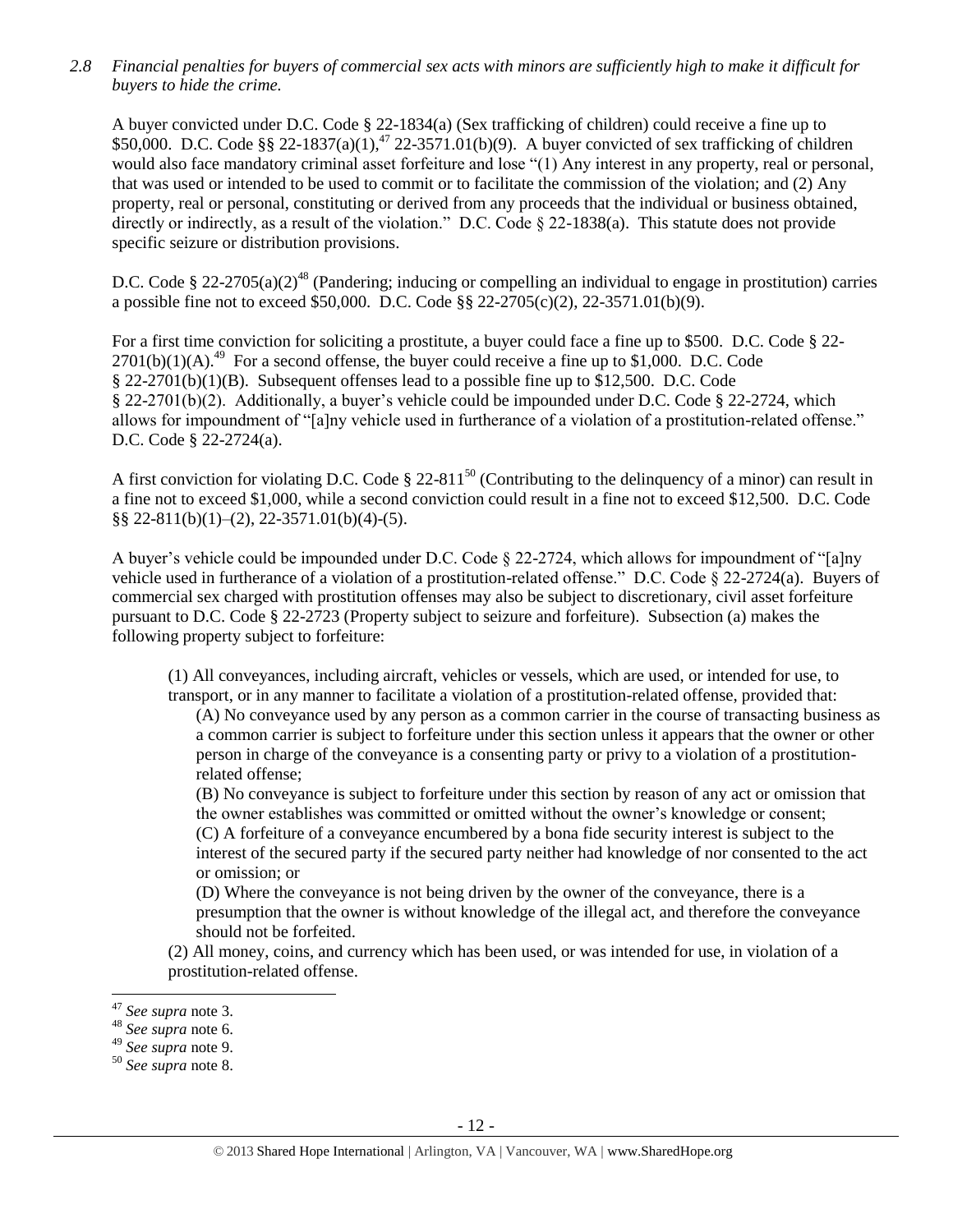Seizure under this section shall be pursuant to D.C. Code §48-905.02(b), which states, "[p]roperty subject to forfeiture under this chapter may be seized by law enforcement officials, as designated by the Mayor, or designated civilian employees of the Metropolitan Police Department, upon process issued by the Superior Court of the District of Columbia having jurisdiction over the property, or without process if authorized by other law."

Pursuant to D.C. Code §22-2723(b), distribution of forfeited property (other than monies) is governed by D.C. Code §48-905.02(4), which states in relevant part,

(4) When property, other than controlled substances, is forfeited under this chapter, the Mayor shall: (A) Retain it for official use;

(B) Sell that which is not required by law to be destroyed and which is not harmful to the public. All proper expenses of the proceedings for forfeiture and sale, including expenses of seizure, maintenance of custody, advertising, and court costs shall be deducted from the proceeds. The balance of the proceeds shall be used, and shall remain available until expended regardless of the expiration of the fiscal year in which they were collected, to finance law enforcement activities of the Metropolitan Police Department of the District of Columbia, with any remaining balance used to finance programs which shall serve to rehabilitate drug addicts, educate citizens, or prevent drug addiction;

(C) Remove the property for disposition in accordance with law; or

Pursuant to D.C. Code §22-2723(b), money, coins and currency "shall be deposited as provided in subchapter IIA of Chapter 5 of Title 23 of the District of Columbia Code," which states in relevant part,

(a) (1) Seized currency shall be promptly deposited in an interest-bearing escrow account in a federal insured financial institution in the District of Columbia . . .

(2) Deposited seized currency, with any accrued interest, shall be divided and deposited as provided in section 48-907.02 . . .

D.C. Code §48-907.02 states,

Any funds from whatever source derived shall be deposited as soon as practicable into the Fund. Any deposit of funds shall be secured in a manner consistent with deposit of revenues by the District of Columbia government. The Fund shall be distributed in the following descending order of priority:

(1) To fund law enforcement activities of the Metropolitan Police Department of the District of Columbia, except that, beginning October 1, 1990, not more than 49% of the total amount deposited to the Fund in the immediately preceding quarter-year period shall be used for this purpose in the next succeeding quarter-year period; and

(2) To fund substance abuse education, prevention, and treatment activities of the Alcohol and Drug Abuse Administration.

Finally, a buyer may be required to pay restitution. D.C. Code § 16-711 (Restitution or reparation) allows the court, at its discretion, to award restitution to victims of any offense. D.C. Code § 16-711 states,

(a) In criminal cases in the Superior Court, the court may, in addition to any other sentence imposed as a condition of probation or as a sentence itself, require a person convicted of any offense to make reasonable restitution or reparation.

(b) When restitution or reparation is ordered, the court shall take into consideration the number of victims, the actual damage of each victim, the resources of the defendant, the defendant's ability to earn, any obligation of the defendant to support dependents, and other matters as pertain to the defendant's ability to make restitution or reparation.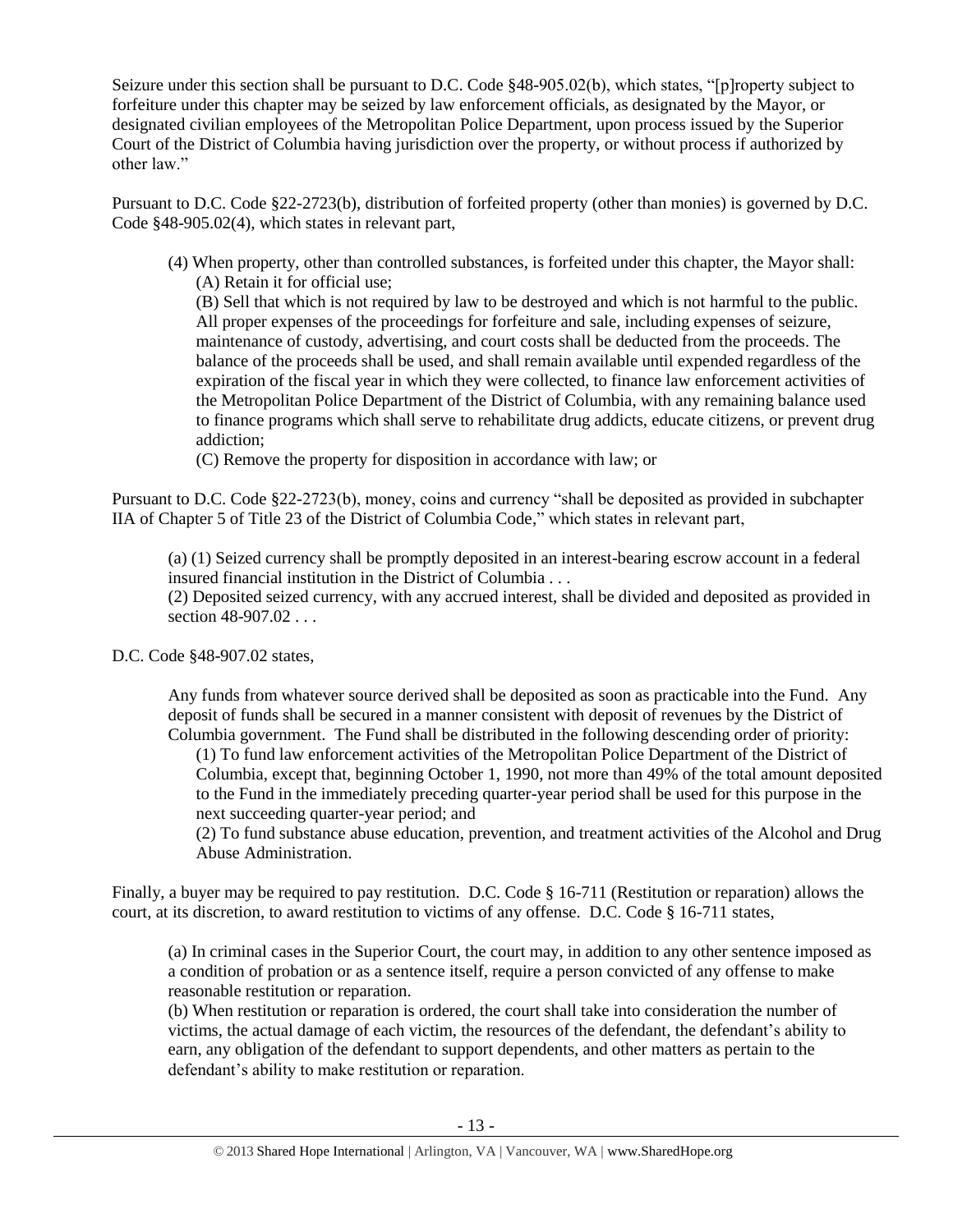(c) The court shall fix the manner of performing restitution or reparation.

<span id="page-13-0"></span>. . . .

### *2.9 Buying and possessing child pornography carries penalties as high as similar federal offenses.*

D.C. Code § 22-3102(b) (Prohibited acts) states, "It shall be unlawful in the District of Columbia for a person, knowing the character and content thereof, to attend, transmit, or possess a sexual performance by a minor."

For a first violation, a person can be sentenced to a fine not to exceed \$25,000, imprisonment not more than 10 years, or both. D.C. Code  $\S$ § 22-3103(1),<sup>51</sup> 22-3571.01(b)(7). Subsequent offenses result in a fine not to exceed \$50,000, imprisonment up to 20 years, or both. D.C. Code §§ 22-3103(2), 22-3571.01(b)(9).

In contrast, a federal conviction for possession of child pornography<sup>52</sup> is generally punishable by imprisonment for 5–20 years and a fine not to exceed  $$250,000$ .<sup>53</sup> Subsequent convictions, however, are punishable by imprisonment up to 40 years and a fine not to exceed \$250,000.<sup>54</sup>

### *2.10 Convicted buyers of commercial sex acts with minors and child pornography are required to register as sex offenders.*

<span id="page-13-2"></span><span id="page-13-1"></span>The D.C. sex offender registration law requires registration of those convicted of a range of commercial sexual exploitation laws as buyers of sex with a minor. D.C. Code § 22-4002. Specifically, a "registration offense," as defined in D.C. Code § 22-4001(8)(C), includes "[a]ny of the following offenses where the victim is a minor: acts proscribed by § 22-1312<sup>55</sup> (lewd, indecent, or obscene acts), acts proscribed by § 22-2201<sup>56</sup> (obscenity), acts proscribed by § 22-3102 (sexual performances using minors), acts proscribed by § 22-1901 (incest), acts proscribed by § 22-2001 (kidnapping), and acts proscribed by §§ 22-2701<sup>57</sup> [Engaging in or soliciting for prostitution], 22-2701.01 [Definitions], 22-2703, 22-2704<sup>58</sup> [Abducting or enticing child from his or her home for purposes of prostitution; harboring such child], 22-2705 [Pandering; inducing or compelling an individual to

<sup>57</sup> *See supra* note [9.](#page-2-0)

 $\overline{\phantom{a}}$  $51$  The text of D.C. Stat. Code § 22-3103 included here and elsewhere in this report includes amendments made by the passage of Act 19-641,  $19<sup>th</sup>$  Leg. Sess. (D.C. 2013) (effective June 11, 2013).

 $52\,18$  U.S.C. §§ 2252(a)(2), (a)(4) (Certain activities relating to material involving the sexual exploitation of minors),  $2252A(a)(2)$ –(3) (Certain activities relating to material constituting or containing child pornography), 1466A(a), (b) (Obscene visual representations of the sexual abuse of children).

<sup>&</sup>lt;sup>53</sup> 18 U.S.C. §§ 2252(b) (stating that a conviction under subsection (a)(2) is punishable by imprisonment for 5–20 years and a fine, while a conviction under subsection (a)(4) is punishable by imprisonment up to 10 years, a fine, or both),  $2252A(b)(1)$  (a conviction is punishable by imprisonment for  $5-20$  years and a fine),  $1466A(a)$ , (b) (stating that a conviction under subsection (a) is "subject to the penalties provided in section  $2252A(b)(1)$ ," imprisonment for 5–20 years and a fine, while a conviction under subsection (b) is "subject to the penalties provided in section 2252A(b)(2)," imprisonment up to 10 years, a fine, or both); *see also* 18 U.S.C §§ 3559(a)(1) (classifying all of the above listed offenses as felonies), 3571(b)(3) (providing a fine up to \$250,000 for any felony conviction). <sup>54</sup> 18 U.S.C. §§ 2252(b) (stating if a person has a prior conviction under subsection (a)(2), or a list of other statutes, a

conviction is punishable by a fine and imprisonment for 15–40 years, but if a person has a prior conviction under subsection (a)(4), or a list of other statutes, a conviction is punishable by a fine and imprisonment for  $10-20$  years),  $2252A(b)(1)$  (stating if a person has a prior conviction under subsection (a)(2), (a)(3), or a list of other statutes, a conviction is punishable by a fine and imprisonment for  $15-40$  years),  $1466A(a)$ , (b) (stating that the penalty scheme for section 2252A(b) applies); *see also* 18 U.S.C §§ 3559(a)(1) (classifying all of the above listed offenses as felonies), 3571(b)(3) (providing a fine up to \$250,000 for any felony conviction).

<sup>&</sup>lt;sup>55</sup> The text of D.C. Stat. Code  $\S$  22-1312 included here and elsewhere in this report includes amendments made by the passage of Act 19-641,  $19<sup>th</sup>$  Leg. Sess. (D.C. 2013) (effective June 11, 2013).

 $56$  The text of D.C. Stat. Code § 22-2201 included here and elsewhere in this report includes amendments made by the passage of Act 19-641,  $19<sup>th</sup>$  Leg. Sess. (D.C. 2013) (effective June 11, 2013).

<sup>58</sup> *See supra* note [4.](#page-1-2)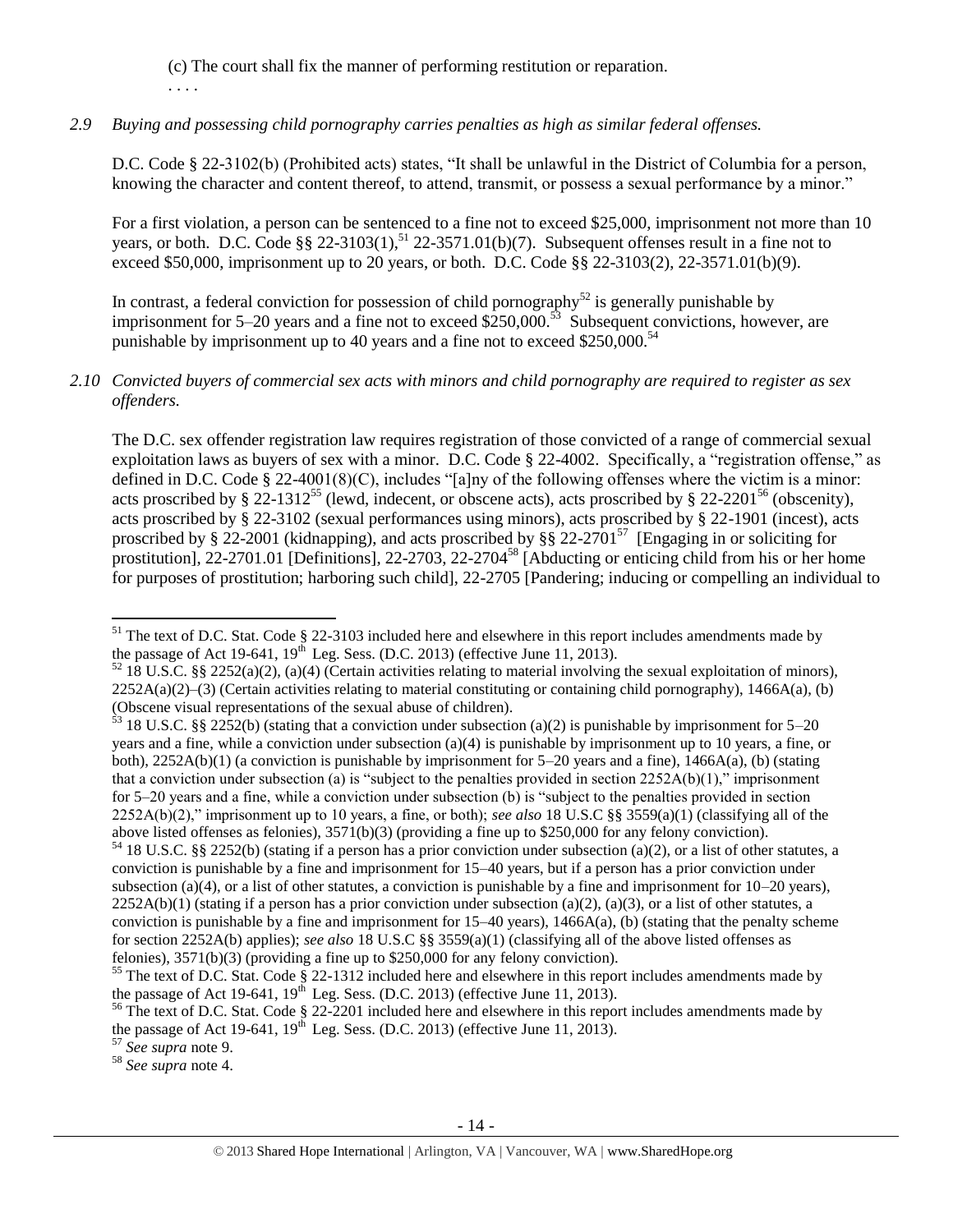engage in prostitution] to 22-2712<sup>59</sup> [Operating house of prostitution], 22-2713 [Premises occupied for lewdness, assignation, or prostitution declared nuisance] to 22-2720, 22-2722 [Keeping bawdy or disorderly houses] and 22-2723 (prostitution; pandering)." The registration law does not include violations of D.C. Code § 22-1834 (Sex trafficking of children) as a crime requiring sex offender registration.

<span id="page-14-0"></span>2.10.1 Recommendation: Amend D.C. Code § 22-4001(8)(C) to include a violation of D.C. Code § 22-1834 (Sex trafficking of children) as an offense requiring registration.

 $\overline{a}$ 

 $59$  The text of D.C. Stat. Code § 22-2712 included here and elsewhere in this report includes amendments made by the passage of Act 19-641,  $19^{th}$  Leg. Sess. (D.C. 2013) (effective June 11, 2013).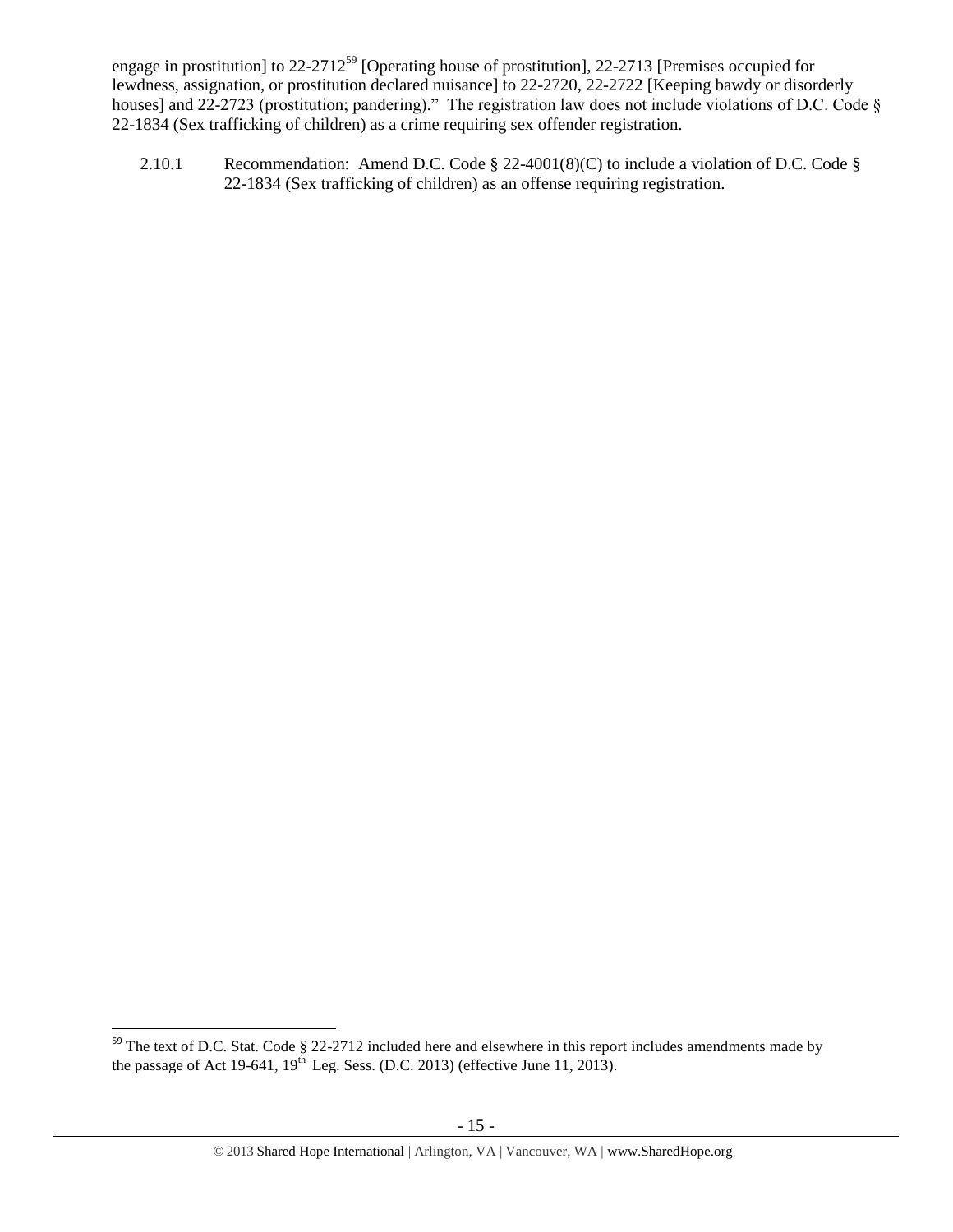### FRAMEWORK ISSUE 3: CRIMINAL PROVISIONS FOR TRAFFICKERS

### *Legal Components:*

- *3.1 Penalties for trafficking a child for sexual exploitation are as high as federal penalties.*
- *3.2 Creating and distributing child pornography carries penalties as high as similar federal offenses.*
- *3.3 Using the Internet to lure, entice, recruit, or sell commercial sex acts with a minor is a separate crime or results in an enhanced penalty for traffickers.*
- *3.4 Financial penalties for traffickers, including asset forfeiture, are sufficiently high*.
- *3.5 Convicted traffickers are required to register as sex offenders.*
- *3.6 Laws relating to termination of parental rights for certain offenses include sex trafficking or commercial sexual exploitation of children (CSEC) offenses in order to remove the children of traffickers from their control and potential exploitation.*

*\_\_\_\_\_\_\_\_\_\_\_\_\_\_\_\_\_\_\_\_\_\_\_\_\_\_\_\_\_\_\_\_\_\_\_\_\_\_\_\_\_\_\_\_\_\_\_\_\_\_\_\_\_\_\_\_\_\_\_\_\_\_\_\_\_\_\_\_\_\_\_\_\_\_\_\_\_\_\_\_\_\_\_\_\_\_\_\_\_\_\_\_\_\_*

### *Legal Analysis:*

*3.1 Penalties for trafficking a child for sexual exploitation are as high as federal penalties.*

When convicted of violating D.C. Code § 22-1834 (Sex trafficking of children), a trafficker can receive a sentence of imprisonment up to 20 years, a fine up to \$50,000, or both. D.C. Code §§ 22-1837(a)(1),<sup>60</sup> 22-3571.01(b)(9).

A trafficker may also be convicted of D.C. Code  $\S 22-2704<sup>61</sup>$  (Abducting or enticing child from his or her home for purposes of prostitution; harboring such child). This statute makes it "unlawful for any person, for purposes of prostitution, to: (1) Persuade, entice, or forcibly abduct a child under 18 years of age from his or her home or usual abode, or from the custody and control of the child's parents or guardian; or (2) Secrete or harbor any child so persuaded, enticed, or abducted from his or her home or usual abode, or from the custody and control of the child's parents or guardian." D.C. Code § 22-2704(a). For violating this statute, a person can receive a prison sentence of not more than 20 years, a fine not to exceed \$50,000, or both. D.C. Code §§ 22-2704(b), 22- 3571.01(b)(9).

Similarly, a trafficker may be charged with violating D.C. Code  $\S 22-2705^{62}$  (Pandering; inducing or compelling an individual to engage in prostitution). D.C. Code § 22-2705 provides enhanced penalties for this crime when the victim is under 18 years of age, imposing a sentence of imprisonment up to 20 years, a fine not to exceed \$50,000, or both. D.C. Code §§ 22-2705(c)(2), 22-3571.01(b)(9).

A trafficker may also be convicted under D.C. Code § 22-2707<sup>63</sup> (Procuring; receiving money or other valuable thing for arranging assignation). If the victim is under 18 years of age, then the crime is punishable by imprisonment not to exceed 20 years, a fine up to  $$50,000$ , or both. D.C. Code §§ 22-2707(b)(2), 22-3571.01(b)(9).

In contrast, if the victim is under the age of 14, a conviction under the Trafficking Victims Protection Act  $(TVPA)<sup>64</sup>$  for child sex trafficking is punishable by 15 years to life imprisonment and a fine not to exceed

l

<sup>63</sup> *See supra* note [7.](#page-1-3)

<sup>60</sup> *See supra* note [3.](#page-1-0)

<sup>61</sup> *See supra* note [4.](#page-1-2)

<sup>62</sup> *See supra* note [6.](#page-1-1)

<sup>64</sup> *See supra* note [38.](#page-8-0)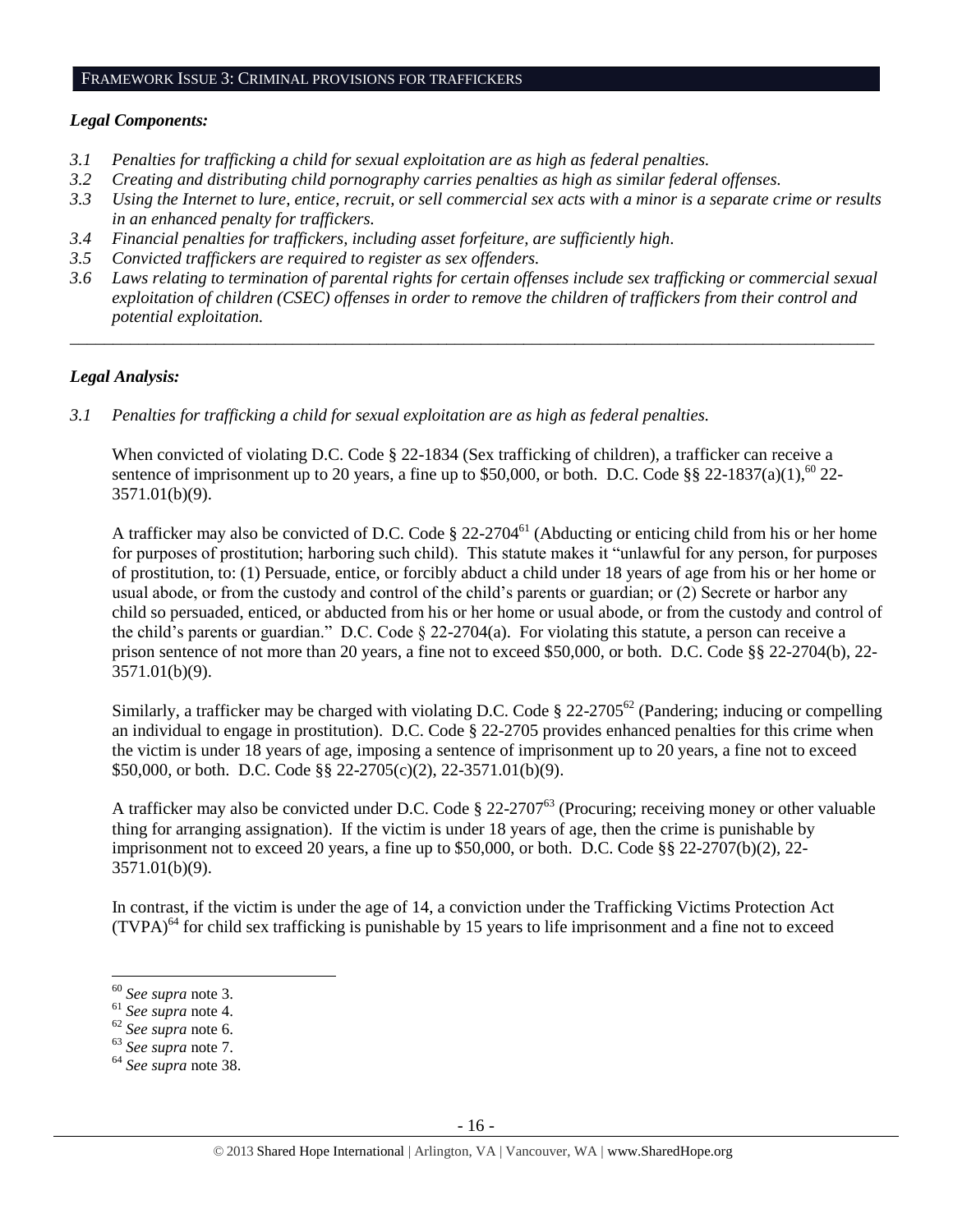\$250,000. 18 U.S.C. §§ 1591(b)(1), 3559(a)(1), 3571(b)(3). If the victim is between the ages of 14–17 a conviction is punishable by 10 years to life imprisonment and a fine not to exceed \$250,000. 18 U.S.C. §§ 1591(b)(2), 3559(a)(1), 3571(b)(3). A conviction is punishable by mandatory life imprisonment however, if the trafficker has a prior conviction for a federal sex offense<sup>65</sup> against a minor.

*3.2 Creating and distributing child pornography carries penalties as high as similar federal offenses.*

Under D.C. Code § 22-3102(a) (Prohibited acts), knowingly creating and promoting child pornography is unlawful. D.C. Code § 22-3102(a) states,

It shall be unlawful in the District of Columbia for a person knowingly to use a minor in a sexual performance or to promote a sexual performance by a minor.

(1) A person is guilty of the use of a minor in a sexual performance if knowing the character and content thereof, he or she employs, authorizes, or induces a person under 18 years of age to engage in a sexual performance or being the parent, legal guardian, or custodian of a minor, he or she consents to the participation by a minor in a sexual performance.

(2) A person is guilty of promoting a sexual performance by a minor when, knowing the character and content thereof, he or she produces, directs, or promotes any performance which includes sexual conduct by a person under 18 years of age.

The definition of "promote" includes "to procure, manufacture, issue, sell, give, provide, lend, mail, deliver, transfer, transmute, publish or distribute, circulate, disseminate, present, exhibit, or advertise, or to offer or agree to do the same." D.C. Code  $\S$  22-3101(4).

A first offense of this statute results in imprisonment up to 10 years, a fine not to exceed \$25,000, or both. D.C. Code §§ 22-3103(1),<sup>66</sup> 22-3571.01(b)(7). Second and subsequent offenses result in imprisonment up to 20 years, a fine not to exceed \$50,000, or both. D.C. Code §§ 22-3103(2), 22-3571.01(b)(9).

In contrast, if the victim is under the age of 14, a conviction under the  $TVPA<sup>67</sup>$  for child sex trafficking is punishable by 15 years to life imprisonment and a fine not to exceed \$250,000. 18 U.S.C. §§ 1591(b)(1),  $3559(a)(1)$ ,  $3571(b)(3)$ . If the victim is between the ages of  $14-17$ , a conviction is punishable by 10 years to life imprisonment and a fine not to exceed \$250,000. 18 U.S.C. §§ 1591(b)(2), 3559(a)(1), 3571(b)(3). A conviction is punishable by mandatory life imprisonment, however, if the trafficker has a prior conviction for a federal sex offense<sup>68</sup> against a minor. Additionally, a federal conviction for distribution of child pornography<sup>69</sup> is generally punishable by imprisonment for  $5-20$  years and a fine not to exceed \$250,000.<sup>70</sup> Subsequent convictions, however, are punishable by imprisonment up to 40 years and a fine not to exceed \$250,000.<sup>71</sup>

 $\overline{\phantom{a}}$ <sup>65</sup> *See supra* note [39.](#page-8-1) 

<sup>66</sup> *See supra* note [51.](#page-13-0) 

<sup>67</sup> *See supra* note [38.](#page-8-0)

<sup>68</sup> *See supra* note [39.](#page-8-1) 

 $^{69}$  18 U.S.C. §§ 2252(a)(1), (a)(2), (a)(3)(B), (4)(A) (Certain activities relating to material involving the sexual exploitation of minors),  $2252A(a)(2)-(3)$  (Certain activities relating to material constituting or containing child pornography), 1466A(a) (Obscene visual representations of the sexual abuse of children).

 $70$  18 U.S.C. §§ 2252(b) (stating that a conviction under subsection (a)(2) or (a)(3) is punishable by imprisonment for 5–20 years and a fine, while a conviction under subsection (a)(4) is punishable by imprisonment up to 10 years, a fine, or both),  $2252A(b)(1)$  (a conviction is punishable by imprisonment for  $5-20$  years and a fine),  $1466A(a)$ , (b) (stating that a conviction under subsection (a) is "subject to the penalties provided in section  $2252A(b)(1)$ ," imprisonment for 5–20 years and a fine, while a conviction under subsection (b) is "subject to the penalties provided in section 2252A(b)(2)," imprisonment up to 10 years, a fine, or both); *see also* 18 U.S.C §§ 3559(a)(1) (classifying all of the above listed offenses as felonies),  $3571(b)(3)$  (providing a fine up to \$250,000 for any felony conviction). <sup>71</sup> 18 U.S.C. §§ 2252(b) (stating if a person has a prior conviction under subsection (b)(1), or a list of other statutes, a conviction is punishable by a fine and imprisonment for 15–40 years, but if a person has a prior conviction under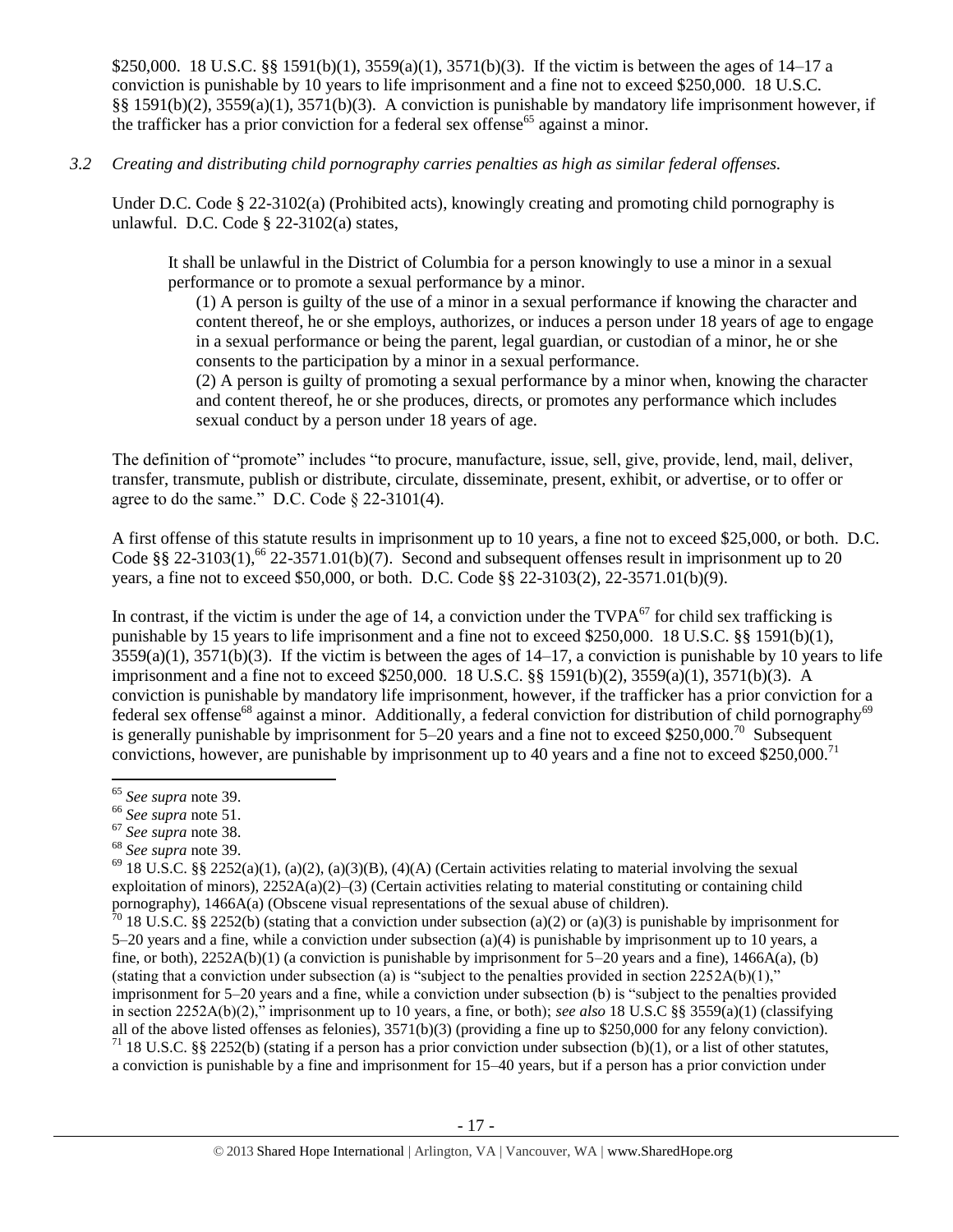*3.3 Using the Internet to lure, entice, recruit, or sell commercial sex acts with a minor is a separate crime or results in an enhanced penalty for traffickers.*

No D.C. statute specifically criminalizes using the Internet for recruiting or enticing the purchase of commercial sex acts with a minor. However, D.C. Code § 22-3010.02(a)<sup>72</sup> (Arranging for a sexual contact with a real or fictitious child) could potentially apply to these crimes. It states,

It is unlawful for a person to arrange to engage in a sexual act or sexual contact with an individual (whether real or fictitious) who is or who is represented to be a child at least 4 years younger than the person, or to arrange for another person to engage in a sexual act or sexual contact with an individual (whether real or fictitious) who is or who is represented to be a child of at least 4 years younger than the person. For the purposes of this section, arranging to engage in a sexual act or sexual contact with an individual who is fictitious shall be unlawful only if the arrangement is done by or with a law enforcement officer.

If guilty of this statute, a person will be sentenced to imprisonment not more than 5 years, a fine not to exceed \$12,500, or both. D.C. Code §§ 22-3010.02(b), 22-3571.01(b)(6).

Additionally, D.C. Code § 22-3010<sup>73</sup> (Enticing a child or minor) could potentially apply to these crimes and states in part,

(a) Whoever, being at least 4 years older than a child or being in a significant relationship with a minor, (1) takes that child or minor to any place for the purpose of committing any offense set forth in §§ 22-3002 to 22-3006 [Sexual abuse in the first through fourth degrees and Misdemeanor sexual abuse] and 22-3008 to 22-3009.02 [First degree child sexual abuse, Second degree child sexual abuse, First degree sexual abuse of a minor, Second degree sexual abuse of a minor], or (2) seduces, entices, allures, convinces, or persuades or attempts to seduce, entice, allure, convince, or persuade a child or minor to engage in a sexual act or contact shall be imprisoned for not more than 5 years or may be fined in an amount not to exceed \$ 50,000, or both.

(b) Whoever, being at least 4 years older than the purported age of a person who represents himself or herself to be a child, attempts

(1) to seduce, entice, allure, convince, or persuade any person who represents himself or herself to be a child to engage in a sexual act or contact, or

(2) to entice, allure, convince, or persuade any person who represents himself or herself to be a child to go to any place for the purpose of engaging in a sexual act or contact shall be imprisoned for not more than 5 years or may be fined in an amount not to exceed \$ 50,000, or both.

. . . .

3.3.1 Recommendation: Amend D.C. Code § 22-3010.02(a) (Arranging for a sexual contact with a real or fictitious child) and § 22-3010 (Enticing a child or minor) to expressly apply to use of the Internet lure, entice, recruit, or sell commercial sex acts with a minor under 18.

 $\overline{\phantom{a}}$ 

<sup>73</sup> *See supra* note [20.](#page-3-1)

subsection (b)(1), or a list of other statutes, a conviction is punishable by a fine and imprisonment for  $10-20$  years),  $2252A(b)(1)$  (stating if a person has a prior conviction under subsection (a)(2), (a)(3), or a list of other statutes, a conviction is punishable by a fine and imprisonment for  $15-40$  years),  $1466A(a)$ , (b) (stating that the penalty scheme for section 2252A(b) applies); *see also* 18 U.S.C §§ 3559(a)(1) (classifying all of the above listed offenses as felonies), 3571(b)(3) (providing a fine up to \$250,000 for any felony conviction).

<sup>72</sup> *See supra* note [21.](#page-3-2)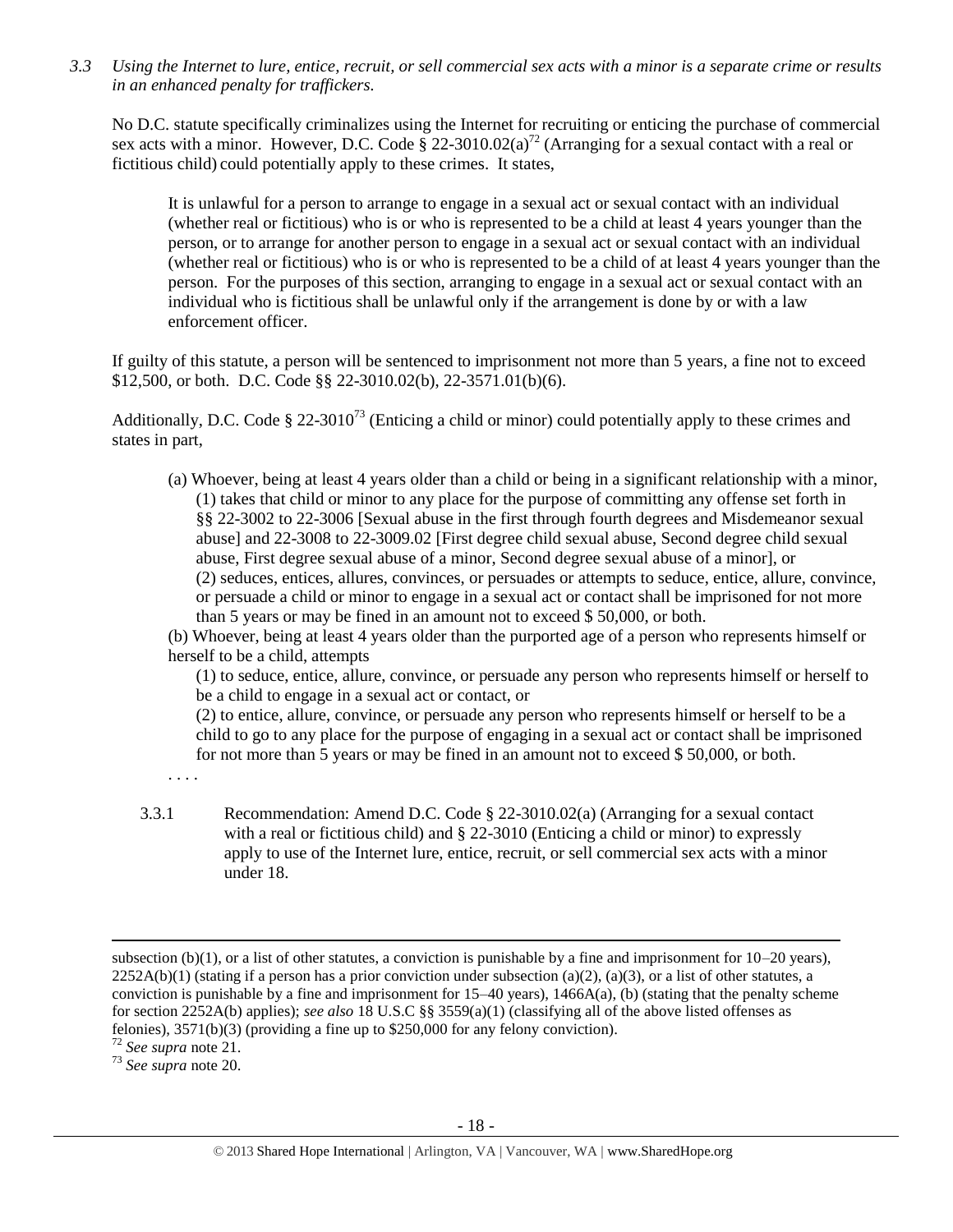### *3.4 Financial penalties for traffickers, including asset forfeiture, are sufficiently high.*

A conviction under D.C. Code § 22-1834 (Sex trafficking of children) can result in a fine up to \$50,000. D.C. Code §§ 22-1837(a)(1),<sup>74</sup> 22-3571.01(b)(9). Additionally, a trafficker will face mandatory criminal asset forfeiture for conviction of violating of the human trafficking statute, including D.C. Code § 22-1834 (Sex trafficking of children). Under D.C. Code § 22-1838,

(a) In imposing sentence on any individual or business convicted of a violation of this chapter, the court shall order, in addition to any sentence imposed, that the individual or business shall forfeit to the District of Columbia:

(1) Any interest in any property, real or personal, that was used or intended to be used to commit or to facilitate the commission of the violation; and

(2) Any property, real or personal, constituting or derived from any proceeds that the individual or business obtained, directly or indirectly, as a result of the violation.

(b) The following shall be subject to forfeiture to the District of Columbia and no property right shall exist in them:

(1) Any property, real or personal, used or intended to be used to commit or to facilitate the commission of any violation of this chapter.

(2) Any property, real or personal, which constitutes or is derived from proceeds traceable to any violation of this chapter.

<span id="page-18-0"></span>Other crimes for which traffickers could be charged also carry fines. A court may impose a fine not to exceed \$1,000 for any violation of D.C. Code  $\S$ § 22-2710,<sup>75</sup> 22-3571.01(b)(4) (Procuring for house of prostitution), § 22-2711<sup>76</sup> (Procuring for third persons), and  $\S 22-2712^{77}$  (Operating house of prostitution). A trafficker could face a fine not to exceed \$50,000 for violating D.C. Code § 22-2705<sup>78</sup> (Pandering; inducing or compelling an individual to engage in prostitution) or  $\S 22-2707^{79}$  (Procuring; receiving money or other valuable thing for arranging assignation). D.C. Code §§ 22-2705(c)(2), 22-2707(2), 22-3571.01(b)(9).

A trafficker's vehicle could be impounded under D.C. Code § 22-2724, which allows for impoundment of "[a]ny vehicle used in furtherance of a violation of a prostitution-related offense." D.C. Code § 22-2724(a).

Also, traffickers charged with prostitution offenses may be subject to discretionary, civil asset forfeiture pursuant to D.C. Code § 22-2723 (Property subject to seizure and forfeiture). Subsection (a) makes the following subject to forfeiture:

(1) All conveyances, including aircraft, vehicles or vessels, which are used, or intended for use, to transport, or in any manner to facilitate a violation of a prostitution-related offense, provided that: (A) No conveyance used by any person as a common carrier in the course of transacting business as a common carrier is subject to forfeiture under this section unless it appears that the owner or other

person in charge of the conveyance is a consenting party or privy to a violation of a prostitutionrelated offense;

(B) No conveyance is subject to forfeiture under this section by reason of any act or omission that the owner establishes was committed or omitted without the owner's knowledge or consent;

 $\overline{a}$ 

<sup>74</sup> *See supra* note [3.](#page-1-0)

<sup>&</sup>lt;sup>75</sup> The text of D.C. Stat. Code  $\S$  22-2710 included here and elsewhere in this report includes amendments made by the passage of Act 19-641,  $19<sup>th</sup>$  Leg. Sess. (D.C. 2013) (effective June 11, 2013).

 $76$  The text of D.C. Stat. Code § 22-2711 included here and elsewhere in this report includes amendments made by the passage of Act 19-641,  $19<sup>th</sup>$  Leg. Sess. (D.C. 2013) (effective June 11, 2013).

<sup>77</sup> *See supra* note [59.](#page-14-0)

<sup>78</sup> *See supra* note [6.](#page-1-1)

<sup>79</sup> *See supra* note [7.](#page-1-3)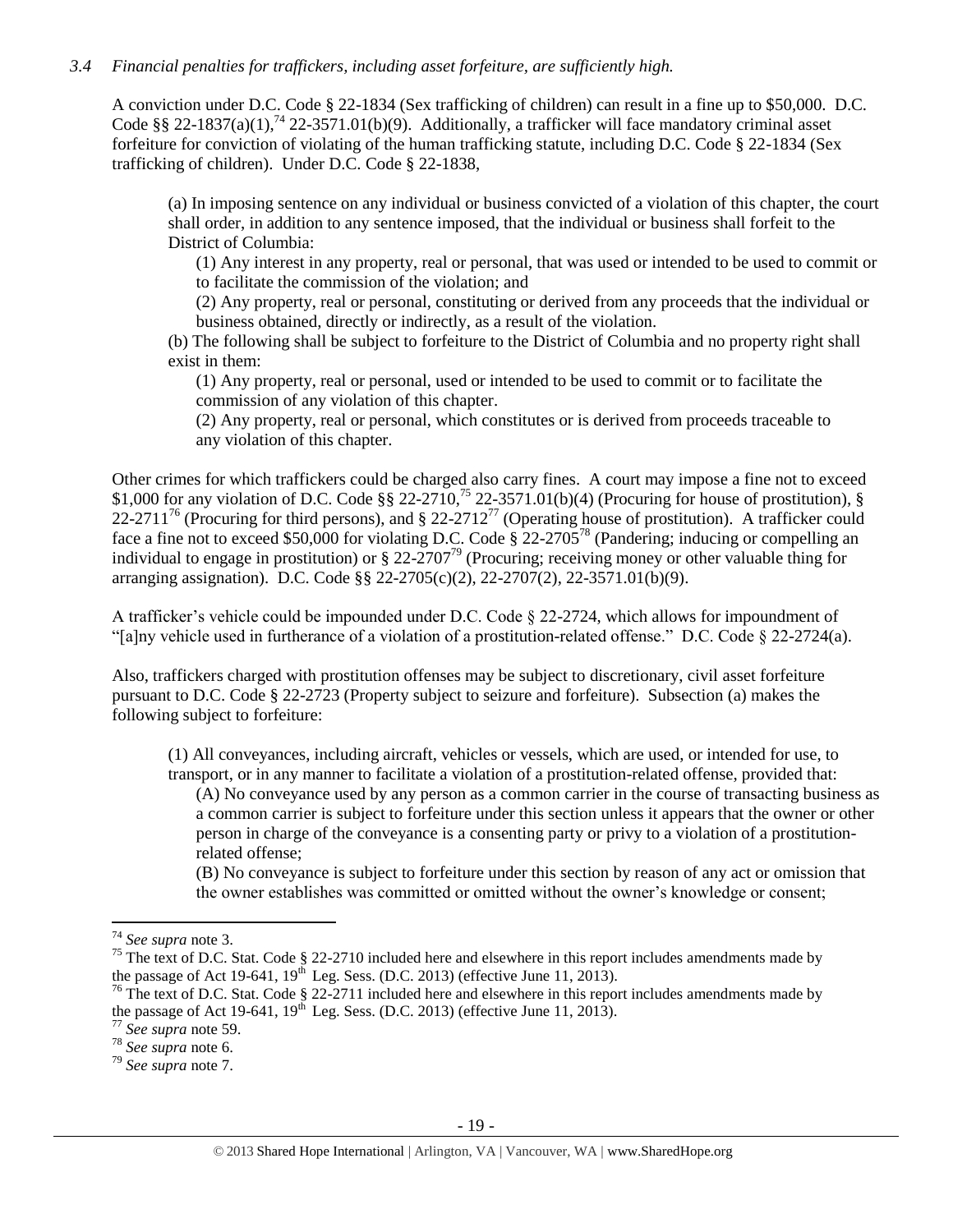(C) A forfeiture of a conveyance encumbered by a bona fide security interest is subject to the interest of the secured party if the secured party neither had knowledge of nor consented to the act or omission; or

(D) Where the conveyance is not being driven by the owner of the conveyance, there is a presumption that the owner is without knowledge of the illegal act, and therefore the conveyance should not be forfeited.

(2) All money, coins, and currency which has been used, or was intended for use, in violation of a prostitution-related offense.

(a-1)(1) A lien in favor of the District of Columbia is hereby created in an amount equal to the costs of towing, storing, and administrative processing of a conveyance seized and subject to forfeiture pursuant to §§ 22-2701, 22-2703, and this section.

Seizure under this section shall be pursuant to D.C. Code §48-905.02(b), which states, "[p]roperty subject to forfeiture under this chapter may be seized by law enforcement officials, as designated by the Mayor, or designated civilian employees of the Metropolitan Police Department, upon process issued by the Superior Court of the District of Columbia having jurisdiction over the property, or without process if authorized by other law."

Pursuant to D.C. Code §22-2723(b), distribution of forfeited property (other than monies) is governed by D.C. Code §480905.02(4) which states in relevant part,

(4) When property, other than controlled substances, is forfeited under this chapter, the Mayor shall: (A) Retain it for official use;

(B) Sell that which is not required by law to be destroyed and which is not harmful to the public. All proper expenses of the proceedings for forfeiture and sale, including expenses of seizure, maintenance of custody, advertising, and court costs shall be deducted from the proceeds. The balance of the proceeds shall be used, and shall remain available until expended regardless of the expiration of the fiscal year in which they were collected, to finance law enforcement activities of the Metropolitan Police Department of the District of Columbia, with any remaining balance used to finance programs which shall serve to rehabilitate drug addicts, educate citizens, or prevent drug addiction;

(C) Remove the property for disposition in accordance with law; or

Pursuant to D.C. Code §22-2723(b), money, coins and currency "shall be deposited as provided in subchapter IIA of Chapter 5 of Title 23 of the District of Columbia Code" which states in relevant part,

(a) (1) Seized currency shall be promptly deposited in an interest-bearing escrow account in a federal insured financial institution in the District of Columbia . . .

(2) Deposited seized currency, with any accrued interest, shall be divided and deposited as provided in section 48-907.02 . . .

D.C. Code §48-907.02 states,

Any funds from whatever source derived shall be deposited as soon as practicable into the Fund. Any deposit of funds shall be secured in a manner consistent with deposit of revenues by the District of Columbia government. The Fund shall be distributed in the following descending order of priority:

(1) To fund law enforcement activities of the Metropolitan Police Department of the District of Columbia, except that, beginning October 1, 1990, not more than 49% of the total amount deposited to the Fund in the immediately preceding quarter-year period shall be used for this purpose in the next succeeding quarter-year period; and

(2) To fund substance abuse education, prevention, and treatment activities of the Alcohol and Drug Abuse Administration.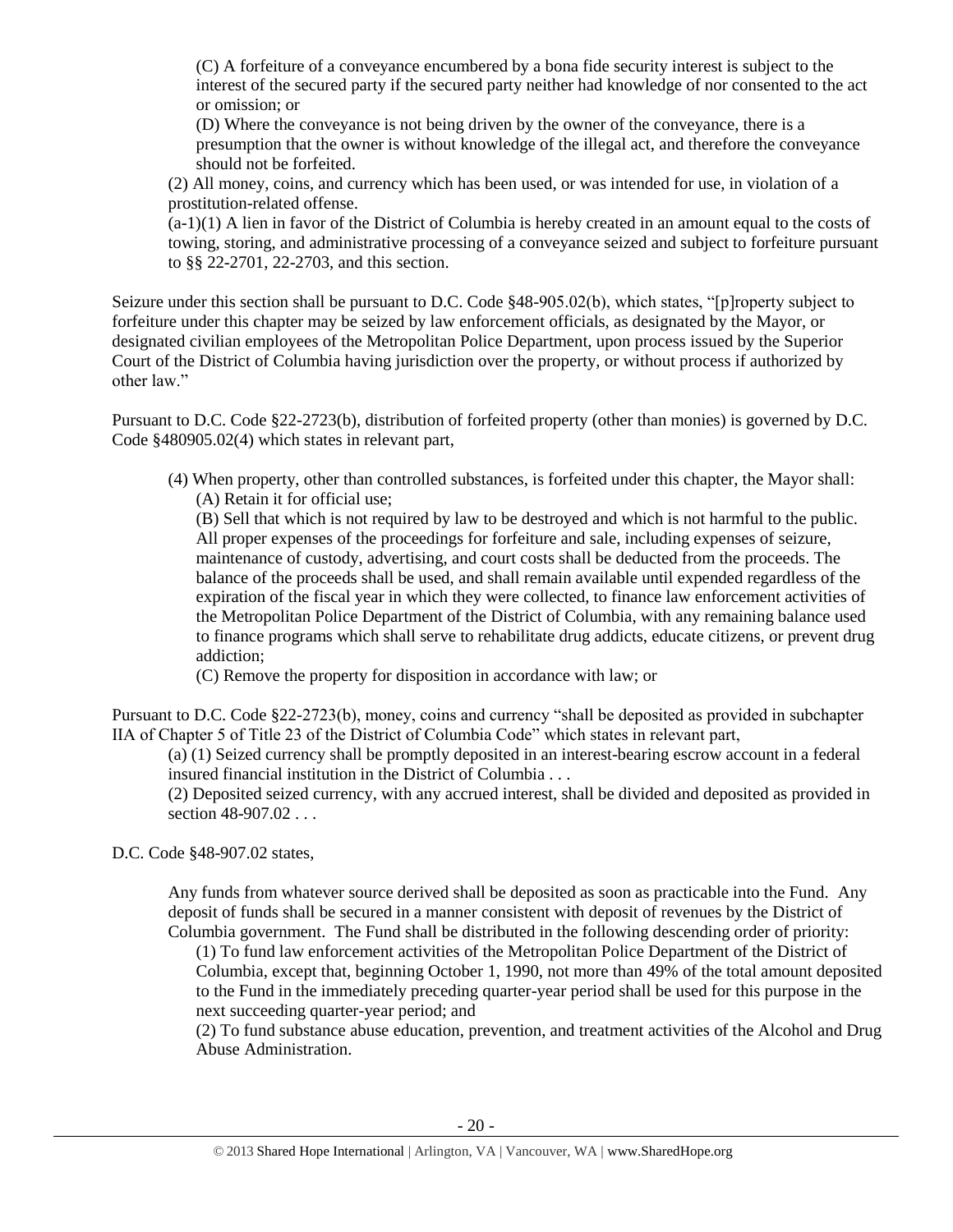Finally, a trafficker may be required to pay restitution. D.C. Code § 16-711 (Restitution or reparation) allows the court, at its discretion, to award restitution to victims of any offense. D.C. Code § 16-711 states,

(a) In criminal cases in the Superior Court, the court may, in addition to any other sentence imposed as a condition of probation or as a sentence itself, require a person convicted of any offense to make reasonable restitution or reparation.

(b) When restitution or reparation is ordered, the court shall take into consideration the number of victims, the actual damage of each victim, the resources of the defendant, the defendant's ability to earn, any obligation of the defendant to support dependents, and other matters as pertain to the defendant's ability to make restitution or reparation.

(c) The court shall fix the manner of performing restitution or reparation.

. . . .

# *3.5 Convicted traffickers are required to register as sex offenders.*

The D.C. sex offender registration law requires registration of those convicted of a range of commercial sexual exploitation laws as traffickers of sex with a minor. D.C. Code § 22-4002. Specifically, a "registration offense," as defined in D.C. Code  $\S 22-4001(8)(C)$ , includes "[a]ny of the following offenses where the victim is a minor: acts proscribed by § 22-1312<sup>80</sup> (lewd, indecent, or obscene acts), acts proscribed by § 22-2201<sup>81</sup> (obscenity), acts proscribed by § 22-3102 (sexual performances using minors), acts proscribed by § 22-1901 (incest), acts proscribed by § 22-2001 (kidnapping), and acts proscribed by §§ 22-2701 [Engaging in or soliciting for prostitution], 22-2701.01 [Definitions], 22-2703, 22-2704 [Abducting or enticing child from his or her home for purposes of prostitution; harboring such child], 22-2705 [Pandering; inducing or compelling an individual to engage in prostitution] to  $22-2712^{82}$  [Operating house of prostitution],  $22-2713$  [Premises occupied for lewdness, assignation, or prostitution declared nuisance] to 22-2720, 22-2722 [Keeping bawdy or disorderly houses] and 22-2723 (prostitution; pandering)." The registration law does not include violations of D.C. Code § 22-1834 (Sex trafficking of children) as a crime requiring sex offender registration.

- 3.5.1 Recommendation: Amend D.C. Code § 22-4001(8)(C) to include a violation of D.C. Code § 22-1834 (Sex trafficking of children) as an offense requiring registration.
- *3.6 Laws relating to termination of parental rights for certain offenses include sex trafficking or commercial sexual exploitation of children (CSEC) offenses in order to remove the children of traffickers from their control and potential exploitation.*

Under D.C. Code § 16-2353(a) (Grounds for termination of parent and child relationship), "A judge may enter an order for the termination of the parent and child relationship when the judge finds from the evidence presented, after giving due consideration to the interests of all parties, that the termination is in the best interests of the child." Under subsection (b), in making his decision, the judge is instructed to consider these factors:

(1) the child's need for continuity of care and caretakers and for timely integration into a stable and permanent home, taking into account the differences in the development and the concept of time of children of different ages;

(2) the physical, mental and emotional health of all individuals involved to the degree that such affects the welfare of the child, the decisive consideration being the physical, mental and emotional needs of the child;

(3) the quality of the interaction and interrelationship of the child with his or her parent, siblings,

l

<sup>80</sup> *See supra* note [55.](#page-13-1)

<sup>81</sup> *See supra* note [56.](#page-13-2)

<sup>82</sup> *See supra* note [59.](#page-14-0)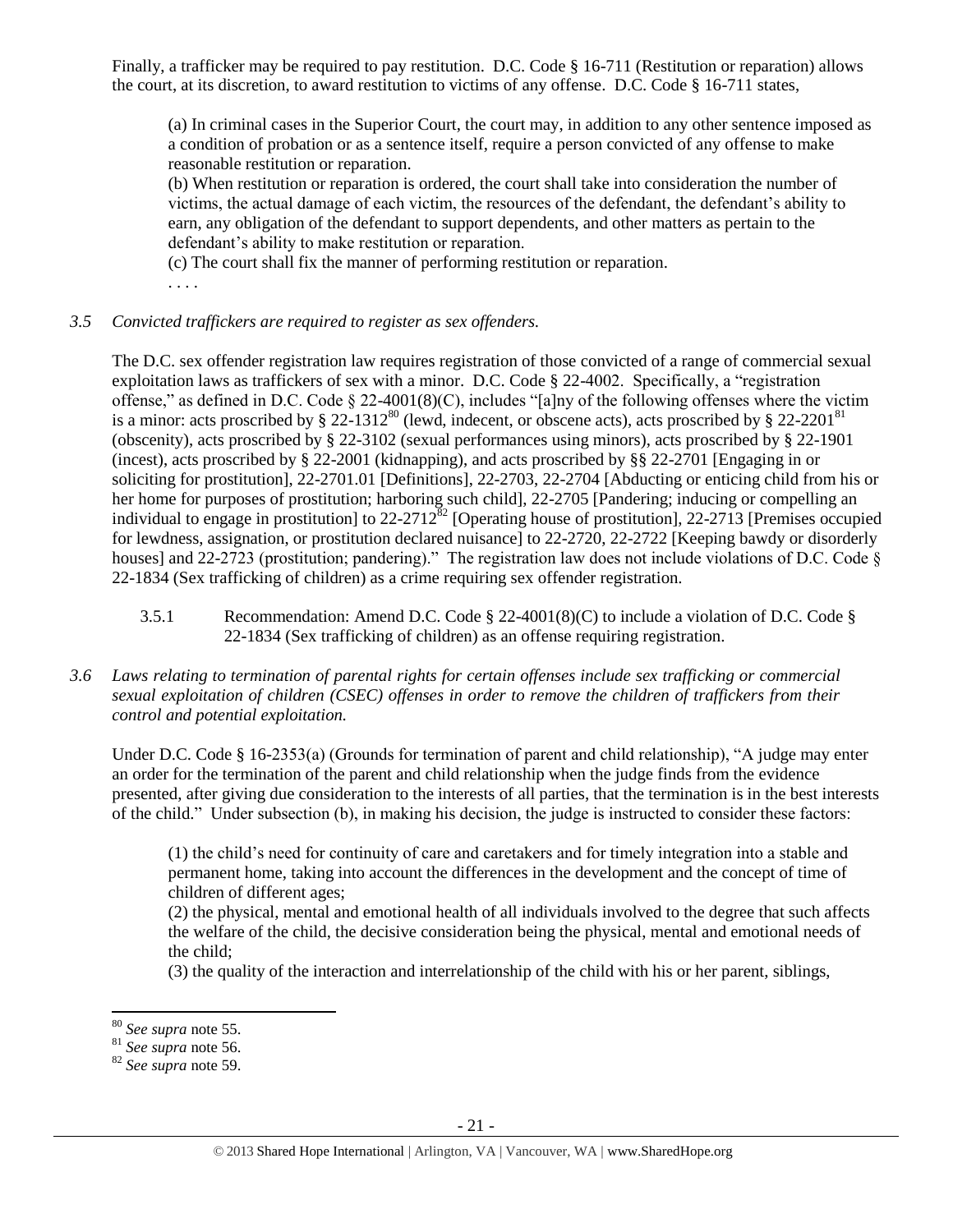relative, and/or caretakers, including the foster parent;

. . . (4) to the extent feasible, the child's opinion of his or her own best interests in the matter; and (5) evidence that drug-related activity continues to exist in a child's home environment after intervention and services have been provided pursuant to section 106(a) of the Prevention of Child Abuse and Neglect Act of 1977, effective September 23, 1977 (D.C. Law 2-22; § 4-1301.06(a)). Evidence of continued drug-activity shall be given great weight.

D.C. Code § 16-2354(b)(3)(C) outlines the grounds for filing a motion to terminate the parental relationship. Grounds exist if "[a] court of competent jurisdiction has determined that the parent has: (i) Committed murder of a child sibling or another child; (ii) Committed voluntary manslaughter of a child sibling or another child; (iii) Aided or abetted, attempted, conspired, or solicited to commit such a murder or such a voluntary manslaughter; or (iv) Committed a felony assault that has resulted in serious bodily injury to the child who is the subject of the petition, a child sibling, or another child."

3.6.1 Recommendation: Add D.C. Code § 22-1834 (Sex trafficking of children) to the list of crimes constituting grounds enumerated in D.C. Code  $\S$  16-2354(b)(3)(C) for petitioning to terminate parental rights.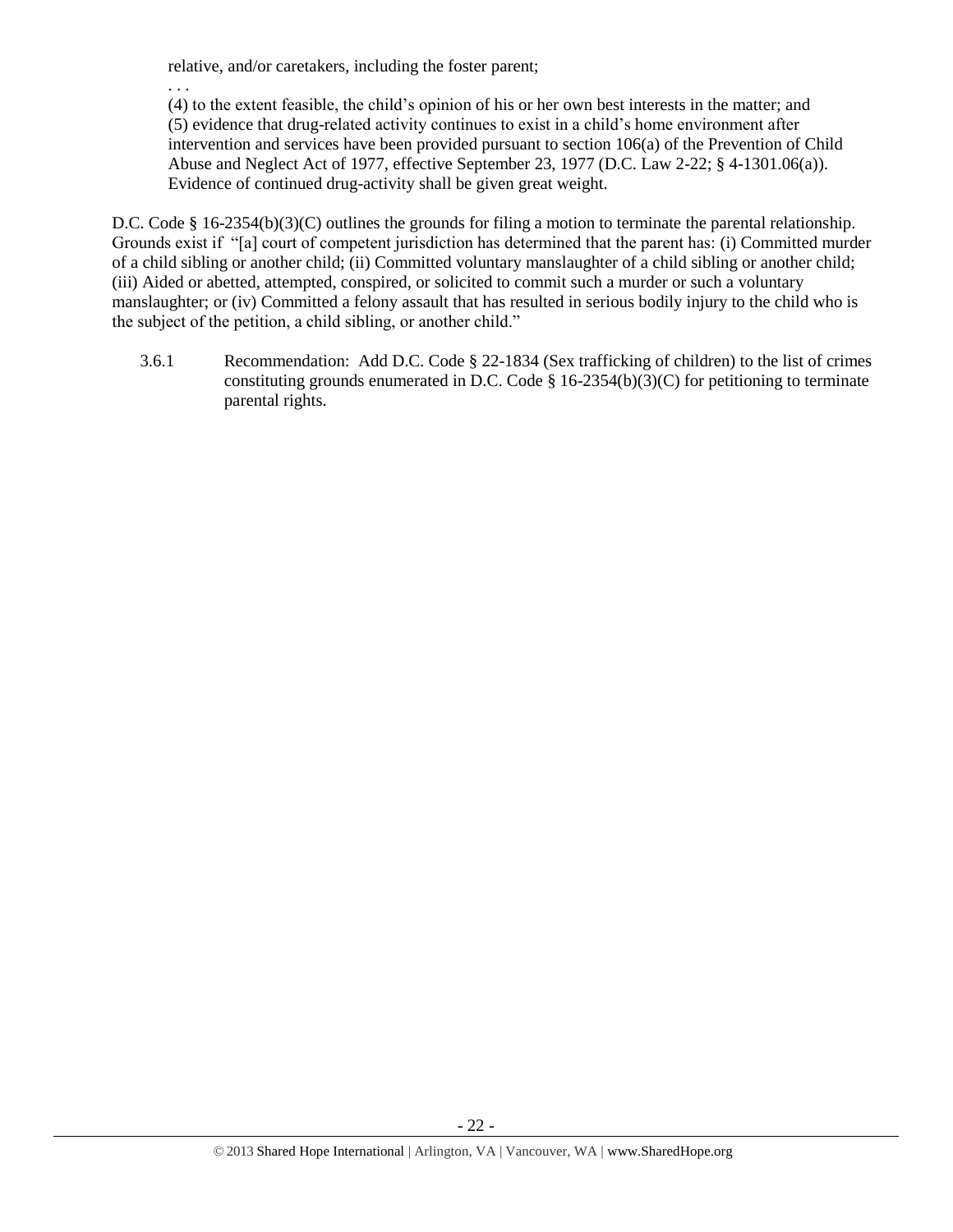### *Legal Components:*

- *4.1 The acts of assisting, enabling, or financially benefitting from child sex trafficking are included as criminal offenses in the state sex trafficking statute.*
- *4.2 Financial penalties, including asset forfeiture laws, are in place for those who benefit financially from or aid and assist in committing domestic minor sex trafficking.*

*\_\_\_\_\_\_\_\_\_\_\_\_\_\_\_\_\_\_\_\_\_\_\_\_\_\_\_\_\_\_\_\_\_\_\_\_\_\_\_\_\_\_\_\_\_\_\_\_\_\_\_\_\_\_\_\_\_\_\_\_\_\_\_\_\_\_\_\_\_\_\_\_\_\_\_\_\_\_\_\_\_\_\_\_\_\_\_\_\_\_\_\_\_\_*

- *4.3 Promoting and selling child sex tourism is illegal.*
- *4.4 Promoting and selling child pornography is illegal.*

### *Legal Analysis:*

*4.1 The acts of assisting, enabling, or financially benefitting from child sex trafficking are included as criminal offenses in the state sex trafficking statute.*

Facilitators of human trafficking can be charged under D.C. Code § 22-1836 (Benefitting financially from human trafficking), which states, "It is unlawful for an individual or business knowingly to benefit, financially or by receiving anything of value, from voluntarily participating in a venture which has engaged in any act in violation of § 22-1832 [Forced labor], § 22-1833 [Trafficking in labor or commercial sex acts], § 22-1834 [Sex trafficking of children], or § 22-1835 [Unlawful conduct with respect to documents in furtherance of human trafficking], knowing or in reckless disregard of the fact that the venture has engaged in the violation." Under D.C. Code § 22-1837(c)<sup>83</sup> (Penalties), "Whoever violates § 22-1836 shall be fined or imprisoned up to the maximum fine or term of imprisonment for a violation of each referenced section." Additional facilitators could fall under D.C. Code § 22-1834(a), which includes those who "harbor" or "transport . . . by any means a person who will be caused as a result to engage in a commercial sex act . . . ."

A facilitator may also be charged under D.C. Code  $\S 22-2711^{84}$  (Procuring for third persons), which states, "Any person who, within the District of Columbia, shall receive any money or other valuable thing for or on account of procuring and placing in the charge or custody of another person for sexual intercourse, prostitution, debauchery, or other immoral purposes any individual shall be guilty of a felony and, upon conviction, shall be punished by imprisonment for not more than 5 years . . . ." Additionally a fine not exceeding \$12,500 may be imposed in addition to the imprisonment. D.C. Code §§ 22-2711, 22-3571.01(b)(7).

Similarly, a facilitator could also be charged with D.C. Code  $\S 22-2712^{85}$  (Operating house of prostitution), which criminalizes when an individual knowingly "accept[s], receive[s], lev[ies], or appropriate[s] any money or other valuable thing, without consideration other than the furnishing of a place for prostitution or the servicing of a place for prostitution, from the proceeds or earnings of any individual engaged in prostitution." If guilty of this crime, a facilitator faces possible imprisonment up to 5 years and a fine not to exceed \$12,500. D.C. Code §§ 22-2712, 22-3571.01(b)(6).

*4.2 Financial penalties, including asset forfeiture laws, are in place for those who benefit financially from or aid and assist in committing domestic minor sex trafficking.*

Convicted facilitators are subject to mandatory, criminal asset forfeiture for violating D.C. Code § 22-1836 (Benefitting financially from human trafficking). Under D.C. Code § 22-1838,

l

<sup>83</sup> *See supra* note [3.](#page-1-0)

<sup>84</sup> *See supra* note [76.](#page-18-0) 

<sup>85</sup> *See supra* note [59.](#page-14-0)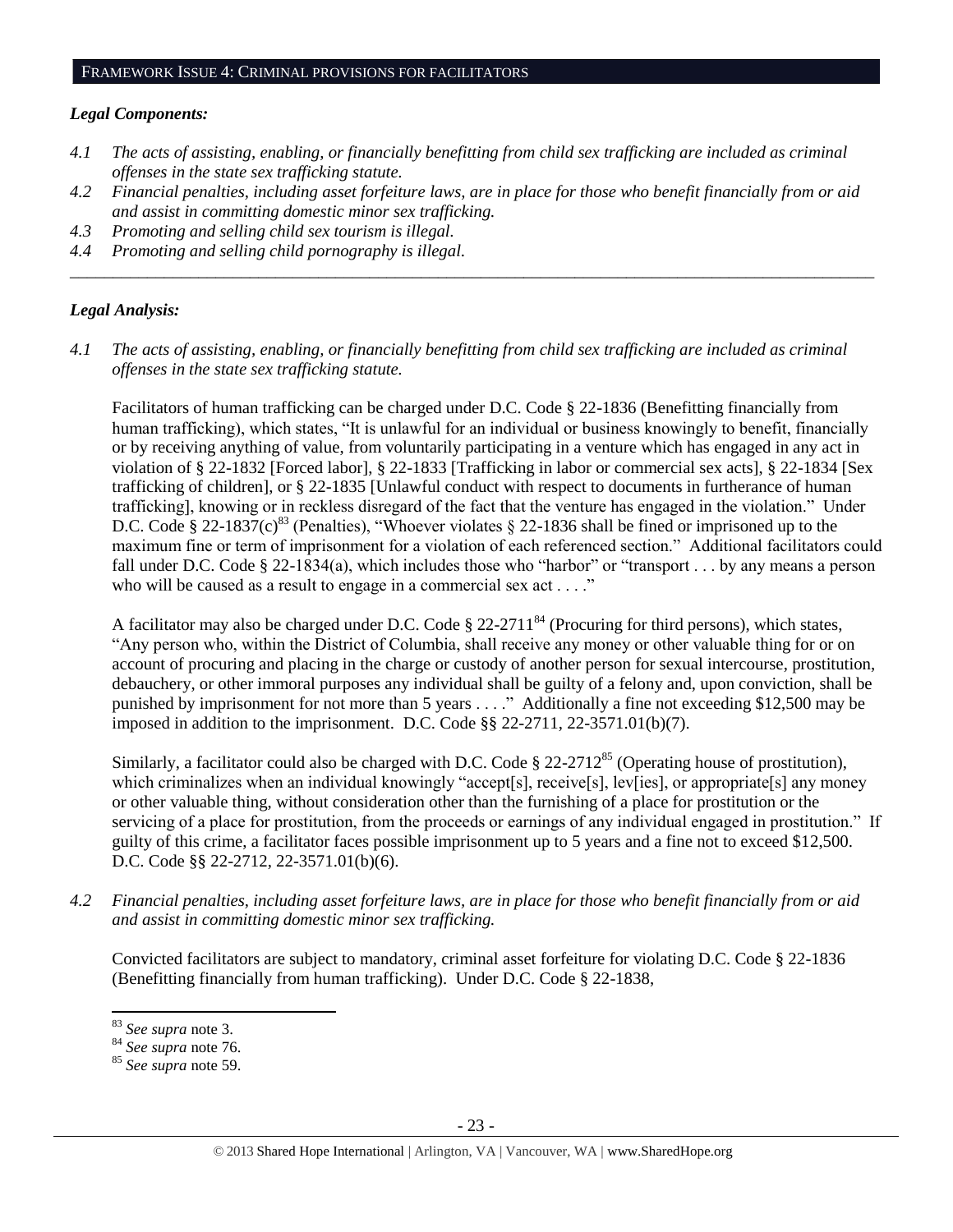(a) In imposing sentence on any individual or business convicted of a violation of this chapter, the court shall order, in addition to any sentence imposed, that the individual or business shall forfeit to the District of Columbia:

(1) Any interest in any property, real or personal, that was used or intended to be used to commit or to facilitate the commission of the violation; and

(2) Any property, real or personal, constituting or derived from any proceeds that the individual or business obtained, directly or indirectly, as a result of the violation.

(b) The following shall be subject to forfeiture to the District of Columbia and no property right shall exist in them:

(1) Any property, real or personal, used or intended to be used to commit or to facilitate the commission of any violation of this chapter.

(2) Any property, real or personal, which constitutes or is derived from proceeds traceable to any violation of this chapter.

A facilitator's vehicle could be impounded under D.C. Code § 22-2724, which allows for impoundment of "[a]ny vehicle used in furtherance of a violation of a prostitution-related offense." D.C. Code § 22-2724(a). In addition, facilitators of child sex trafficking charged with prostitution offenses may be subject to discretionary, civil asset forfeiture pursuant to D.C. Code § 22-2723 (Property subject to seizure and forfeiture). Subsection (a) makes the following subject to forfeiture:

(1) All conveyances, including aircraft, vehicles or vessels, which are used, or intended for use, to transport, or in any manner to facilitate a violation of a prostitution-related offense, provided that:

(A) No conveyance used by any person as a common carrier in the course of transacting business as a common carrier is subject to forfeiture under this section unless it appears that the owner or other person in charge of the conveyance is a consenting party or privy to a violation of a prostitutionrelated offense;

(B) No conveyance is subject to forfeiture under this section by reason of any act or omission that the owner establishes was committed or omitted without the owner's knowledge or consent; (C) A forfeiture of a conveyance encumbered by a bona fide security interest is subject to the interest of the secured party if the secured party neither had knowledge of nor consented to the act or omission; or

(D) Where the conveyance is not being driven by the owner of the conveyance, there is a presumption that the owner is without knowledge of the illegal act, and therefore the conveyance should not be forfeited.

(2) All money, coins, and currency which has been used, or was intended for use, in violation of a prostitution-related offense.

 $(a-1)(1)$  A lien in favor of the District of Columbia is hereby created in an amount equal to the costs of towing, storing, and administrative processing of a conveyance seized and subject to forfeiture pursuant to §§ 22-2701, 22-2703, and this section.

Seizure under this section shall be pursuant to D.C. Code §48-905.02(b), which states, "[p]roperty subject to forfeiture under this chapter may be seized by law enforcement officials, as designated by the Mayor, or designated civilian employees of the Metropolitan Police Department, upon process issued by the Superior Court of the District of Columbia having jurisdiction over the property, or without process if authorized by other law."

Pursuant to D.C. Code §22-2723(b), distribution of forfeited property (other than monies) is governed by D.C. Code §480905.02(4), which states in relevant part,

(4) When property, other than controlled substances, is forfeited under this chapter, the Mayor shall: (A) Retain it for official use;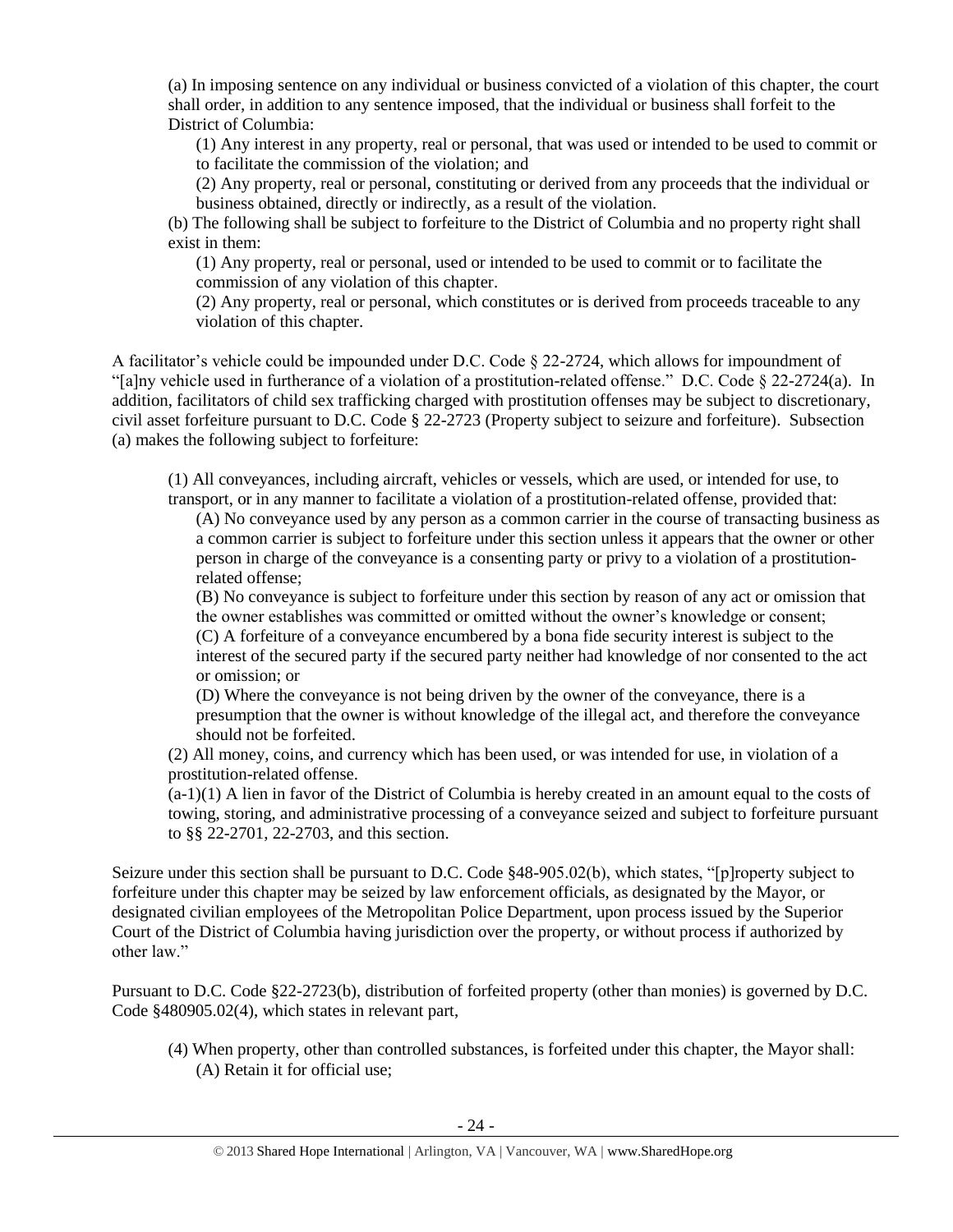(B) Sell that which is not required by law to be destroyed and which is not harmful to the public. All proper expenses of the proceedings for forfeiture and sale, including expenses of seizure, maintenance of custody, advertising, and court costs shall be deducted from the proceeds. The balance of the proceeds shall be used, and shall remain available until expended regardless of the expiration of the fiscal year in which they were collected, to finance law enforcement activities of the Metropolitan Police Department of the District of Columbia, with any remaining balance used to finance programs which shall serve to rehabilitate drug addicts, educate citizens, or prevent drug addiction;

(C) Remove the property for disposition in accordance with law; or

Pursuant to D.C. Code §22-2723(b), money, coins and currency "shall be deposited as provided in subchapter IIA of Chapter 5 of Title 23 of the District of Columbia Code," which states in relevant part,

(a) (1) Seized currency shall be promptly deposited in an interest-bearing escrow account in a federal insured financial institution in the District of Columbia . . .

(2) Deposited seized currency, with any accrued interest, shall be divided and deposited as provided in section 48-907.02...

D.C. Code §48-907.02 states,

Any funds from whatever source derived shall be deposited as soon as practicable into the Fund. Any deposit of funds shall be secured in a manner consistent with deposit of revenues by the District of Columbia government. The Fund shall be distributed in the following descending order of priority:

(1) To fund law enforcement activities of the Metropolitan Police Department of the District of Columbia, except that, beginning October 1, 1990, not more than 49% of the total amount deposited to the Fund in the immediately preceding quarter-year period shall be used for this purpose in the next succeeding quarter-year period; and

(2) To fund substance abuse education, prevention, and treatment activities of the Alcohol and Drug Abuse Administration.

Finally, a facilitator may be required to pay restitution. D.C. Code § 16-711 (Restitution or reparation) allows the court, at its discretion, to award restitution to victims of any offense. D.C. Code § 16-711 states,

(a) In criminal cases in the Superior Court, the court may, in addition to any other sentence imposed as a condition of probation or as a sentence itself, require a person convicted of any offense to make reasonable restitution or reparation.

(b) When restitution or reparation is ordered, the court shall take into consideration the number of victims, the actual damage of each victim, the resources of the defendant, the defendant's ability to earn, any obligation of the defendant to support dependents, and other matters as pertain to the defendant's ability to make restitution or reparation.

(c) The court shall fix the manner of performing restitution or reparation.

. . . .

*4.3 Promoting and selling child sex tourism is illegal*.

D.C. does not have a specific sex tourism statute.

4.3.1 Recommendation: Enact a law prohibiting selling or offering to sell travel services that include or facilitate travel for the purpose of engaging in commercial sexual exploitation of a minor or prostitution of a minor, if occurring in the District of Columbia.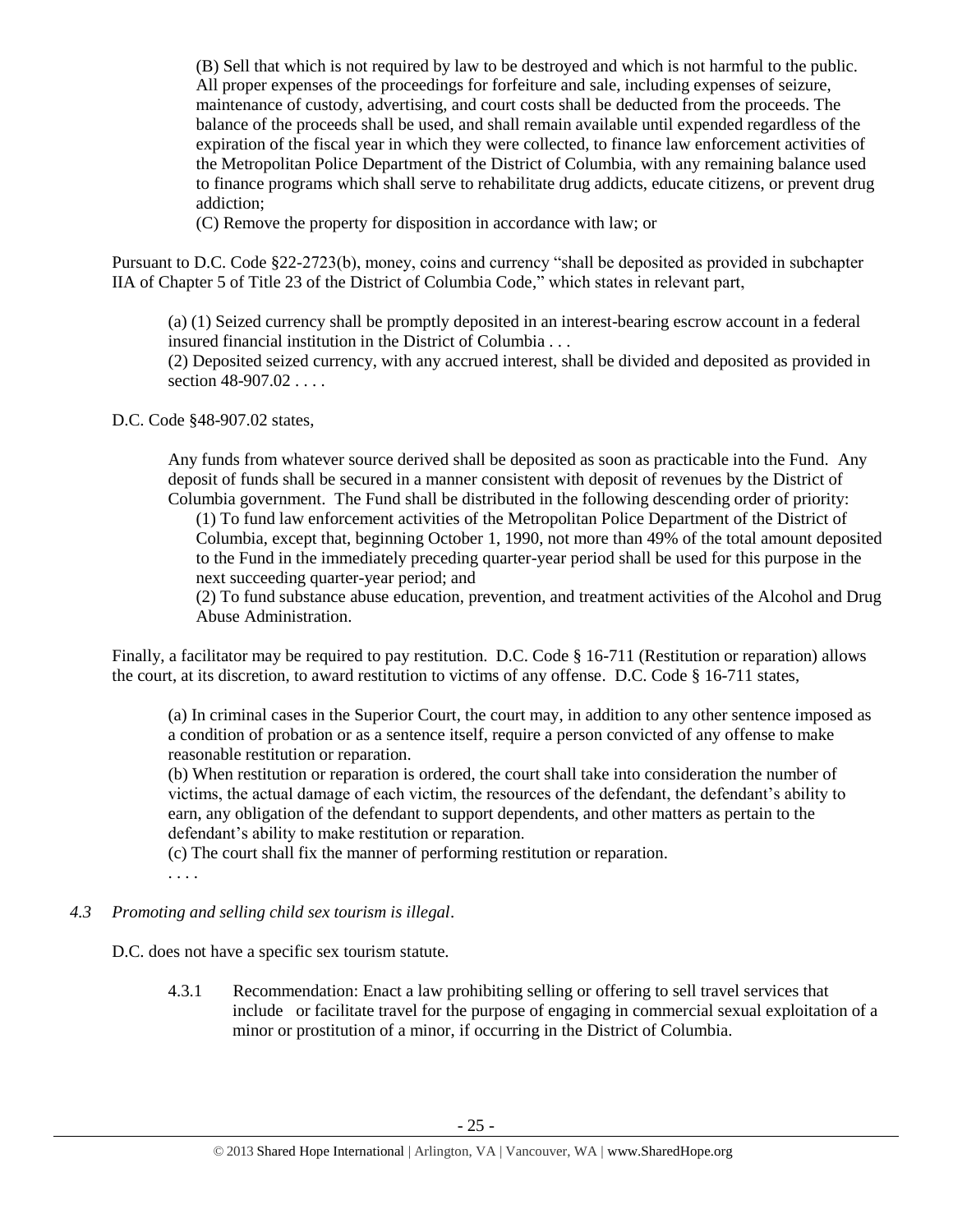### *4.4 Promoting and selling child pornography is illegal.*

D.C. Code § 22-3102(a)(2) (Prohibited acts) criminalizes knowingly promoting child pornography and states, "A person is guilty of promoting a sexual performance by a minor when, knowing the character and content thereof, he or she produces, directs, or promotes any performance which includes sexual conduct by a person under 18 years of age." The definition of "promote" includes "to procure, manufacture, issue, sell, give, provide, lend, mail, deliver, transfer, transmute, publish or distribute, circulate, disseminate, present, exhibit, or advertise, or to offer or agree to do the same." D.C. Code § 22-3101(4). A first time offense results in a fine up to \$25,000, imprisonment not to exceed 10 years, or both. D.C. Code §§ 22-3103(1), <sup>86</sup> 22-3571.01(b)(9). Second and subsequent offenses result in a fine up to \$50,000, imprisonment up to 20 years, or both. D.C. Code §§ 22-3103(2), 22-3571.01(b)(9).

 $\overline{\phantom{a}}$ <sup>86</sup> *See supra* note [51.](#page-13-0)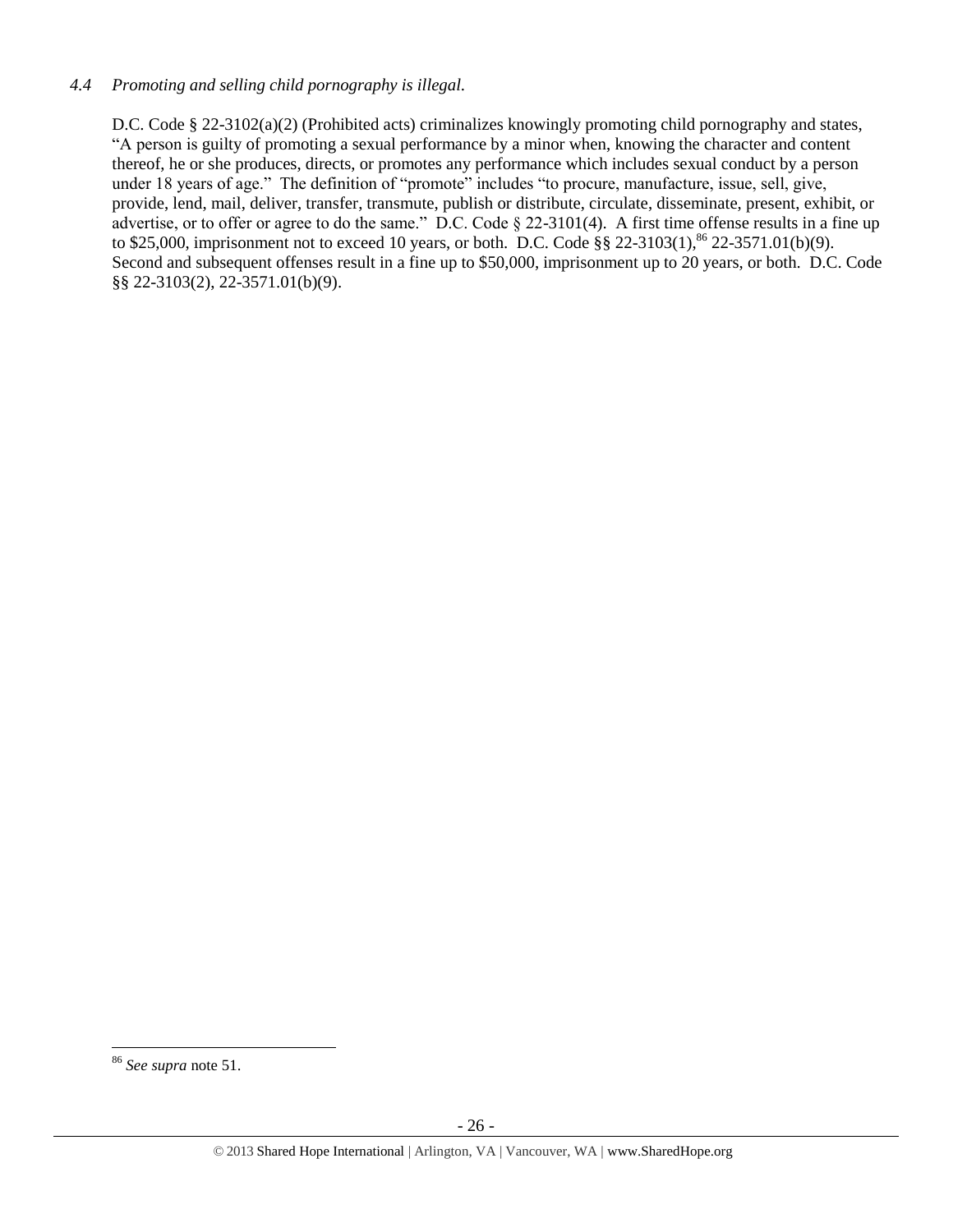#### FRAMEWORK ISSUE 5: PROTECTIVE PROVISIONS FOR THE CHILD VICTIMS

### *Legal Components:*

- *5.1 Statutorily-mandated victim services define "victim" to specifically include victims of domestic minor sex trafficking or commercial sexual exploitation of children (CSEC) to ensure prompt identification and access to victims' rights and services.*
- *5.2 The state sex trafficking statute expressly prohibits a defendant from raising consent of the minor to the commercial sex acts as a defense.*
- *5.3 Prostitution laws apply only to adults, making minors under 18 specifically immune from this offense.*
- *5.4 Child victims of sex trafficking or commercial sexual exploitation are provided with a child protection response, including specialized shelter and services, and are not detained in juvenile detention facilities.*
- *5.5 Commercial sexual exploitation is identified as a type of abuse and neglect within child protection statutes.*
- *5.6 The definition of "caregiver" (or similar term) in the child welfare statutes is broad enough to include a trafficker who has custody or control of a child in order to bring a trafficked child into protection of child protective services.*
- *5.7 Crime victims' compensation is specifically available to a child victim of sex trafficking or commercial sexual exploitation of children (CSEC) without regard to ineligibility factors.*
- *5.8 Victim-friendly procedures and protections are provided in the trial process for minors under 18.*
- *5.9 Expungement or sealing of juvenile delinquency records resulting from arrests or adjudications for prostitution-related offenses committed as a result of, or in the course of, the commercial sexual exploitation of a minor is available within a reasonable time after turning 18.*
- *5.10 Victim restitution and civil remedies for victims of domestic minor sex trafficking or commercial sexual exploitation of children (CSEC) are authorized by law.*
- *5.11 Statutes of limitations for civil and criminal actions for child sex trafficking or commercial sexual exploitation of children (CSEC) offenses are eliminated or lengthened sufficiently to allow prosecutors and victims a realistic opportunity to pursue criminal action and legal remedies.*

*\_\_\_\_\_\_\_\_\_\_\_\_\_\_\_\_\_\_\_\_\_\_\_\_\_\_\_\_\_\_\_\_\_\_\_\_\_\_\_\_\_\_\_\_\_\_\_\_\_\_\_\_\_\_\_\_\_\_\_\_\_\_\_\_\_\_\_\_\_\_\_\_\_\_\_\_\_\_\_\_\_\_\_\_\_\_\_\_\_\_\_\_\_*

# *Legal Analysis:*

 $\overline{a}$ 

*5.1 Statutorily-mandated victim services define "victim" to specifically include victims of domestic minor sex trafficking or commercial sexual exploitation of children (CSEC) to ensure prompt identification and access to victims' rights and services.* 

Under D.C. Code § 22-1841(a)(3) (Data collection and dissemination), "victim" is defined as "any person who has suffered a physical, mental, or emotional injury as a direct or indirect result of human trafficking or a human trafficking-related crime." "Human trafficking-related crimes" is defined as "pimping, pandering, procuring, operating a house of prostitution, keeping a bawdy or disorderly house, possessing a sexual performance by a minor, visa fraud, document fraud, and assisting in unlawful entry into the United States, as well as violations of §§ 22-1832 [Forced labor], 22-1833 [Trafficking in labor or commercial sex acts], 22-1834 [Sex trafficking of children], 22-1835 [Unlawful conduct with respect to documents in furtherance of human trafficking], and 22- 1836 [Benefitting financially from human trafficking]." D.C. Code § 22-1841(a)(2).

Furthermore, under the Victim's Bill of Rights, "victim" or "crime victim" is defined as including "a person who or entity which has suffered direct physical, emotional, or pecuniary harm: (i) As a result of the commission of any felony or misdemeanor in violation of any criminal statute in the District of Columbia." D.C. Code § 23-1905(2)(A)(i)<sup>87</sup> (Definitions—Crime Victims' Rights).

 $87$  The text of D.C. Stat. Code § 23-1905 included here and elsewhere in this report includes amendments made by the passage of Act 19-677,  $19<sup>th</sup>$  Leg. Sess. (D.C. 2013) (Effective June 19 2013).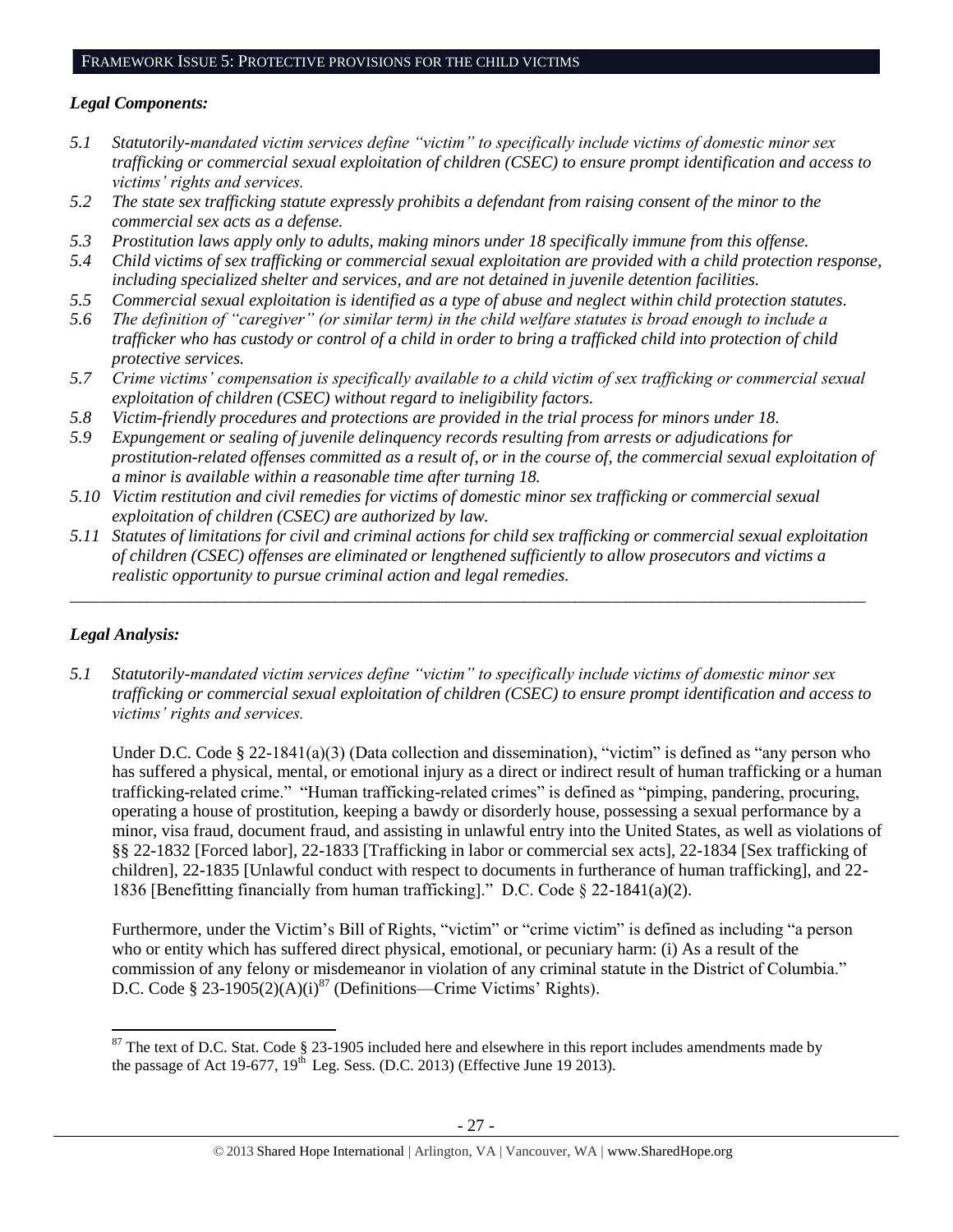For purposes of victim compensation D.C. Code § 4-501(14) (Definitions) defines victim as

a person who suffers personal injury or death in the District of Columbia . . . or a person who is a resident of the District of Columbia and who suffers personal injury or death outside the District of Columbia in a state that does not have a crime victims compensation program that is eligible for funding under the Victims of Crime Act of 1984 (98 Stat. 2170; 42 U.S.C. § 10601 et seq.), as a direct result of:

(A) A crime;

(B) Assisting lawfully to apprehend a person reasonably suspected of committing or attempting to commit a crime;

(C) Assisting a person against whom a crime has been committed or attempted, if the assistance was rendered in a reasonable manner;

(D) Attempting to prevent the commission of a crime . . . .

D.C. Code § 4-502(a), excludes from this definition a victim if they "knowingly or willingly participated in the commission of the crime which forms the basis for the claim; provided, that a claimant who was a minor and a victim of sex trafficking of children, may be awarded compensation . . . ." Thus domestic minor trafficking victims and CSEC victims are explicitly included as victims for purposes of crime victim compensation.

On the other hand, victims of trafficking offenses committed by other minors are considered victims in proceedings related to "delinquency, neglect, or need of supervision" for crimes committed by minors. D.C. Code  $§$  16-2301(41)(A) defines "victim" as:

any person, organization, partnership, business, corporation, agency or governmental entity: (i) against whom a crime, delinquent act, or an attempted crime or delinquent act has been committed; (ii) who suffers any physical or mental injury as a result of a crime, delinquent act, or an attempted crime or delinquent act;

(iii) who may have been exposed to the HIV/AIDS virus as a result of a crime, delinquent act, or an attempted crime or delinquent act; or

(iv) who suffers any loss of property, including pecuniary loss, as a result of a crime, delinquent act, or an attempted crime or delinquent act.

However, for the purposes of these "delinquency, neglect, or need of supervision" statutes, the definition of "victim" excludes "any person who committed or aided or abetted in the commission of the crime, delinquent act, or attempted crime or delinquent act." D.C. Code § 16-2301(41)(B) (Definitions—Proceedings Regarding Delinquency, Neglect, or Need of Supervision). As a result, some domestic minor sex trafficking victims may forfeit victim status (for purposes of § 16-2301(41)(A)) if they are seen to aid their own victimization through violating prostitution statutes.

*5.2 The state sex trafficking statute expressly prohibits a defendant from raising consent of the minor to the commercial sex acts as a defense.*

D.C. Code § 22-1834 (Sex trafficking of children), § 22-1833 (Trafficking in labor or commercial sex acts), § 22-2704<sup>88</sup> (Abducting or enticing child from his or her home for purposes of prostitution), and § 22-2705<sup>89</sup> (Pandering; inducing or compelling an individual to engage in prostitution) do not refer to a defense based on the minor's consent to the commercial sex act. However, the code does not specifically prohibit a defendant from raising such a defense.

 $\overline{a}$ 

<sup>88</sup> *See supra* note [4.](#page-1-2)

<sup>89</sup> *See supra* note [6.](#page-1-1)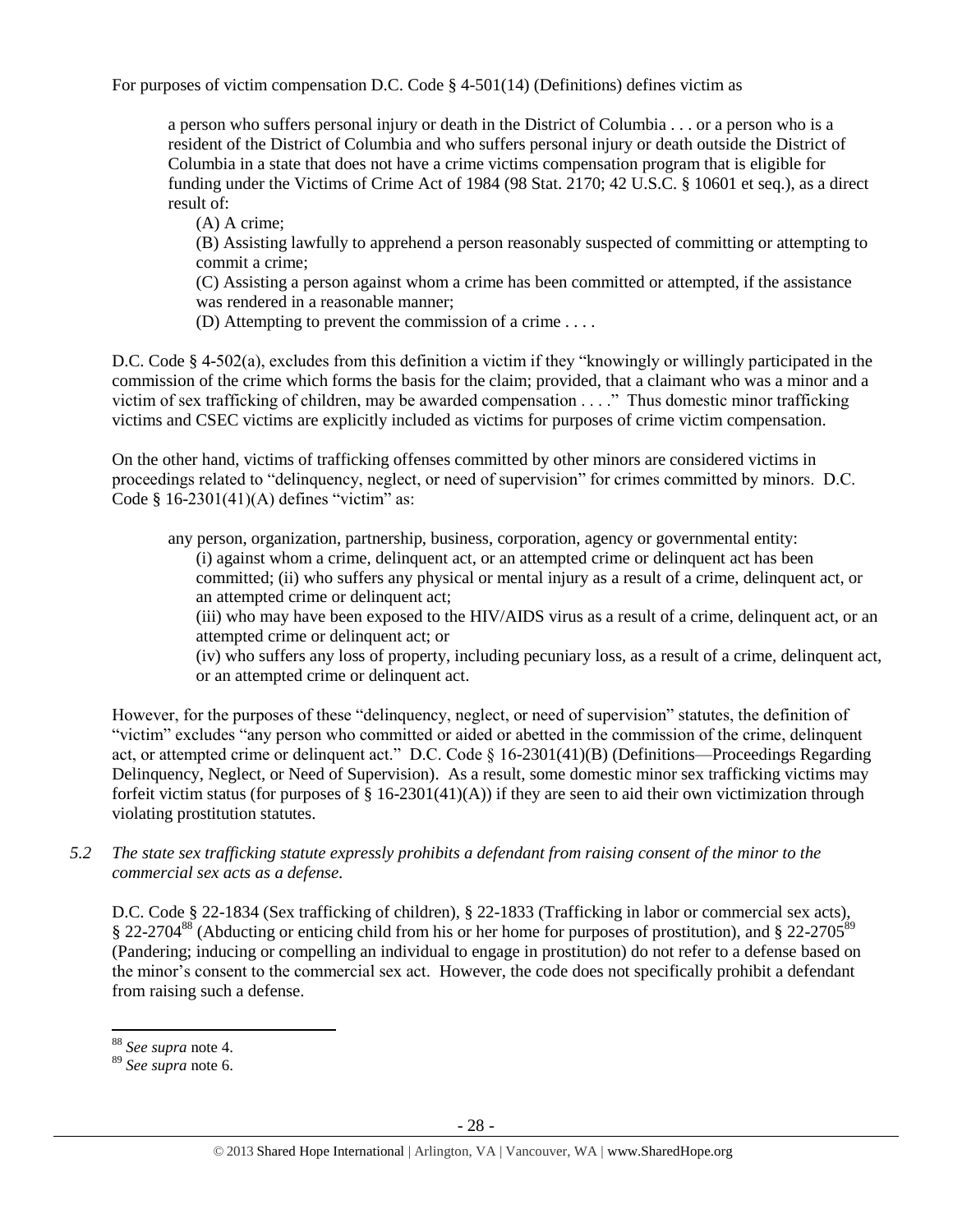In contrast, D.C. Code § 22-3011 (Defenses to child sexual abuse and sexual abuse of a minor) specifically prohibits a consent defense (and a mistake of age defense) "to a prosecution under §§ 22-3008 to 22-3010.01 [First and second degree child sexual abuse, first and second degree sexual abuse of a minor, first and second degree sexual abuse of a secondary education student, enticing a child or minor, and misdemeanor sexual abuse of a child or minor], prosecuted alone or in conjunction with charges under § 22-3018 [Attempts to commit sexual offenses] or § 22-403 [Assault with intent to commit any other offense]." D.C. Code § 22-3011(a).

- 5.2.1 Recommendation: Enact a provision specifically prohibiting a defense to any commercial sexual crime against a minor under 18 based on consent of the child to the sex act.
- *5.3 Prostitution laws apply only to adults, making minors under 18 specifically immune from this offense.*

Prostitution laws do not make minors immune from prosecution for violations of D.C. Code  $\S 22-2701\textsuperscript{90}$ (Engaging in prostitution or soliciting for prostitution). D.C. Code  $\S 22-2701(a)$  makes it "unlawful for any person to engage in prostitution" and does not provide any exceptions to prosecution. If convicted, for a first offense, a minor could be fined up to \$500, imprisonment up to 90 days, or both. D.C. Code §§ 22-  $2701(b)(1)(A)$ ,  $22-3571.01(b)(3)$ . A second conviction could result in a fine up to \$1,000, imprisonment up to 180 days, or both. D.C. Code §§ 22-2701(b)(1)(B), 22-3571.01(b)(4). For subsequent convictions, a person can be imprisoned up to 2 years, fined up to \$12,500, or both. D.C. Code  $\S$  22-2701(b)(2), 22-3571.01(b)(6).

- 5.3.1 Recommendation: Amend D.C. Code § 22-2701(Engaging in prostitution or soliciting for prostitution) to make the law inapplicable to minors.
- *5.4 Child victims of sex trafficking or commercial sexual exploitation are provided with a child protection response, including specialized shelter and services, and are not detained in juvenile detention facilities.*

The human trafficking laws and the CSEC laws do not refer to a specific protective response for child victims of these crimes. However, the domestic minor sex trafficking victim could enter the child protective system through various avenues.

# **Child identified as abused/neglected**

A commercially sexually exploited child could fall within multiple categories allowing for intervention, including "delinquent child," "child in need of supervision," or "neglected child." Pursuant to D.C. Code § 16-  $2301(9)$ (A), a "neglected child" is defined as a minor:

(i) who has been abandoned or abused by his or her parent, guardian, or custodian, or whose parent, guardian, or custodian has failed to make reasonable efforts to prevent the infliction of abuse upon the child. For the purposes of this sub-subparagraph, the term "reasonable efforts" includes filing a petition for civil protection from intrafamily violence pursuant to § 16-1003 [Petition for civil protection]; (ii) who is without proper parental care or control, subsistence, education as required by law, or other care or control necessary for his or her physical, mental, or emotional health, and the deprivation is not due to the lack of financial means of his or her parent, guardian, or custodian;

(v) who is in imminent danger of being abused and another child living in the same household or under the care of the same parent, guardian, or custodian has been abused;

(vi) who has received negligent treatment or maltreatment from his or her parent, guardian, or custodian;

<sup>. . .</sup>

 $\overline{\phantom{a}}$ <sup>90</sup> *See supra* note [9.](#page-2-0)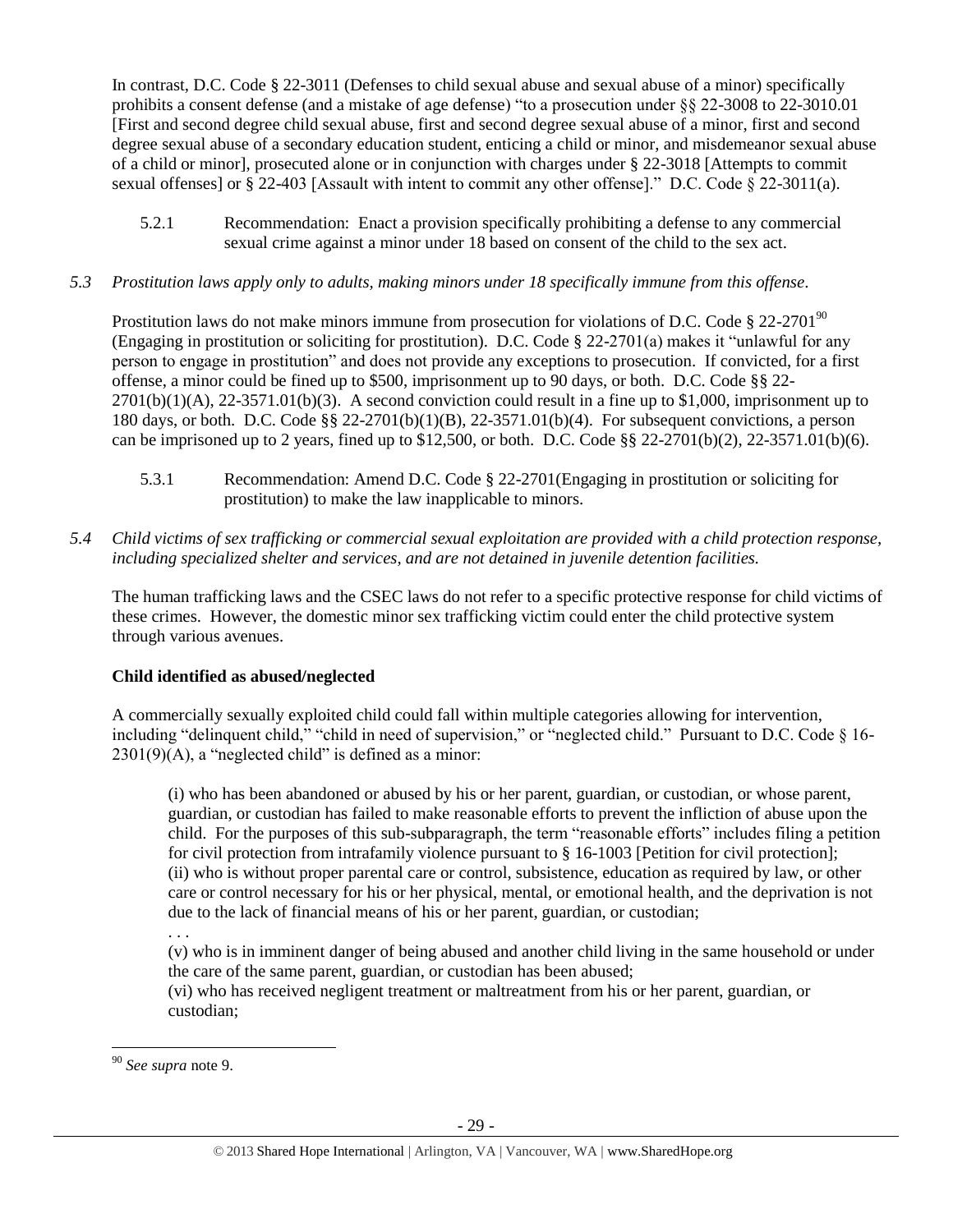#### . . . .

### I. Initial Custody

a. Authority for initial custody

D.C. Code § 16-2309 outlines the ways a child can be taken into custody:

(a) A child may be taken into custody –

(1) pursuant to order of the Division under section 16-2306 [Service of summons and petition] or 16-2311 [Release or delivery to Family Division];

. . .

(3) by any employee of the Agency authorized to do so, or a law enforcement officer, when he or she has reasonable grounds to believe that the child is in immediate danger from his or her surroundings and that the removal of the child from his or her surroundings is necessary; (4) by any employee of the Agency authorized to do so, or a law enforcement officer, after he or she has consulted with the Director of the Agency, or his or her designee, pursuant to § 4-1301.07(b) [Removal of children]<sup>91</sup> when the employee or the officer has reasonable grounds to believe that the child is suffering from illness or injury or otherwise is endangered and that the child's removal from his or her surroundings is necessary;

(5) by a law enforcement officer when he has reasonable grounds to believe that the child has run away from his parent, guardian, or other custodian;

. . .

(8) by the Director of Social Services, pursuant to section 16-2337 [Additional Powers of the Director of Social Services]

. . . .

 $\overline{\phantom{a}}$ 

Additionally the Police Department or the Child and Family Services Agency may receive a report from medical personnel that may form reasonable grounds for removal of the child. D.C. Code § 4-1321.02(a) (Persons required to make reports; procedure) states, "Notwithstanding § 14-307 [Physicians and mental health professionals], any person specified in subsection  $(b)^{92}$  of this section who knows or has reasonable cause to

Persons required to report such abuse or neglect shall include Child and Family Services Agency employees, agents, and contractors, and every physician, psychologist, medical examiner, dentist, chiropractor, registered nurse, licensed practical nurse, person involved in the care and treatment of patients, law-enforcement officer, humane officer of any agency charged with the enforcement of animal cruelty laws, school official, teacher, athletic coach, Department of Parks and Recreation employee, public housing resident manager, social service worker, day care worker, human trafficking counselor as defined in § 14-311(2), and domestic violence counselor as defined in § 14-310(a)(2), and mental health professional as defined in § 7-1201.01(11). Such persons are not required to report when employed by a lawyer who is providing representation in a criminal, civil, including family law, or delinquency matter and the basis for the suspicion arises solely in the course of that representation. Whenever a person is required to report in his or her capacity as a member of the staff of a hospital, school, social agency or similar institution, he or she shall immediately notify the person in charge of the institution or his or her designated agent who shall then be required to make the report. The fact that such a notification has been made does not relieve the person who was originally required to report from his or her duty under subsection (a) of this

<sup>&</sup>lt;sup>91</sup> D.C. Code § 4-1301.07(b) states that, "[i]n all cases for which the police are responsible for the initial investigation but which do not involve an immediate danger to a child, the police shall seek from the Agency and the Agency shall provide assistance in the determination of whether the child can be protected by the provision of services or resources or whether removal is necessary. Whenever possible the Agency shall dispatch a worker to the scene to provide assistance in this determination."

 $92$  D.C. Code § 4-1321.02 (b) states,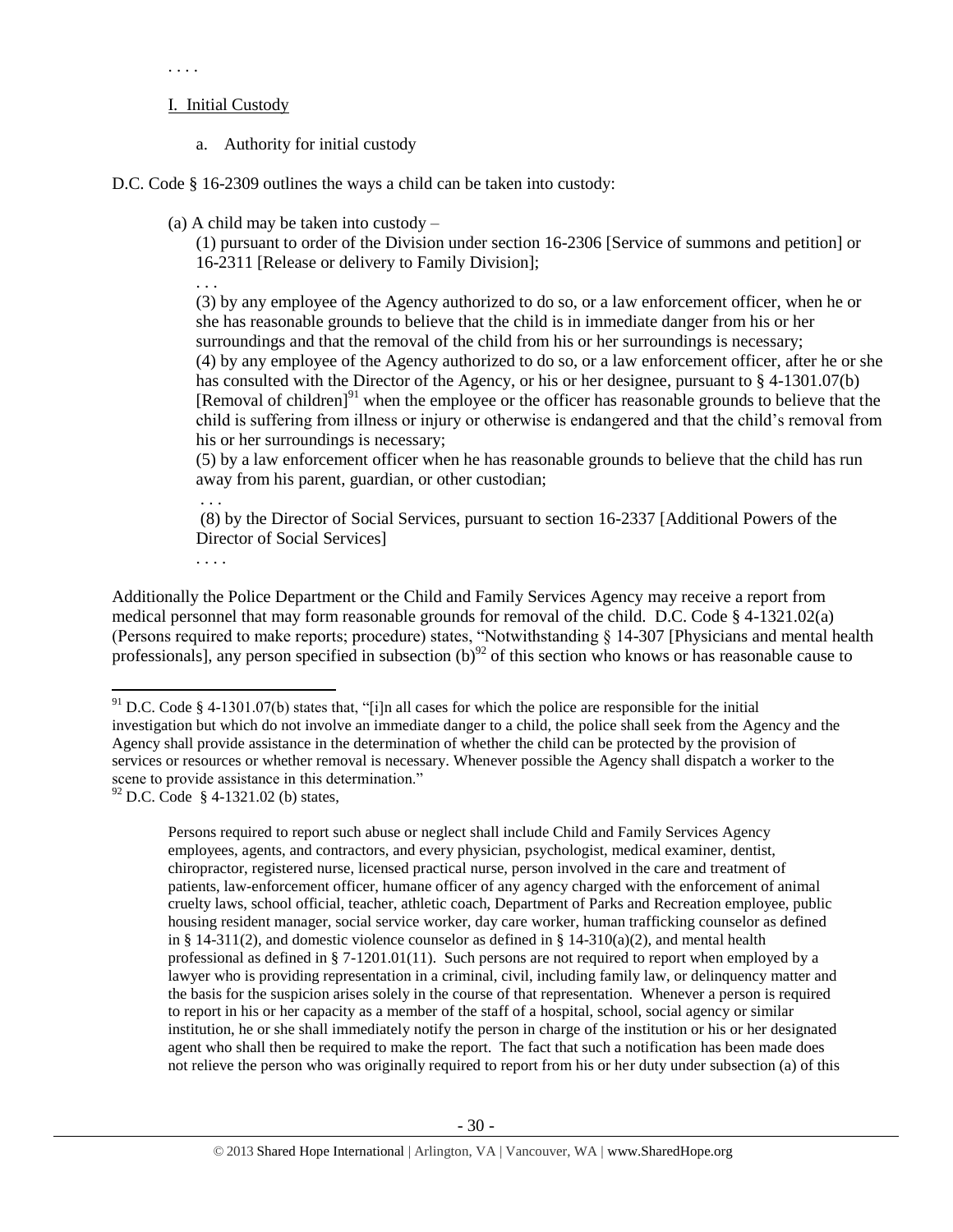suspect that a child known to him or her in his or her professional or official capacity has been or is in immediate danger of being a mentally or physically abused or neglected child, as defined in § 16-2301(9), shall immediately report or have a report made of such knowledge or suspicion to either the Metropolitan Police Department of the District of Columbia or the Child and Family Services Agency." Subsection (e) states in part, "Notwithstanding § 14-307, any person specified in subsection (b) of this section who knows or has reasonable cause to suspect that a child known to him or her in his or her professional or official capacity has been, or is in immediate danger of being, the victim of 'sexual abuse' or 'attempted sexual abuse' prohibited by § 22-3001 et seq.; or that the child was assisted, supported, caused, encouraged, commanded, enabled, induced, facilitated, or permitted to become a prostitute, as that term is defined in § 22-2701.01(3) [Definitions]; . . . shall immediately report or have a report made of such knowledge, information, or suspicion to the Metropolitan Police Department or the Child and Family Services Agency."

b. Placement: Where are the victims placed upon initial custody (immediate placement)?

Pursuant to D.C. Code § 16-2310 (Criteria for detaining children), with all reasonable speed, whoever took the child into custody must:

(1) release the child to his parent, guardian, or custodian upon a promise to bring the child before the Division when requested by the Division. . .;

. . .

(3) bring the child to a medical facility if the child appears to require prompt treatment or to require prompt diagnosis for medical or evidentiary purposes and may order the child retained at the hospital subject to a further order of the Metropolitan Police Department of the District of Columbia, the Director of the Agency, or the Superior Court of the District of Columbia; or

. . . .

 $\overline{a}$ 

# II. Process following initial custody

In the District of Columbia, the process following the initial custody is dictated by internal process within the Juvenile Justice System and not a statutory scheme.<sup>93</sup>

# III. Placement process pending adjudication/investigation

Under D.C. Code § 16-2313 (Place of detention or shelter),

A child who is alleged to be neglected and who is in custody may be placed at any time prior to disposition, only in --

(1) a foster home;

(2) a group home, youth shelter, or other appropriate home for nondelinquent children; or (3) another facility for shelter care designated by the Division, including an appropriate facility operated by the District of Columbia.

# IV. Adjudication or referral to alternate process:

Pursuant to D.C. Code § 16-2316 (Conduct of hearings; evidence), "[t]he Division shall, without a jury, hear and adjudicate cases involving delinquency, need of supervision, or neglect."

http://dyrs.dc.gov/page/juvenile-arrest-process

section of having a report made promptly to the Metropolitan Police Department of the District of Columbia or the Child and Family Services Agency.

 $93$  The Juvenile Justice System website has a chart, which describes this internal system.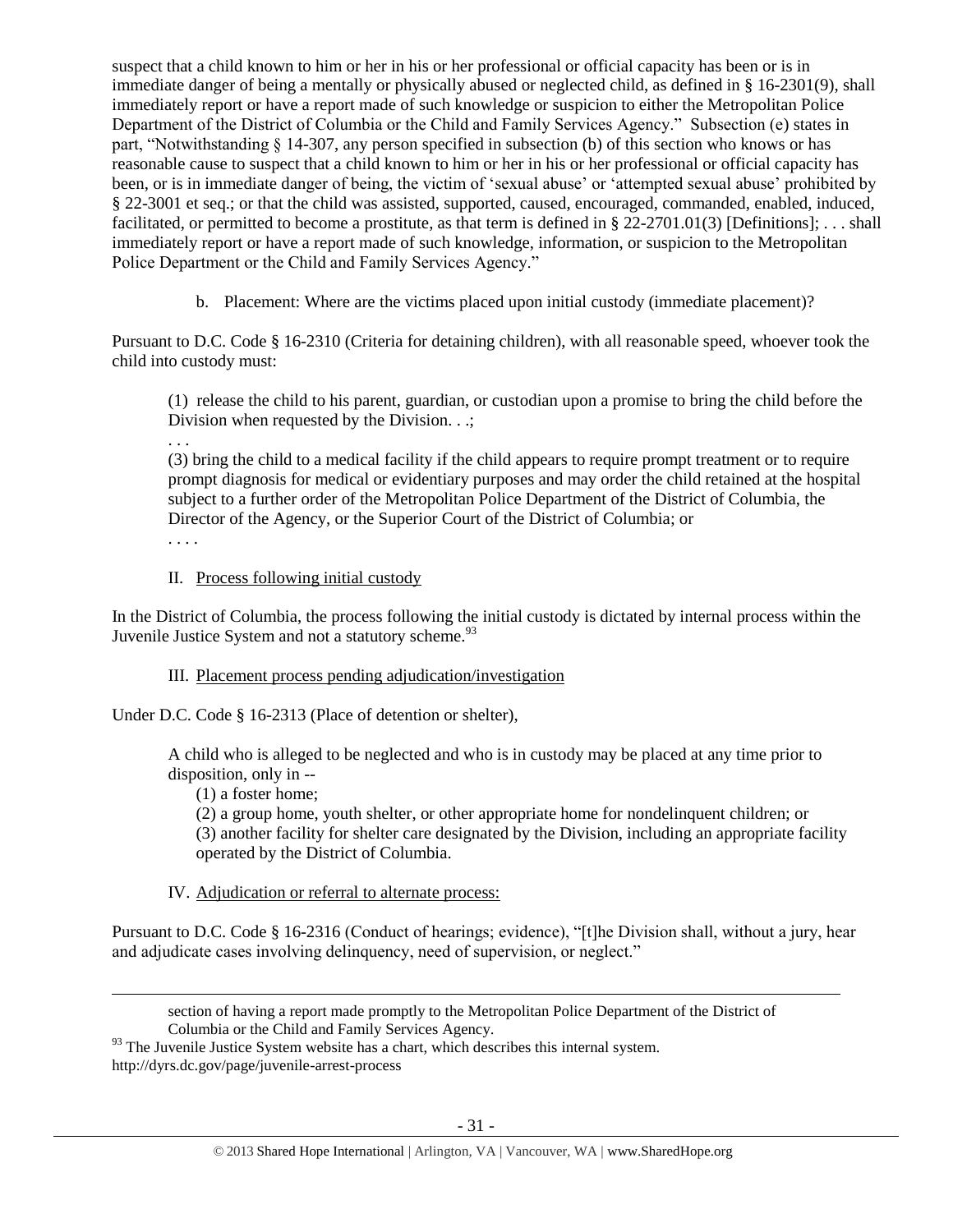The timing of adjudication hearings is dictated by D.C. Code § 16-2310 (Criteria for detaining children). If a child is detained in a secure setting pending the hearing it must commence. . . . "not later than 30 days from the date at which the Family Court ordered the child to be detained. . . ." D.C. Code § 16-2313(e)(1)(A). However, if a child is detained in shelter care, the hearing must be held . . . ."not later than 45 days from the date at which the Family Court ordered the child to be placed in shelter care." D.C. Code  $\S$  16-2313(e)(1)(C).

V. Outcomes

When a dispositional hearing is held, and after a child is found to be neglected, delinquent, or in need of supervision, the court will determine the actions taken in relation to the child pursuant to D.C. Code § 16-2320 (Disposition of child who is neglected, delinquent, or in need of supervision) and considering the "best interest of the child." If the court finds that the child is neglected, the court may decide whether it is in the best interest of the child to, among other things, remain in the custody of the child's parents or other relatives, enter protective supervision, or transfer custody to an agency responsible for the care of neglected children or a child placement agency. D.C. Code § 16-2320(a).

# **Child identified as in need of supervision**

A commercially sexually exploited child could fall within multiple categories allowing for intervention, including "delinquent child," "child in need of supervision," or "neglected child." A "child in need of supervision" is defined as a child who is "(A)(i) subject to compulsory school attendance and [is] habitually truant from school without justification; (ii) has committed an offense committable only by children; or (iii) is habitually disobedient of the reasonable and lawful commands of his parent, guardian, or other custodian and is ungovernable; and (B) is in need of care or rehabilitation." D.C. Code § 16-2301(8).

- I. Initial Custody
	- a. Authority for initial custody

D.C. Code § 16-2309 outlines the ways a child can be taken into custody:

(a) A child may be taken into custody –

(1) pursuant to order of the Division under section 16-2306 [Service of summons and petition] or 16-2311 [Release or delivery to Family Division];

(5) by a law enforcement officer when he has reasonable grounds to believe that the child has run away from his parent, guardian, or other custodian;

. . . (7) by a law enforcement officer when the officer has reasonable grounds to believe that the child, who is not in school on a day when school is in session, is of compulsory school age as required by section 1(a) of An Act To provide for compulsory school attendance, for the taking of a school census in the District of Columbia, and for other purposes, approved February 4, 1925 (43 Stat. 806; § 38-202);

(8) by the Director of Social Services, pursuant to section 16-2337 [Additional Powers of the Director of Social Services]

(9) by a law enforcement officer when the officer has reasonable grounds to believe that the child has violated a court order;

. . . .

. . .

b. Placement: Where are the victims placed upon initial custody (immediate placement)?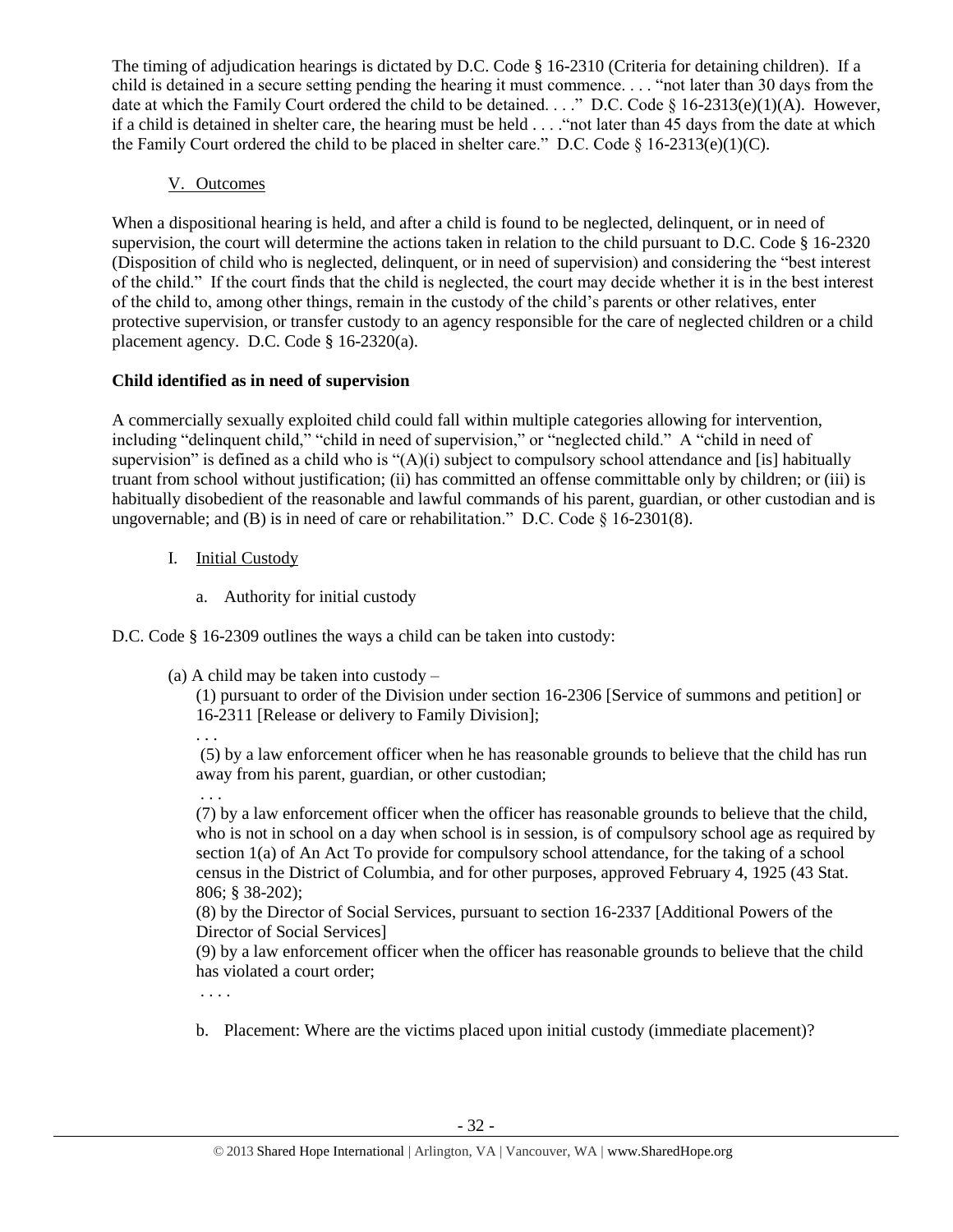Pursuant to D.C. Code § 16-2310 (Criteria for detaining children), with all reasonable speed, whoever took the child into custody must:

(1) release the child to his parent, guardian, or custodian upon a promise to bring the child before the Division when requested by the Division. . .;

(2) bring a child alleged in need of supervision or delinquent before the Director of Social Services; or (3) bring the child to a medical facility if the child appears to require prompt treatment or to require prompt diagnosis for medical or evidentiary purposes and may order the child retained at the hospital subject to a further order of the Metropolitan Police Department of the District of Columbia, the Director of the Agency, or the Superior Court of the District of Columbia;

. . . .

 $\overline{a}$ 

### II. Process following initial custody

In the District of Columbia, the process following the initial custody is dictated by internal process within the Juvenile Justice System and not a statutory scheme.<sup>94</sup>

# III. Placement process pending adjudication/investigation

Under D.C. Code § 16-2310(a) (Criteria for detaining children), a child cannot be placed into detention before a "factfinding hearing or a dispositional hearing unless he is alleged to be delinquent or in need of supervision and unless it appears from available information that detention is required—(1) to protect the person or property of others or of the child, or (2) to secure the child's presence at the next court hearing." D.C. Code  $\S$  16- $2310(a)$ . At the detention or shelter care hearing, the court uses the circumstances listed in § 16-2310(b) (Criteria for detaining children) to evaluate whether the child should receive detention or shelter care. D.C. Code § 16-2312(d)(1). Under D.C. Code § 16-2310(b), "A child shall not be placed in shelter care prior to a factfinding hearing or a dispositional hearing unless it appears from available information that shelter care is required—(1) to protect the person of the child, or (2) because the child has no parent, guardian, custodian, or other person or agency able to provide supervision and care for him, and the child appears unable to care for himself and that (3) no alternative resources or arrangements are available to the family that would adequately safeguard the child without requiring removal." D.C. Code  $\S$  16-2310(b).

Pursuant to D.C. Code § 16-2313(b) (Place of detention or shelter), "[a] child who is alleged to be in need of supervision . . . and who is in custody may be detained at any time prior to disposition only in—(1) a foster home; (2) a group home, youth shelter, or other appropriate home for allegedly delinquent children; or (3) a detention home for allegedly delinquent children or children alleged to be in need of supervision, designated by the Division, including an appropriate facility operated by the District of Columbia." However, "Unless the Division shall by order so authorize, no child may be detained in a facility described in paragraph (3) if it would result in his commingling with children who have been adjudicated delinquent and committed by order of the Division." D.C. Code § 16-2313(b).

# IV. Adjudication or referral to alternate process

Pursuant to D.C. Code § 16-2316 (Conduct of hearings; evidence), "[t]he Division shall, without a jury, hear and adjudicate cases involving delinquency, need of supervision, or neglect."

The timing of adjudication hearings is dictated by D.C. Code § 16-2310 (Criteria for detaining children). If a child is detained in a secure setting pending the hearing it must commence. . . . "not later than 30 days from the

 $94$  The Juvenile Justice System website has a chart, which describes this internal system. http://dyrs.dc.gov/page/juvenile-arrest-process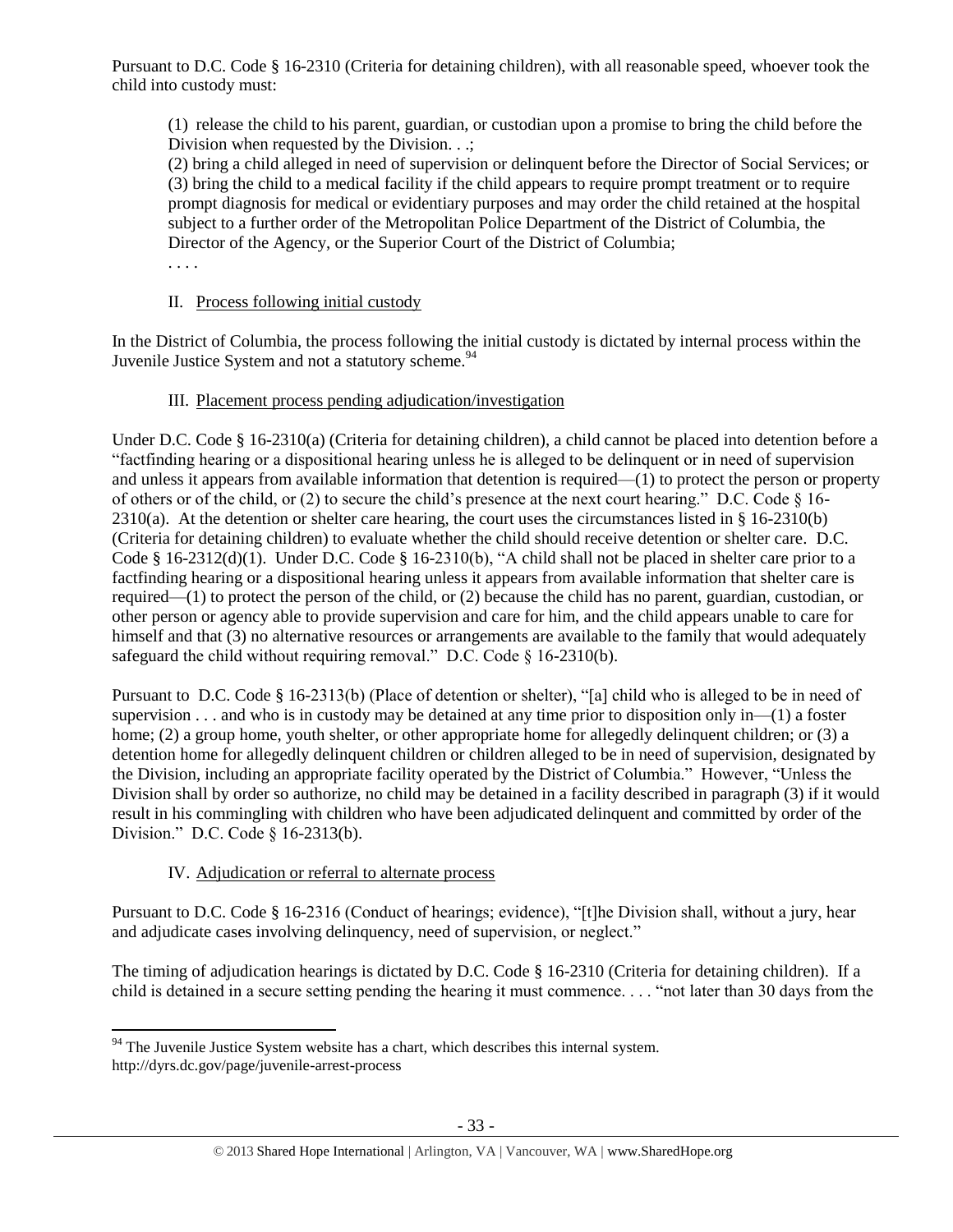date at which the Family Court ordered the child to be detained. . . ." D.C. Code § 16-2313(e)(1)(A). However, if a child is detained in shelter care, the hearing must be held. . . ."not later than 45 days from the date at which the Family Court ordered the child to be placed in shelter care." D.C. Code  $\S$  16-2313(e)(1)(C).

# V. Outcomes

When a dispositional hearing is held, and after a child is found to be neglected, delinquent, or in need of supervision, the court will determine the actions taken in relation to the child pursuant to D.C. Code § 16-2320 (Disposition of child who is neglected, delinquent, or in need of supervision) and considering the "best interest of the child." If at the dispositional hearing, the court finds the child is in need of supervision, but not a delinquent, the child may not be placed in an institution for delinquent children. D.C. Code § 16-2320(d). As a child in need of supervision, the child may be permitted to remain in the custody of the child's parents or other relatives, enter protective supervision, a child placement agency, or have legal custody transferred "to a public agency for the care of delinquent children." D.C. Code §§ 16-2320(a)–(c).

# **Child identified as delinquent**

A commercially sexually exploited child could fall within multiple categories allowing for intervention, including "delinquent child," "child in need of supervision," or "neglected child." A "delinquent child" is one "who has committed a delinquent act and is in need of care or rehabilitation." D.C. Code  $\S$  16-2301(6). A delinquent act includes "an act designated as an offense under the law of the District of Columbia, or of a State if the act occurred in a State, or under Federal law." D.C. Code § 16-2301(7).<sup>95</sup> Therefore, a minor could be deemed a delinquent for committing a violation of D.C. Code § 22-2701<sup>96</sup> (Engaging in prostitution or soliciting for prostitution).

- I. Initial Custody
	- a. Authority for initial custody

D.C. Code § 16-2309 outlines the ways a child can be taken into custody:

(a) A child may be taken into custody –

(1) pursuant to order of the Division under section 16-2306 [Service of summons and petition] or 16-2311 [Release or delivery to Family Division];

(2) by a law enforcement officer when he has reasonable grounds to believe that the child has committed a delinquent act;

. . . (5) by a law enforcement officer when he has reasonable grounds to believe that the child has run away from his parent, guardian, or other custodian;

. . .

(7) by a law enforcement officer when the officer has reasonable grounds to believe that the child, who is not in school on a day when school is in session, is of compulsory school age as required by section 1(a) of An Act To provide for compulsory school attendance, for the taking of a school census in the District of Columbia, and for other purposes, approved February 4, 1925 (43 Stat. 806; § 38-202);

(8) by the Director of Social Services, pursuant to section 16-2337 [Additional Powers of the Director of Social Services]

 $\overline{\phantom{a}}$ <sup>95</sup> Pursuant to the definition, "Traffic offenses shall not be deemed delinquent acts unless committed by an individual who is under the age of sixteen." D.C. Code § 16-2301(7).

<sup>96</sup> *See supra* note [9.](#page-2-0)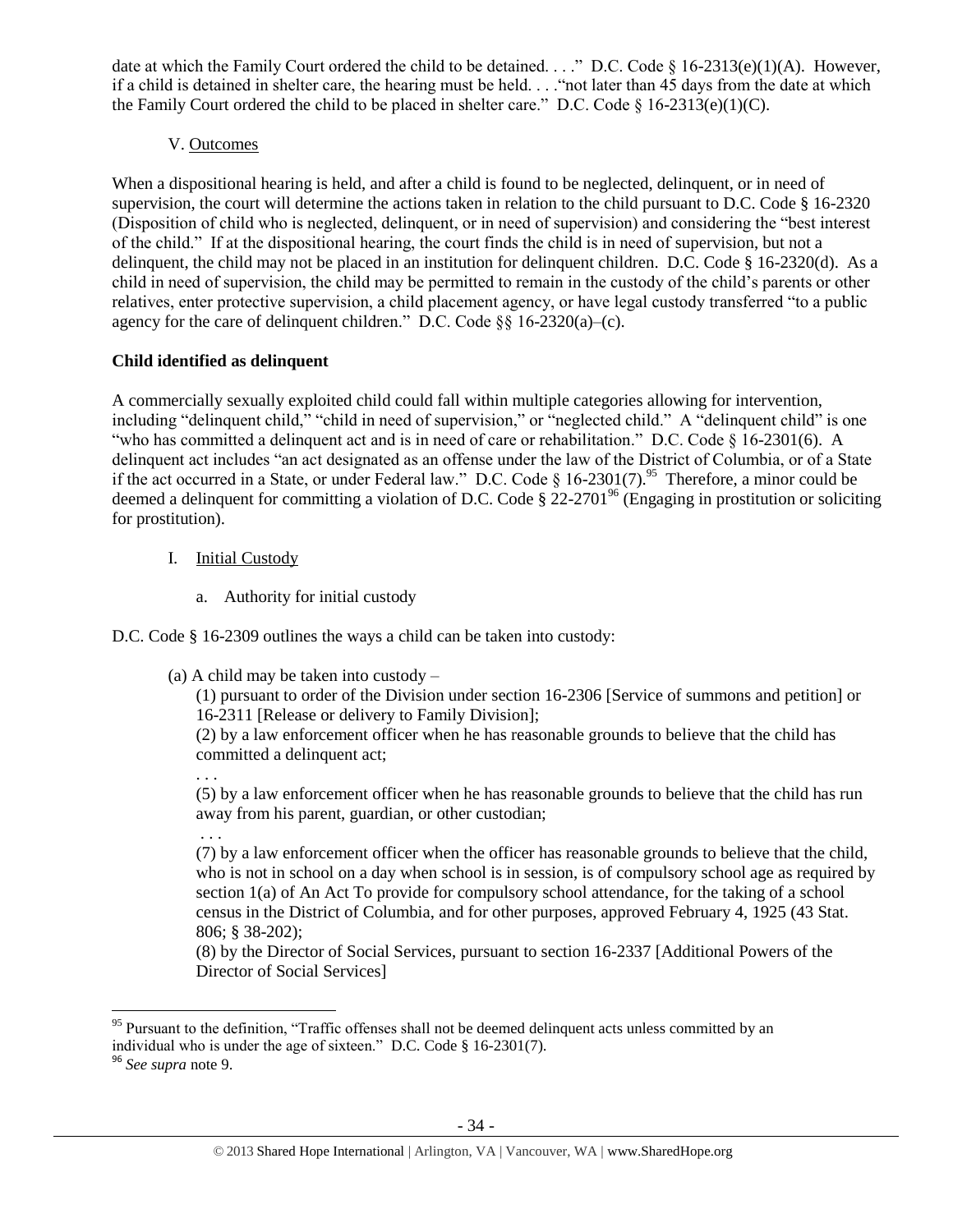(9) by a law enforcement officer when the officer has reasonable grounds to believe that the child has violated a court order; or

. . . .

b. Placement: Where are the victims placed upon initial custody (immediate placement)?

Pursuant to D.C. Code § 16-2310 (Criteria for detaining children), with all reasonable speed, whoever took the child into custody must:

(1) release the child to his parent, guardian, or custodian upon a promise to bring the child before the Division when requested by the Division. . .;

(2) bring a child alleged in need of supervision or delinquent before the Director of Social Services; or (3) bring the child to a medical facility if the child appears to require prompt treatment or to require prompt diagnosis for medical or evidentiary purposes and may order the child retained at the hospital subject to a further order of the Metropolitan Police Department of the District of Columbia, the Director of the Agency, or the Superior Court of the District of Columbia;

. . . .

### II. Process following initial custody

In the District of Columbia, the process following the initial custody is dictated by internal process within the Juvenile Justice System and not a statutory scheme. $97$ 

### III. Placement process pending adjudication/investigation

Under D.C. Code § 16-2310(a) (Criteria for detaining children), a child cannot be placed into detention before a "factfinding hearing or a dispositional hearing unless he is alleged to be delinquent and unless it appears from available information that detention is required—(1) to protect the person or property of others or of the child, or (2) to secure the child's presence at the next court hearing." D.C. Code § 16-2310(a). At the detention or shelter care hearing, the court uses the circumstances listed in  $\S$  16-2310(b) (Criteria for detaining children) to evaluate whether the child should receive detention or shelter care. D.C. Code § 16-2312(d)(1). Under D.C. Code § 16-2310(b), "A child shall not be placed in shelter care prior to a factfinding hearing or a dispositional hearing unless it appears from available information that shelter care is required—(1) to protect the person of the child, or (2) because the child has no parent, guardian, custodian, or other person or agency able to provide supervision and care for him, and the child appears unable to care for himself and that (3) no alternative resources or arrangements are available to the family that would adequately safeguard the child without requiring removal." D.C. Code § 16-2310(b).

Pursuant to D.C. Code § 16-2313(b) (Place of detention or shelter), "[a] child who is alleged to be . . . alleged to be delinquent and who is in custody may be detained at any time prior to disposition only in—(1) a foster home; (2) a group home, youth shelter, or other appropriate home for allegedly delinquent children; or (3) a detention home for allegedly delinquent children or children alleged to be in need of supervision, designated by the Division, including an appropriate facility operated by the District of Columbia." However, "Unless the Division shall by order so authorize, no child may be detained in a facility described in paragraph (3) if it would result in his commingling with children who have been adjudicated delinquent and committed by order of the Division." D.C. Code § 16-2313(b). However, in a few instances some minors could be held in an adult detention facility. Pursuant to D.C. Code § 16-2313,

 $\overline{a}$  $97$  The Juvenile Justice System website has a chart, which describes this internal system. http://dyrs.dc.gov/page/juvenile-arrest-process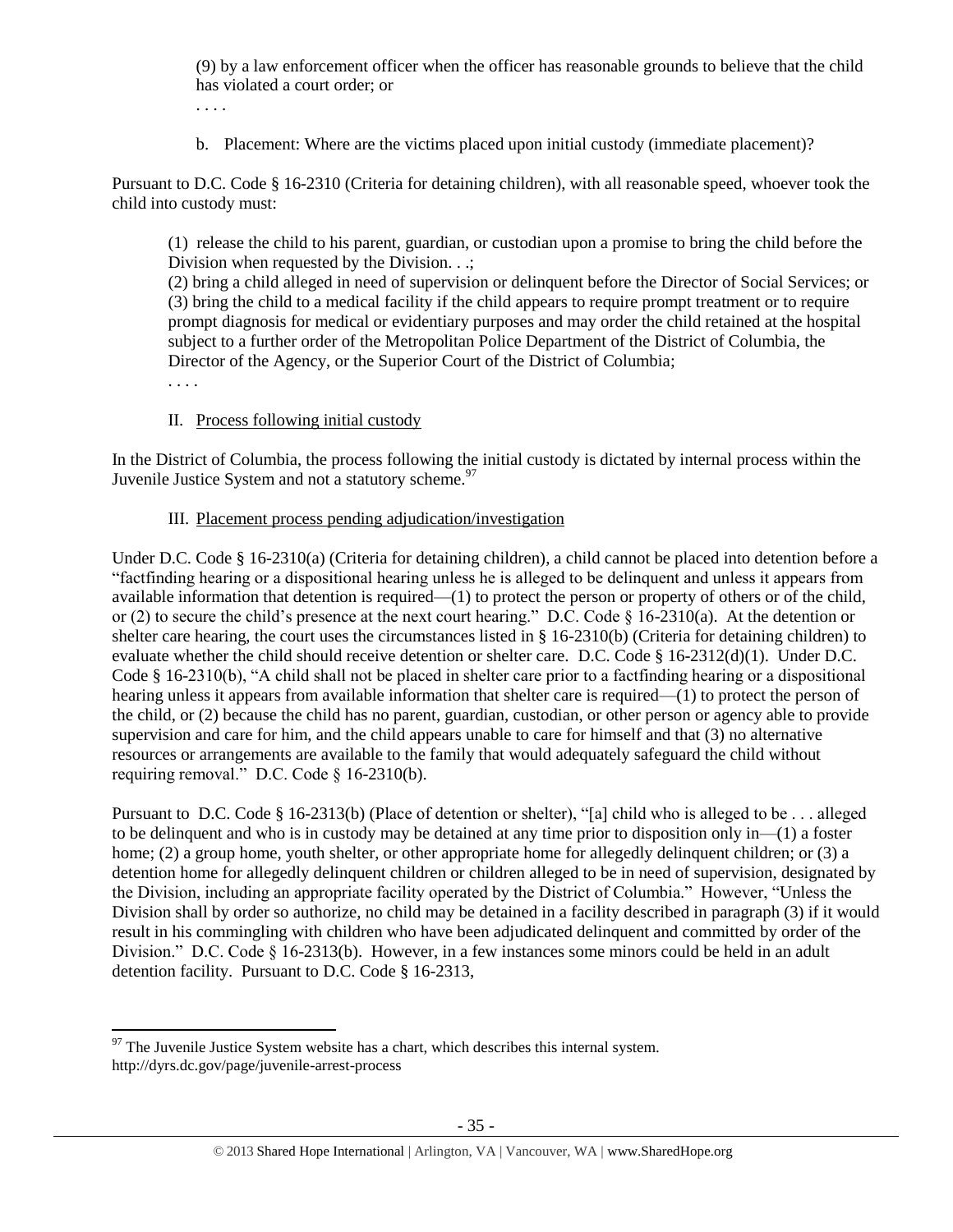(d) Except as provided in subsection (e), no child under eighteen years of age may be detained in a jail or other facility for the detention of adults, unless transferred as provided in section 16-2307 [Transfer for criminal prosecution]. The appropriate official of a jail or other facility for the detention of adults shall inform the Superior Court immediately when a child under the age of eighteen years is received there (other than by transfer) and shall

(1) deliver him to the Director of Social Services upon request, or

(2) transfer him to a detention facility described in subsection (b)(3).

(e) A child sixteen years of age or older who is alleged to be delinquent and who is in detention, whose conduct constitutes a menace to other children, and who cannot be controlled, may on order of the Division be transferred to a place of detention for adults, but shall be kept separate from adults. . . . .

# IV. Adjudication or referral to alternate process

Pursuant to D.C. Code § 16-2316 (Conduct of hearings; evidence), "[t]he Division shall, without a jury, hear and adjudicate cases involving delinquency, need of supervision, or neglect."

The timing of adjudication hearings is dictated by D.C. Code § 16-2310 (Criteria for detaining children). If a child is detained in a secure setting pending the hearing it must commence. . . . "not later than 30 days from the date at which the Family Court ordered the child to be detained. . . ." D.C. Code § 16-2313(e)(1)(A). However, if a child is detained in shelter care, the hearing must be held. . . ."not later than 45 days from the date at which the Family Court ordered the child to be placed in shelter care." D.C. Code  $\S$  16-2313(e)(1)(C).

Diversion or alternate process may be possible if certain criteria are met. Pursuant to D.C. Code § 16-2305.02 (Preliminary probation conferences; adjustment process), if the Department of Social Services determines a finding of delinquency for a child is not in the best of interest of the child or the public, ". . . .the Director of Social Services shall so recommend to the Office of the Corporation Counsel, and the Corporation Counsel shall make a determination of the suitability of the case for adjustment, which may include diversion." D.C. Code § 16-2305.02(b). To make the determination, the court is to consider:

(1) The age of the child;

. . . .

(2) Whether the conduct allegedly involved:

(A) An act or acts causing or threatening to cause death, substantial pain, or serious physical injury to another;

(B) The use or knowing possession of a dangerous instrument or deadly weapon;

(C) The use or threatened use of violence to compel a person to engage in sexual intercourse,

deviant sexual intercourse, or sexual contact;

(D) The use or threatened use of violence to obtain property;

(E) The use or threatened use of deadly physical force with the intent to restrain the liberty of another;

(F) The intentional starting of a fire or the causing of an explosion which resulted in damage to a building;

(G) A serious risk to the welfare and safety of the community; or

(H) An act which seriously endangered the safety of the child or another person;

- (3) Whether there is a substantial likelihood that the child will not appear at scheduled conferences with the Social Services Division or with an agency to which he or she may be referred;
- (4) Whether there is a substantial likelihood that the child will not participate in the diversion programs or services developed and recommended by the Social Services Division or cooperate during the adjustment process:
- (5) Whether there is a substantial likelihood that in order to adjust the case successfully, the child would require services that could not be administered effectively in less than 6 months;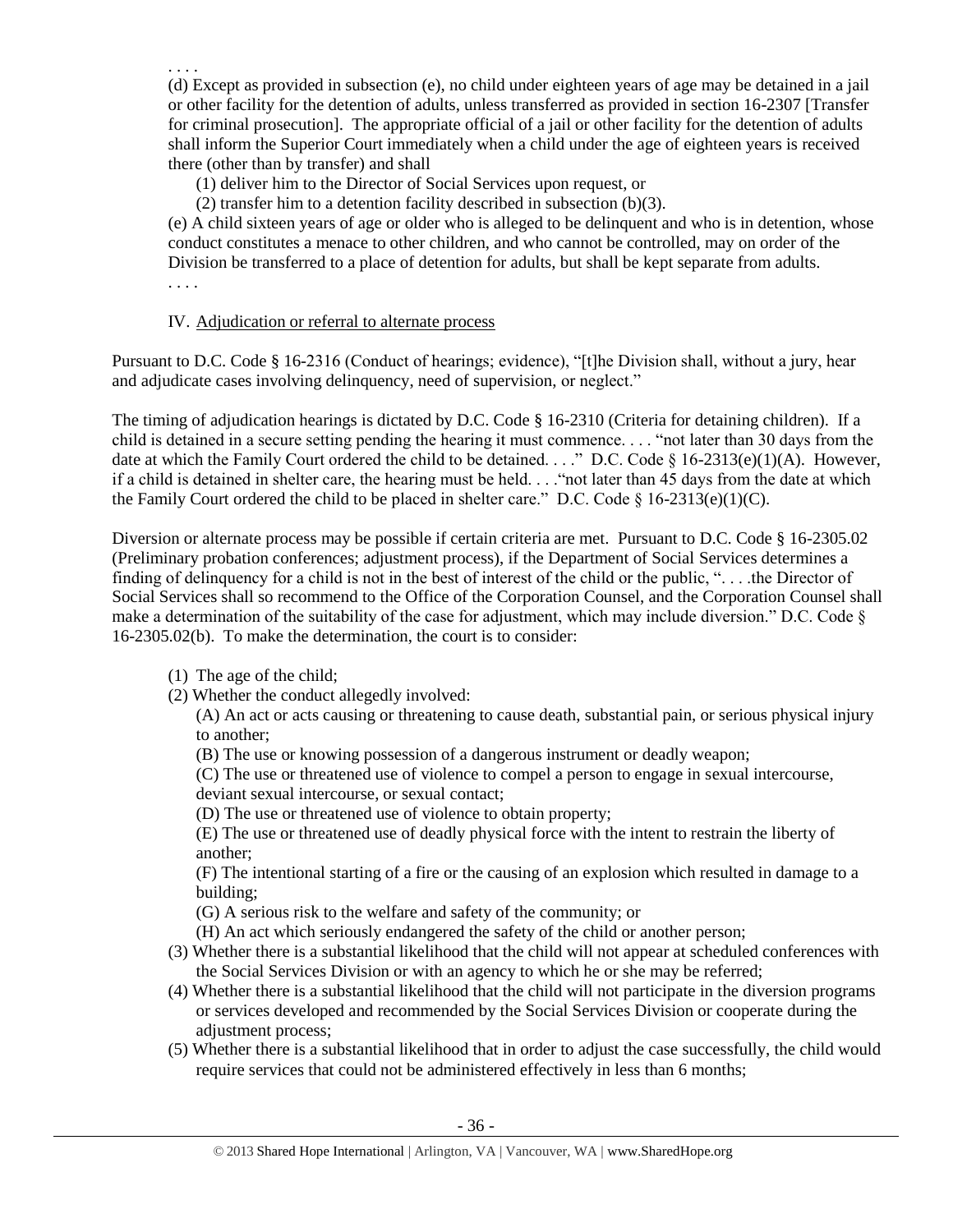(6) Whether there is a substantial likelihood that the child will, during the adjustment process: (A) Commit an act which, if committed by an adult, would be a crime; or

(B) Engage in conduct that endangers the physical or emotional health of the child or a member of the child's family or household; or

(C) Harass the complainant, victim, or person seeking to have a delinquency petition filed, or a member of that person's family or household, where demonstrated by prior conduct or threats;

- (7) Whether there is pending another proceeding to determine whether the child is a child in need of supervision or a delinquent;
- (8) Whether there have been prior adjustments or adjournments in contemplation of dismissal in other delinquency proceedings;
- (9) Whether there has been a prior adjudication of the child as a delinquent child or child in need of supervision;
- (10) Whether there is a substantial likelihood that the adjustment process would not be successful unless the child is temporarily removed from his or her home and that such removal could not be accomplished without invoking the court process;
- (11) Whether a proceeding has been or will be instituted against another person for acting jointly with the child; and
- (12) Whether the juvenile case would otherwise have been petitioned by the Office of the Corporation Counsel.

The adjustment process may include drug testing, parenting classes, and counseling and has an initial period of up to 6 months, and may be extended for an additional 6 months. D.C. Code §§ 16-2305.02(d)(1)&(4).

Pursuant to D.C. Code § 16-2314 (Consent decree), a consent decree may be entered prior to the hearing but after the filing of a petition, in which the adjudication will be suspended and the child will be supervised without the possibility of commitment. The supervision may have conditions attached and lasts for up to 6 months. D.C. Code §§ 16-2314(a)&(b).

V. Outcomes

When a dispositional hearing is held, and after a child is found to be neglected, delinquent, or in need of supervision, the court will determine the actions taken in relation to the child pursuant to D.C. Code § 16-2320 (Disposition of child who is neglected, delinquent, or in need of supervision) and considering the "best interest of the child." When found to be delinquent, the child may be permitted to, among other things, remain in the custody of the child's parents or other relatives, enter protective supervision, a child placement agency, or have legal custody transferred "to a public agency for the care of delinquent children." D.C. Code §§ 16-2320(a)–(c).

Additionally, pursuant to D.C. Code § 16-2307, the case may be transferred for criminal prosecution if requested by the Attorney General and, among other things, the minor is between 16 and 18 and is already "under commitment to an agency or institution as a delinquent child." D.C. Code § 16-2307(a)(2).

- 5.4.1 Recommendation: Enact a law directing that any minor involved in prostitution under D.C. Code § 22-2701 (Engaging in prostitution or soliciting for prostitution) or who is a victim of trafficking of persons for commercial sexual exploitation under D.C. Code § 22-1834 (Sex trafficking of children) be routed to a mandatory protective process, including specialized services and housing, instead of the criminal justice system.
- *5.5 Commercial sexual exploitation or sex trafficking is identified as a type of abuse and neglect within child protection statutes.*

The term "abused" for the purpose of abused child, means "(i) infliction of physical or mental injury upon a child; (ii) sexual abuse or exploitation of a child; or (iii) negligent treatment or maltreatment of a child." D.C.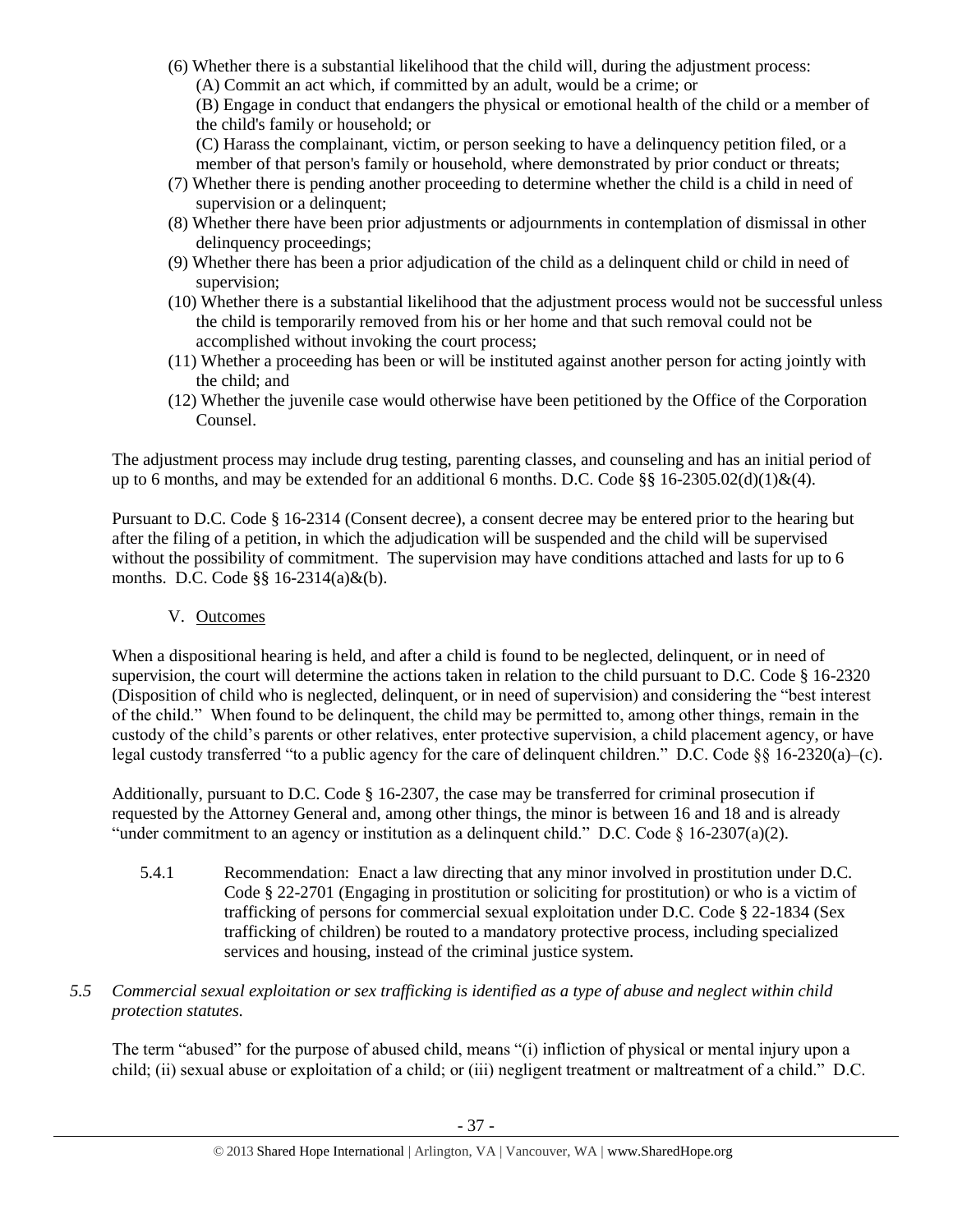Code § 16-2301(23)(A) (Definitions) [Proceedings regarding delinquency, neglect, or need of supervision]. Sexual exploitation occurs when "a parent, guardian, or other custodian allows a child to engage in prostitution as defined in  $\dots$  [now D.C. Code § 22-2701.01(3) (Definitions)], or means a parent, guardian, or other custodian engages a child or allows a child to engage in obscene or pornographic photography, filming, or other forms of illustrating or promoting sexual conduct as defined in  $\dots$  ( $\dots$  D.C. Code § 22-3101(5) [Definitions--Sexual performances using minors])." D.C. Code § 16-2301(25). Therefore, by the inclusion of both D.C. Code § 22-2701.01(3) (Definitions) [Prostitution; pandering] and D.C. Code § 22-3101(5) (Definitions) [Sexual performances using minors], domestic minor sex trafficking victims are included within the definition of an abused child.

Additionally, under D.C. Code  $\S$  16-2301(9)(A) (Definitions) [Proceedings regarding delinquency, neglect, or need of supervision], "neglected child" is defined as a child

(i) who has been abandoned or abused by his or her parent, guardian, or custodian, or whose parent, guardian, or custodian has failed to make reasonable efforts to prevent the infliction of abuse upon the child. For the purposes of this sub-subparagraph, the term "reasonable efforts" includes filing a petition for civil protection from intrafamily violence pursuant to § 16-1003;

(ii) who is without proper parental care or control, subsistence, education as required by law, or other care or control necessary for his or her physical, mental, or emotional health, and the deprivation is not due to the lack of financial means of his or her parent, guardian, or custodian;

. . .

(v) who is in imminent danger of being abused and another child living in the same household or under the care of the same parent, guardian, or custodian has been abused;

(vi) who has received negligent treatment or maltreatment from his or her parent, guardian, or custodian;

- . . . .
- *5.6 The definition of "caregiver" (or similar term) in the child welfare statutes is broad enough to include a trafficker who has custody or control of a child in order to bring a trafficked child into the protection of child protective services.*

"Custodian" is defined as "a person or agency, other than a parent or legal guardian: (A) to whom the legal custody of a child has been granted by the order of a court; (B) who is acting in loco parentis;<sup>98</sup>or (C) who is a day care provider or an employee of a residential facility, in the case of the placement of an abused or neglected child." D.C. Code § 16-2301(12).

- 5.6.1 Recommendation: Amend the definition of "custodian" in D.C. Code § 16-2301(12) to include persons in control of a child in order to reach a trafficker and allow CPS to remove the child.
- *5.7 Crime victims' compensation is specifically available to a child victim of sex trafficking or commercial sexual exploitation of children (CSEC) without regard to ineligibility factors.*

D.C. Code § 4-501 (Definitions), provides the definitions for the chapter on "compensation of victims of violent crime." That section defines "victim" for the purposes of crime victims' compensation to include "a person who suffers personal injury or death in the District of Columbia . . . as a direct result of: (A) A crime; (B)

 $\overline{\phantom{a}}$ <sup>98</sup> The term "in loco parentis" is not statutorily defined. However, various cases provide definitions for in loco parentis. The District of Columbia Court of Appeals has stated, "'The term "*in loco parentis*," according to its generally accepted common law meaning, refers to a person who has put himself in the situation of a lawful parent by assuming the obligations incident to the parental relation without going through the formalities necessary to legal adoption. It embodies the two ideas of assuming the parental status and discharging the parental duties." Fuller v. Fuller, 247 A.2d 767, 770 (D.C. 1968) (quoting Niewiadomski v. United States, 159 F.2d 683, 686 (6th Cir. 1947)).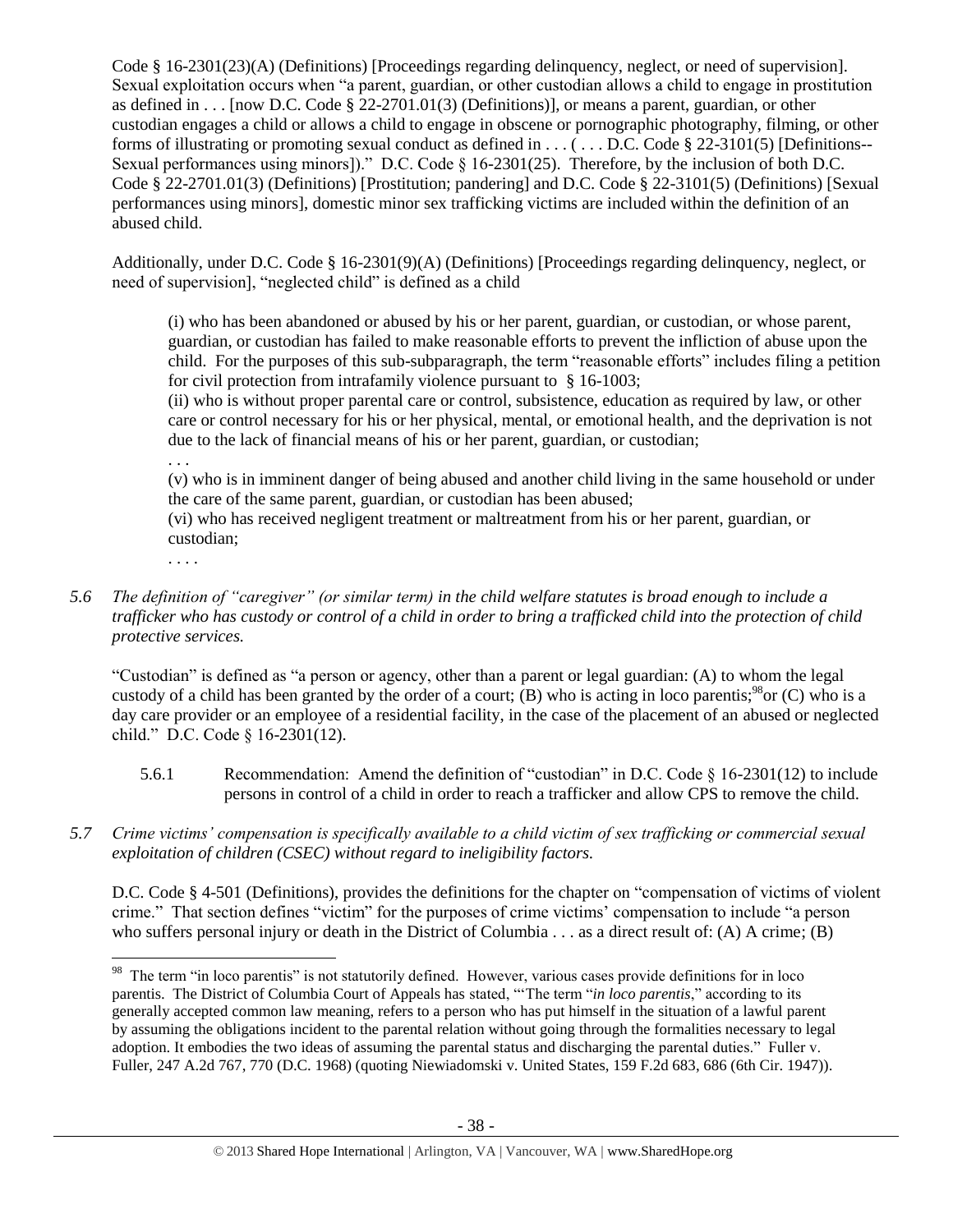Assisting lawfully to apprehend a person reasonably suspected of committing or attempting to commit a crime; (C) Assisting a person against whom a crime has been committed or attempted, if the assistance was rendered in a reasonable manner; (D) Attempting to prevent the commission of a crime . . . ." D.C. Code § 4-501(14). D.C. Code § 4-501(6) defines both "crime of violence" and "crime" in part as "the offense of, or the attempt to commit the offense of . . . sexual abuse, kidnapping, . . . cruelty to children, . . . benefitting financially from human trafficking, using a minor in a sexual performance, promoting a sexual performance by a minor, attending or possessing a sexual performance by a minor, trafficking in labor or commercial sex acts, sex trafficking of children, a felony violation of an act codified in Chapter 27 of Title 22 of the District of Columbia Code, where a person was compelled to engage in prostitution or was a minor . . . . These terms include an offense where the perpetrator and victim are members of the same family or household, an offense whether prosecuted under the District of Columbia Code or the United States Code . . . . A crime occurs whether or not any person is identified, arrested, prosecuted, or convicted. Unless an application for rehearing, appeal, or petition for certiorari is pending or a new trial or hearing has been ordered, the conviction of a person whose acts gave rise to the claim is conclusive evidence that a crime was committed."

However, several eligibility requirements might inhibit a domestic minor sex trafficking victim's ability to receive funds through this program. First, a claim must be filed "within 1 year after the crime occurred or 1 year after learning of the Program with an adequate showing that the delay in learning of the Program was reasonable." D.C. Code  $\S 4-506(a)(2)$ . Additionally, the crime must be reported to law enforcement "within 7 days of its occurrence," and "[i]f the crime cannot be reasonably reported within that time period, the crime must be reported within 7 days from the time a report can reasonably be made." D.C. Code  $\S$  4-506(a)(3). Many victims of domestic minor sex trafficking are slow to come forward and thus may become ineligible for crime victims' compensation due to this requirement. It is possible that "[t]he time limit requirements of this section may be waived for good cause shown, including compelling health or safety concerns." D.C. Code § 4-506(d). Through this subsection, it may be determined that a domestic minor sex trafficking victim did have good cause for delay, but no clarification exists to guarantee this protection for victims.

Domestic minor sex trafficking victims are specifically protected from disqualification and reductions in awards under D.C. Code § 4-508(a)(1) (Disqualification and reductions), which states "The Court shall not award compensation if the: (1) Claimant knowingly or willingly participated in the commission of the crime which forms the basis for the claim; provided, that a claimant who was a minor and a victim of sex trafficking of children, may be awarded compensation." Therefore, if the victims meet the other eligibility requirements, their participation in activities such as prostitution will not inhibit their ability to recover funds.

# *5.8 Victim-friendly procedures and protections are provided in the trial process for minors under 18.*

Domestic minor sex trafficking victims are protected from the introduction of certain evidence at trial. Pursuant to D.C. Code § 22-1839 (Reputation or opinion evidence),

In a criminal case in which a person is accused of trafficking in commercial sex, as prohibited by § 22-1833, sex trafficking of children, as prohibited by § 22-1834, or benefitting financially from human trafficking, as prohibited by § 22-1836, reputation or opinion evidence of the past sexual behavior of the alleged victim is not admissible. Evidence of an alleged victim's past sexual behavior other than reputation or opinion evidence also is not admissible, unless such evidence other than reputation or opinion evidence is admitted in accordance with § 22-3022(b), and is constitutionally required to be admitted.

The D.C. Code does not codify additional protections for domestic minor sex trafficking victims or child victims in general, such as the ability to testify via closed circuit television. However, under D.C. Code § 23-1903(d) (Crime victim privacy and security),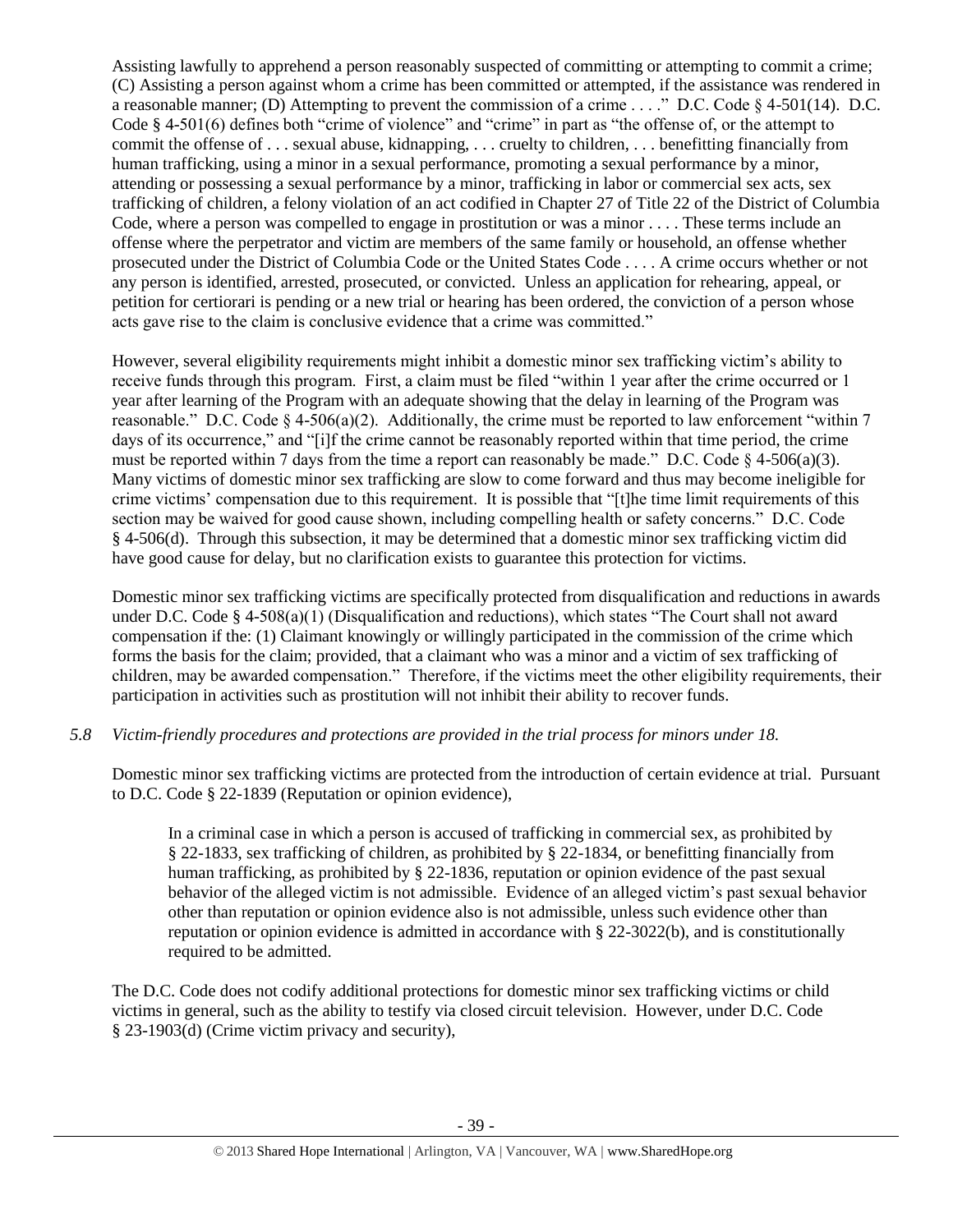In a proceeding in which a child is called to give testimony, on motion by the attorney for the government or the victim's legal or court-appointed representative, or on its own motion, the court may designate the case as being of special public importance. In cases so designated, the court shall expedite the proceeding and ensure that it takes precedence over any other. The court shall ensure a speedy trial in order to minimize the length of time the child must be involved with the criminal justice system. When deciding whether to grant a continuance, the court shall take into consideration the age of the child and the potential adverse impact the delay may have on the child's well-being. The court shall make written findings of fact and conclusions of law when granting a continuance in cases involving a child witness.

*5.9 Expungement or sealing of juvenile delinquency records resulting from arrests or adjudications for prostitutionrelated offenses committed as a result of, or in the course of, the commercial sexual exploitation of a minor is available within a reasonable time after turning 18.*

Juvenile criminal records may be sealed in D.C. after "two years have elapsed since the final discharge of the person from legal custody or supervision, or since the entry of any other Division order not involving custody or supervision; and (2) [the juvenile] has not been subsequently convicted of a crime, or adjudicated delinquent or in need of supervision prior to the filing of the motion, and no proceeding is pending seeking such conviction or adjudication." D.C. Code  $\S$  16-2335(a)(1)(B), (2).

*5.10 Victim restitution and civil remedies for victims of domestic minor sex trafficking or commercial sexual exploitation of children (CSEC) are authorized by law.* 

Under D.C. Code § 22-1840, civil remedies are expressly allowed. D.C. Code § 22-1840(a) states,

An individual who is a victim of an offense prohibited by [§ 22-1832](http://www.lexis.com/research/buttonTFLink?_m=07a112f99e7b8fc566d4fcb4c9fa62a8&_xfercite=%3ccite%20cc%3d%22USA%22%3e%3c%21%5bCDATA%5bD.C.%20Code%20%a7%2022-1840%5d%5d%3e%3c%2fcite%3e&_butType=4&_butStat=0&_butNum=2&_butInline=1&_butinfo=DCCODE%2022-1832&_fmtstr=FULL&docnum=1&_startdoc=1&wchp=dGLzVzz-zSkAA&_md5=d09117c980fc6ae3a7b6bc3a56660f67) [Forced labor], [§ 22-1833](http://www.lexis.com/research/buttonTFLink?_m=07a112f99e7b8fc566d4fcb4c9fa62a8&_xfercite=%3ccite%20cc%3d%22USA%22%3e%3c%21%5bCDATA%5bD.C.%20Code%20%a7%2022-1840%5d%5d%3e%3c%2fcite%3e&_butType=4&_butStat=0&_butNum=3&_butInline=1&_butinfo=DCCODE%2022-1833&_fmtstr=FULL&docnum=1&_startdoc=1&wchp=dGLzVzz-zSkAA&_md5=b996211e6beb44df20c43519df6654e6) [Trafficking in labor or commercial sex acts], [§ 22-1834](http://www.lexis.com/research/buttonTFLink?_m=07a112f99e7b8fc566d4fcb4c9fa62a8&_xfercite=%3ccite%20cc%3d%22USA%22%3e%3c%21%5bCDATA%5bD.C.%20Code%20%a7%2022-1840%5d%5d%3e%3c%2fcite%3e&_butType=4&_butStat=0&_butNum=4&_butInline=1&_butinfo=DCCODE%2022-1834&_fmtstr=FULL&docnum=1&_startdoc=1&wchp=dGLzVzz-zSkAA&_md5=a5557eeba140e1bcab6b6dc9c7f4621d) [Sex trafficking of children], [§ 22-1835](http://www.lexis.com/research/buttonTFLink?_m=07a112f99e7b8fc566d4fcb4c9fa62a8&_xfercite=%3ccite%20cc%3d%22USA%22%3e%3c%21%5bCDATA%5bD.C.%20Code%20%a7%2022-1840%5d%5d%3e%3c%2fcite%3e&_butType=4&_butStat=0&_butNum=5&_butInline=1&_butinfo=DCCODE%2022-1835&_fmtstr=FULL&docnum=1&_startdoc=1&wchp=dGLzVzz-zSkAA&_md5=90f235c81fba6d5127da38fd762ebe2a) [Unlawful conduct with respect to documents in furtherance of human trafficking], or [§ 22-1836](http://www.lexis.com/research/buttonTFLink?_m=07a112f99e7b8fc566d4fcb4c9fa62a8&_xfercite=%3ccite%20cc%3d%22USA%22%3e%3c%21%5bCDATA%5bD.C.%20Code%20%a7%2022-1840%5d%5d%3e%3c%2fcite%3e&_butType=4&_butStat=0&_butNum=6&_butInline=1&_butinfo=DCCODE%2022-1836&_fmtstr=FULL&docnum=1&_startdoc=1&wchp=dGLzVzz-zSkAA&_md5=e9ef8b950cc329647e4a5bc7da987e65) [Benefitting financially from human trafficking] may bring a civil action in the Superior Court of the District of Columbia. The court may award actual damages, compensatory damages, punitive damages, injunctive relief, and any other appropriate relief. A prevailing plaintiff shall also be awarded attorney's fees and costs. Treble damages shall be awarded on proof of actual damages where a defendant's acts were willful and malicious.

A domestic minor sex trafficking victim could receive restitution under D.C. Code § 16-711 (Restitution or reparation), which allows the court to award restitution to victims of any offense. D.C. Code § 16-711 states,

(a) In criminal cases in the Superior Court, the court may, in addition to any other sentence imposed as a condition of probation or as a sentence itself, require a person convicted of any offense to make reasonable restitution or reparation. (b) When restitution or reparation is ordered, the court shall take into consideration the number of victims, the actual damage of each victim, the resources of the defendant, the defendant's ability to earn, any obligation of the defendant to support dependents, and other matters as pertain to the defendant's ability to make restitution or reparation. (c) The court shall fix the manner of performing restitution or reparation. . . . .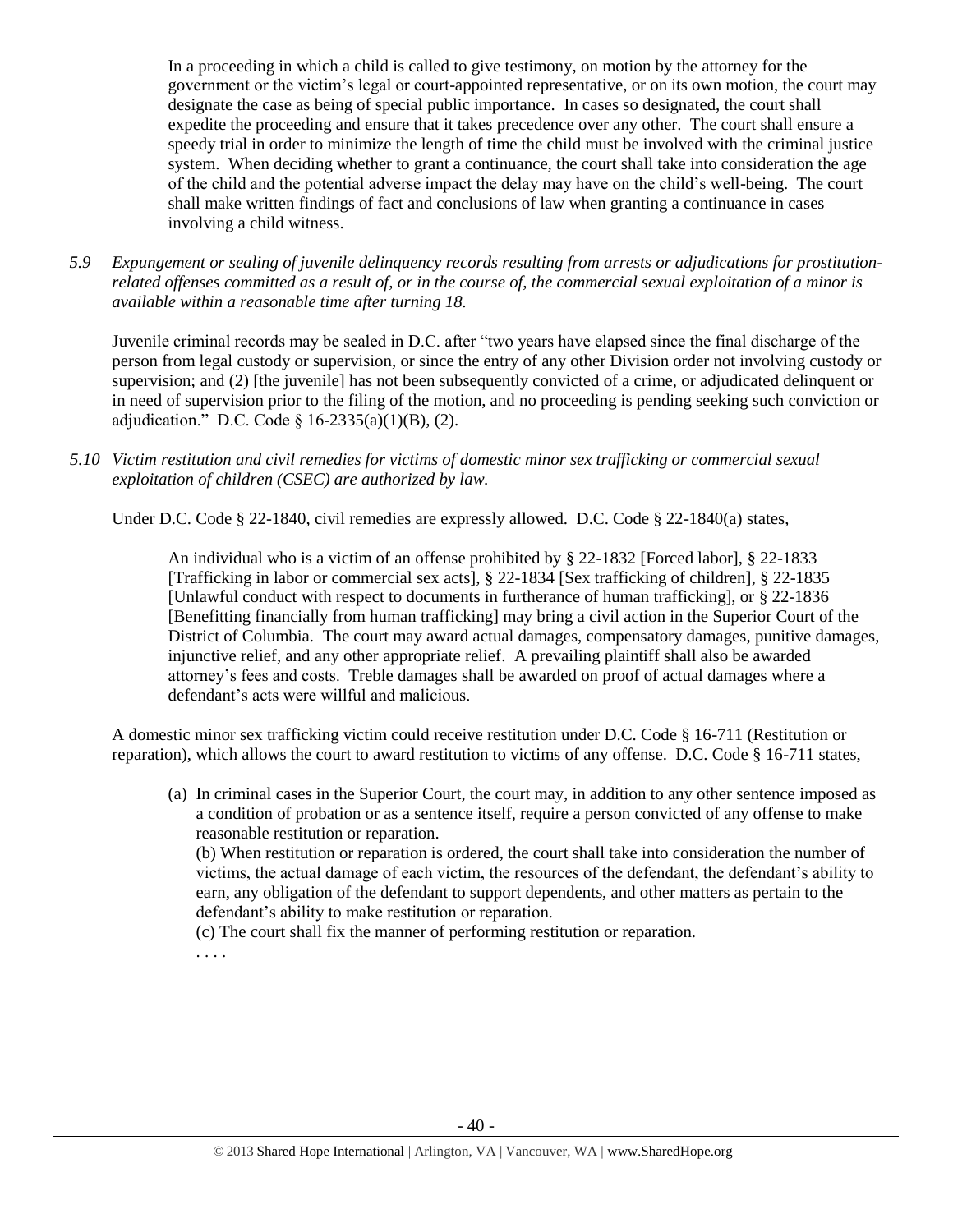*5.11 Statutes of limitations for civil and criminal actions for child sex trafficking or commercial sexual exploitation of children (CSEC) offenses are eliminated or lengthened sufficiently to allow prosecutors and victims a realistic opportunity to pursue criminal action and legal remedies.*

For the purposes of civil actions, "[a]ny statute of limitation imposed for the filing of a civil suit under this section shall not begin to run until the plaintiff knew, or reasonably should have known, of any act constituting a violation of § 22-1832 [Forced labor], § 22-1833 [Trafficking in labor or commercial sex acts], § 22-1834 [Sex trafficking of children], § 22-1835 [Unlawful conduct with respect to documents in furtherance of human trafficking], or § 22-1836 [Benefitting financially from human trafficking], or until a minor plaintiff has reached the age of majority, whichever is later." D.C. Code § 22-1840(b). Additionally D.C. Code § 22-1840 (Civil action) provides protection and states that "[a] defendant is estopped to assert a defense of the statute of limitations when the expiration of the statute is due to conduct by the defendant inducing the plaintiff to delay the filing of the action." D.C. Code  $\S$  22-1840(d).

Criminal actions related to domestic minor sex trafficking have a 10-year statute of limitations. D.C. Code § 23-113(a)(3)(H), (J), (K), (L), (M). Furthermore, this statute of limitations does not begin to run until the minor has reached 21. D.C. Code § 23-113(d)(2)(D), (H), (I), (J). D.C. Code § 23-113(a)(3) states, in part,

A prosecution for the following crimes and any offense that is properly joinable with any of the following crimes is barred if not commenced within ten (10) years after it is committed:

. . . (H) using a minor in a sexual performance or promoting a sexual performance by a minor (§ 22- 3102);

. . .

(J) Trafficking in labor or commercial sex and sex trafficking of children as prohibited by sections 103 and 104 [§§ 22-1833 and 22-1834], respectively, of the Prohibition Against Human Trafficking Amendment Act of 2010, passed on 2nd reading on June 1, 2010 (Enrolled version of Bill 18- 70)("Human Trafficking Act");

(K) Section 813 of An Act To establish a code of law for the District of Columbia, approved March 3, 1901 (31 Stat. 1322; D.C. Code § 22-2704 [Abducting or enticing child from his or her home for purposes of prostitution; harboring such child]);

(L) Section 1 of An Act In relation to pandering, to define and prohibit the same and to provide for the punishment thereof, approved June 25, 1910 (36 Stat. 833; D.C. Code § 22-2705 [Pandering; inducing or compelling an individual to engage in prostitution]); and

(M) Sections 2 and 4 of An Act In relation to pandering, to define and prohibit the same and to provide for the punishment thereof, approved June 25, 1910 (36 Stat. 833; D.C. Code §§ 22-2706 [Compelling an individual to live life of prostitution against his or her will] and 22-2708 [Causing spouse to live in prostitution]).

Additionally, under D.C. Code § 23-113(d)(2),

The period of limitation shall not begin to run until the victim reaches 21 years of age for the following offenses:

(A) first degree child sexual abuse (§ 22-3008);

(B) second degree child sexual abuse (§ 22-3009);

(C) enticing a child for the purpose of committing felony sexual abuse (§ 22-3010);

(D) using a minor in a sexual performance or promoting a sexual performance by a minor (§ 22- 3102);

(E) incest (§ 22-1901);

(F) Sections 208a and 208b of the Anti-Sexual Abuse Act of 1994, effective April 24, 2007 (D.C. Law 16-306; D.C. Code § 22-3009.01 and § 22-3009.02);

(G) Section 813 of An Act To establish a code of law for the District of Columbia, approved March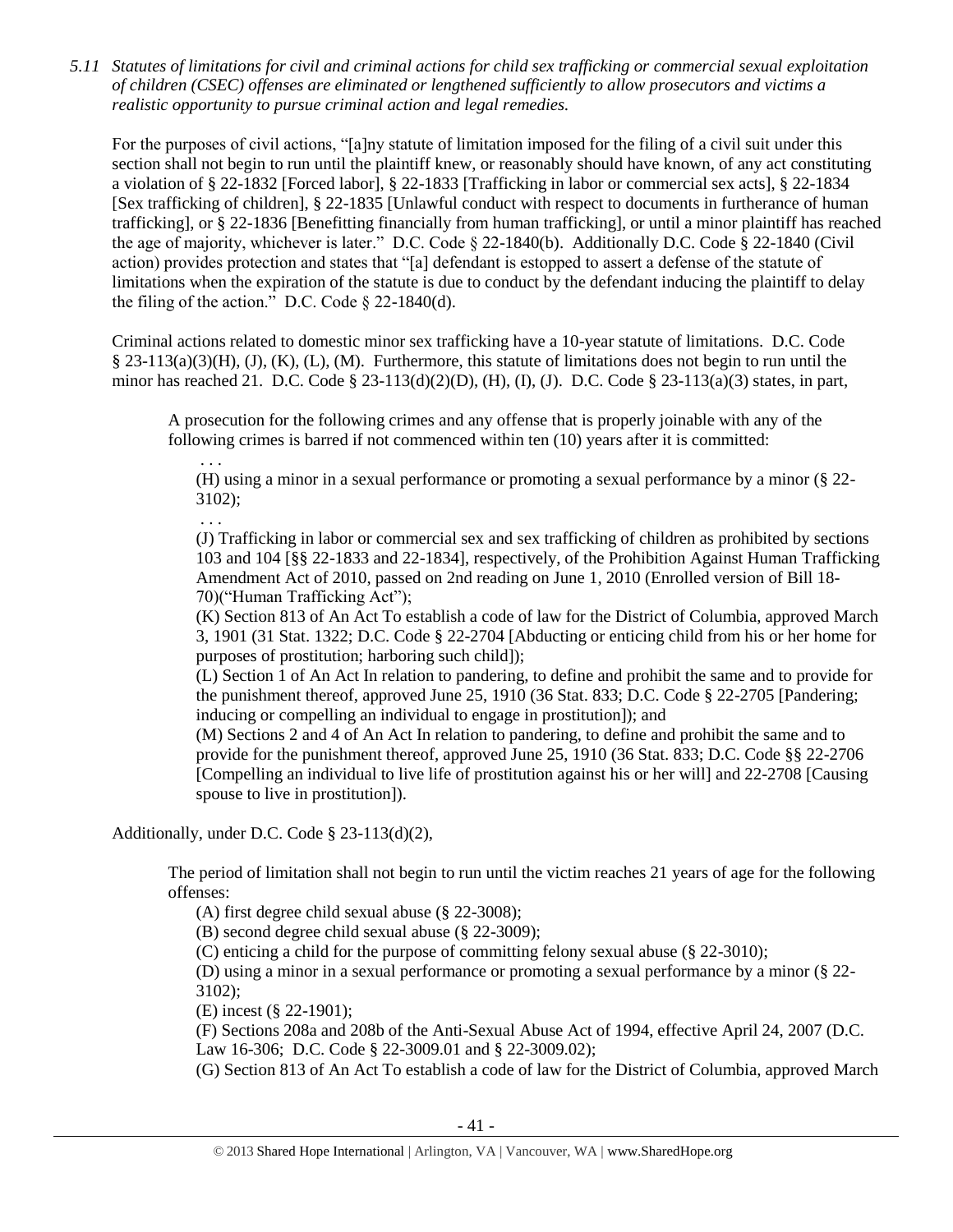3, 1901 (31 Stat. 1322; D.C. Code § 22-2704);

(H) Section 1 of An Act In relation to pandering, to define and prohibit the same and to provide for the punishment thereof, approved June 25, 1910 (36 Stat. 833; D.C. Code  $\S$  22-2705);

(I) Section 2 of An Act In relation to pandering, to define and prohibit the same and to provide for the punishment thereof, approved June 25, 1910 (36 Stat. 833; D.C. Code § 22-2706), where the victim is a minor; and

(J) Forced labor, trafficking in labor or commercial sex, sex trafficking of children, and benefitting financially from human trafficking as prohibited by the Human Trafficking Act [§ 22-1831 et seq.], where the victim is a minor.

Similarly, under D.C. Code  $\S 23-113(d)(5)$  the statute of limitations is tolled until the victim is no longer in the trafficking situation. D.C. Code § 23-113(d)(5) states, "The period of limitation shall not begin to run for forced labor, trafficking in labor or commercial sex, sex trafficking of children, and benefitting financially from human trafficking until the victim is no longer subject to the means used to obtain or maintain his or her labor or services or commercial sex acts."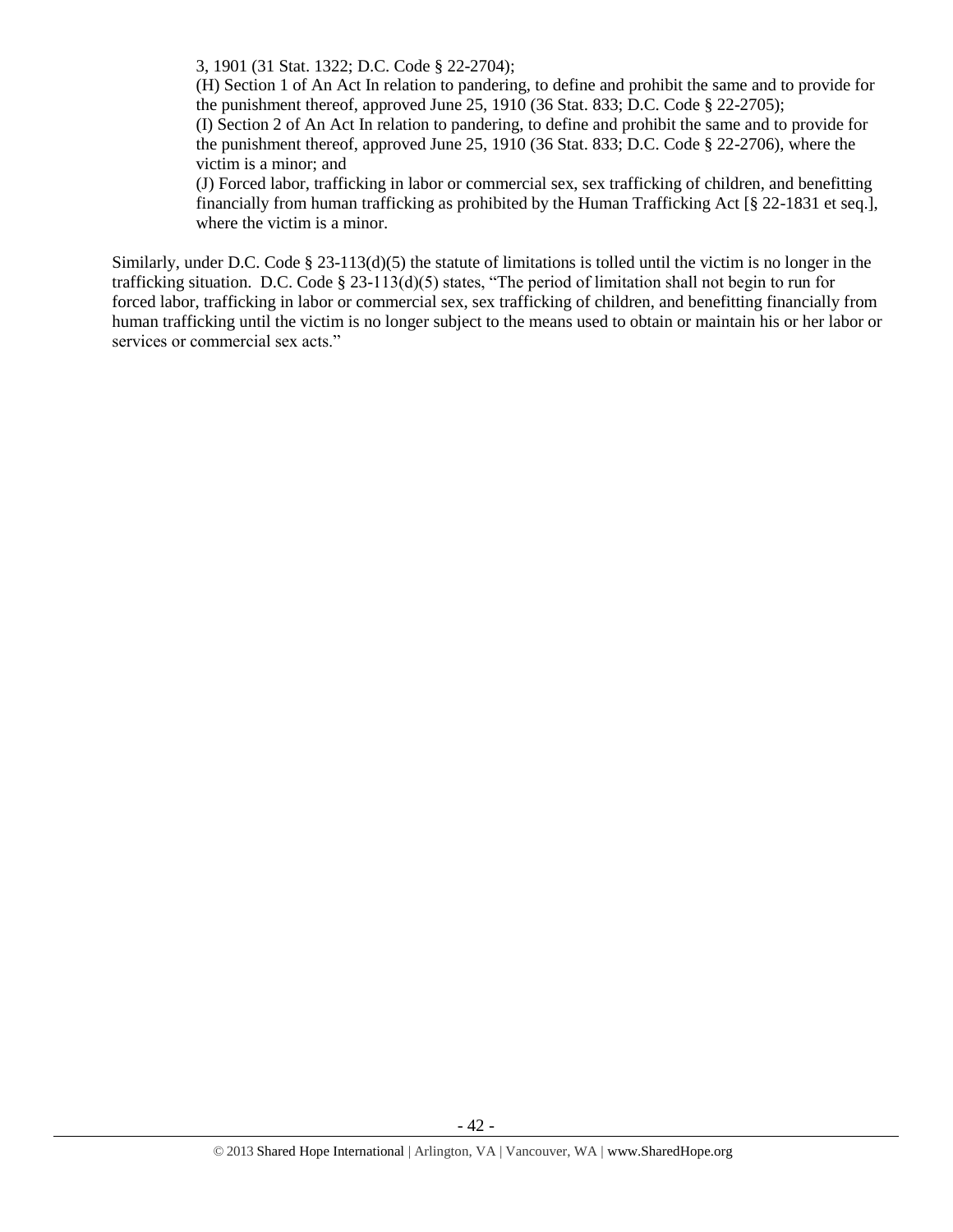#### FRAMEWORK ISSUE 6: CRIMINAL JUSTICE TOOLS FOR INVESTIGATION AND PROSECUTIONS

### *Legal Components:*

- *6.1 Training on human trafficking and domestic minor sex trafficking for law enforcement is statutorily mandated or authorized.*
- *6.2 Single party consent to audiotaping is permitted in law enforcement investigations.*
- *6.3 Wiretapping is an available tool to investigate domestic minor sex trafficking.*
- *6.4 Using a law enforcement decoy posing as a minor to investigate buying or selling of commercial sex acts is not a defense to soliciting, purchasing, or selling sex with a minor.*
- *6.5 Using the Internet to investigate buyers and traffickers is a permissible investigative technique.*
- *6.6 Law enforcement and child welfare agencies are mandated to promptly report missing and recovered children. \_\_\_\_\_\_\_\_\_\_\_\_\_\_\_\_\_\_\_\_\_\_\_\_\_\_\_\_\_\_\_\_\_\_\_\_\_\_\_\_\_\_\_\_\_\_\_\_\_\_\_\_\_\_\_\_\_\_\_\_\_\_\_\_\_\_\_\_\_\_\_\_\_\_\_\_\_\_\_\_\_\_\_\_\_\_\_\_\_\_\_\_\_\_*

### *Legal Analysis:*

l

*6.1 Training on human trafficking and domestic minor sex trafficking for law enforcement is statutorily mandated or authorized.*

Training on domestic minor sex trafficking is not mandated or authorized under D.C. law. However, training on domestic violence issues is mandated for law enforcement officers under D.C. Code § 16-1034. D.C. Code § 16-1034(a) requires training on

(1) The nature, dimension, and causes of intrafamily offenses;

(2) The legal rights and remedies available to a victim or perpetrator of an intrafamily offense;

(3) The services and facilities available to a victim or perpetrator of an intrafamily offense;

(4)The legal duties imposed on a police officer to enforce the provisions of this subchapter and to offer protection and assistance to a victim of an intrafamily offense; and

(5) Techniques for handling an intrafamily offense that minimize the likelihood of injury to the officer and promote the safety of the victim.

- 6.1.1 Recommendation: Mandate or authorize the development of human trafficking curriculum for law enforcement officers or training on domestic minor sex trafficking situations, similar to or in combination with D.C. requirements for training on domestic violence under D.C. Code § 16-1034.
- *6.2 Single party consent to audiotaping is permitted in law enforcement investigations.*

Single party consent for audiotaping in law enforcement investigations is permitted under D.C. law. Under D.C. Code § 23-542<sup>99</sup> (Interception, disclosure, and use of wire or oral communications prohibited), it is generally illegal for one to intercept wire communications. However, exceptions exist under D.C. Code § 23-542(b), which states, in part,

It shall not be unlawful under this section for—

. . . (2) a person acting under color of law to intercept a wire or oral communication, where such person is a party to the communication, or where one of the parties to the communication has given prior consent to such interception; or

 $99$  The text of D.C. Stat. Code § 23-542 included here and elsewhere in this report includes amendments made by the passage of Act 19-641,  $19^{th}$  Leg. Sess. (D.C. 2013) (effective June 11, 2013).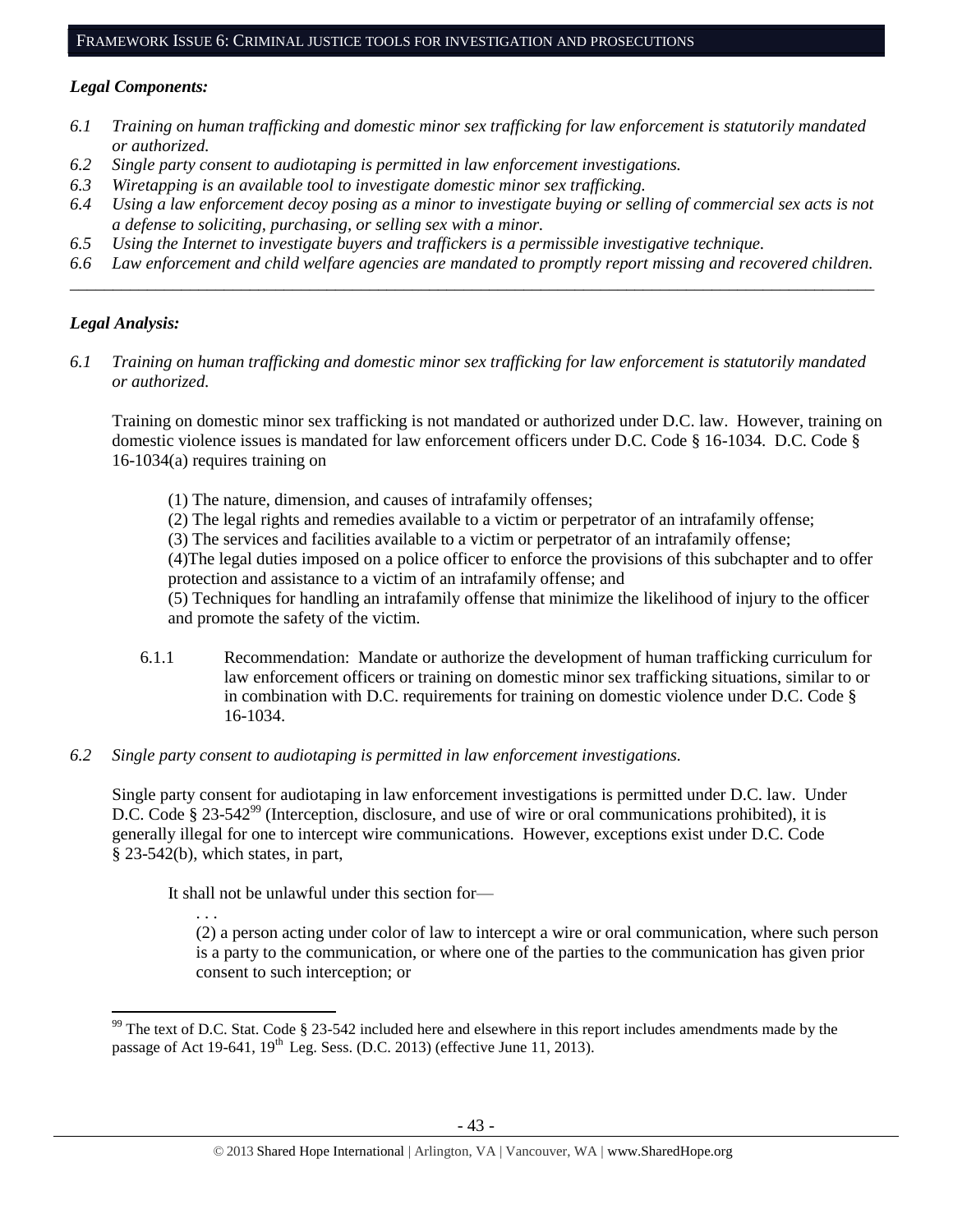(3) a person not acting under color of law to intercept a wire or oral communication, where such person is a party to the communication, or where one of the parties to the communication has given prior consent to such interception, unless such communication is intercepted for the purpose of committing any criminal or tortious act in violation of the Constitution or laws of the United States, any State, or the District of Columbia, or for the purpose of committing any other injurious act.

*6.3 Wiretapping is an available tool to investigate domestic minor sex trafficking.* 

Human trafficking is not included in the enumerated offenses permitting wiretapping as an investigative tool.

- 6.3.1 Recommendation: Amend D.C. Code § 23-546(c) to allow wiretapping in investigations for the offenses of D.C. Code § 22-1834 (Sex trafficking of children), and § 22-1836 (Benefitting financially from human trafficking).
- *6.4 Using a law enforcement decoy posing as a minor to investigate buying or selling of commercial sex acts is not a defense to soliciting, purchasing, or selling sex with a minor.*

D.C. Code § 22-3010.02<sup>100</sup> (Arranging for a sexual contact with a real or fictitious child) allows for the prosecution of those who arrange for sexual contact with a real or fictitious child. The statute states in subsection (a),

It is unlawful for a person to arrange to engage in a sexual act or sexual contact with an individual (whether real or fictitious) who is or who is represented to be a child at least 4 years younger than the person, or to arrange for another person to engage in a sexual act or sexual contact with an individual (whether real or fictitious) who is or who is represented to be a child of at least 4 years younger than the person. For the purposes of this section, arranging to engage in a sexual act or sexual contact with an individual who is fictitious shall be unlawful only if the arrangement is done by or with a law enforcement officer.

Additionally, D.C. Code § 22-3010<sup>101</sup> (Enticing a child or minor) may allow for decoys in subsection (b), which states, "Whoever, being at least 4 years older than the purported age of a person who represents himself or herself to be a child, attempts (1) to seduce, entice, allure, convince, or persuade any person who represents himself or herself to be a child to engage in a sexual act or contact, or (2) to entice, allure, convince, or persuade any person who represents himself or herself to be a child to go to any place for the purpose of engaging in a sexual act or contact shall be imprisoned for not more than 5 years . . . ." Additionally, a fine not exceeding \$12, 500 can be imposed as well as a 5 year imprisonment term. D.C. Code §§ 22-3010, 22-3571.01(b)(6).

*6.5 Using the Internet to investigate buyers and traffickers is a permissible investigative technique.*

No D.C. statute specifically addresses the use of the Internet to investigate buyers and traffickers. D.C. Code  $\S 22-3010.02^{102}$  (Arranging for a sexual contact with a real or fictitious child) could be utilized potentially although it does not expressly relate to Internet use to arrange for sexual contact.<sup>103</sup>

6.5.1 Recommendation: Amend trafficking in children and CSEC offenses to allow law enforcement to use the Internet to investigate these offenses, or enact a separate law authorizing use of the Internet for investigations of these offenses.

l <sup>100</sup> *See supra* not[e 21.](#page-3-2)

<sup>101</sup> *See supra* not[e 20.](#page-3-1)

<sup>102</sup> *See supra* not[e 21.](#page-3-2)

 $103$  D.C. Code § 22-3010.02, enacted in 2011, currently has no precedent case law to demonstrate applicability to situations involving the Internet.